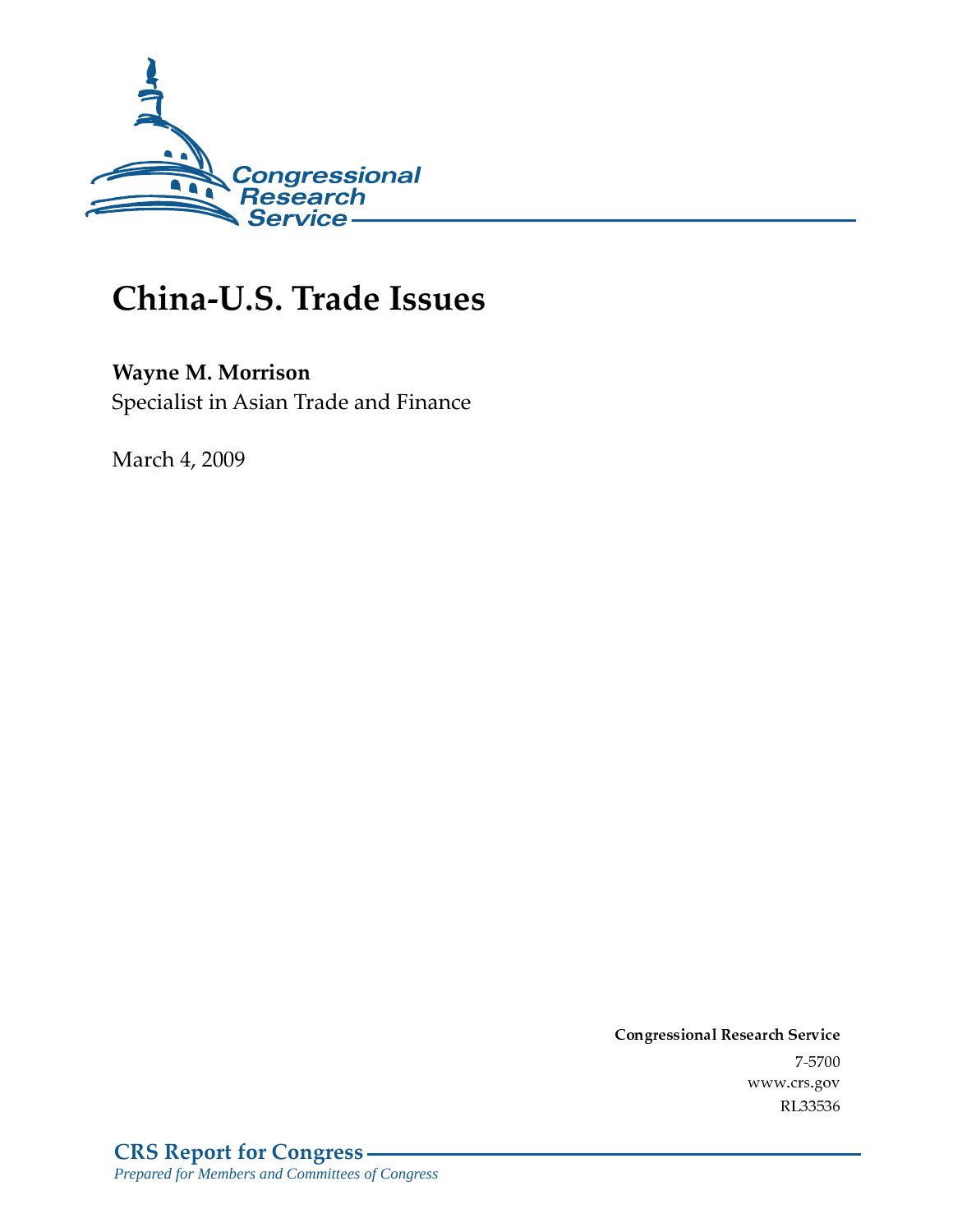## Summary

U.S.-China economic ties have expanded substantially over the past three decades. Total U.S.- China trade has risen from \$5 billion in 1980 to \$409 billion in 2008. In 2008, China was the second largest U.S. trading partner, its third largest export market, and its biggest source of U.S. imports. About 12% of total U.S. global trade is now with China. According to U.S. data, U.S. firms have invested around \$28 billion in China (through 2007), some of which is aimed at the Chinese domestic market, while other investment has gone into export-oriented manufacturing facilities.

With a huge population and a rapidly expanding economy, China is a potentially huge market for U.S. exporters. However, bilateral economic relations have become strained over a number of issues, including large and growing U.S. trade deficits with China (\$266 billion in 2008), China's failure to fully implement its World Trade Organization (WTO) commitments (especially in regards to protection of intellectual property rights), its refusal to adopt a floating currency system, its use of industrial policies (such as subsidies) and other practices deemed unfair and/or harmful to various U.S. economic sectors, and its failure in some cases to ensure that its exported products meet U.S. health and safety standards.

Further complicating the bilateral economic relationship is China's large holdings of U.S. debt, such as Treasury securities. In September 2008, China overtook Japan to become the largest foreign holder of such securities. Some analysts welcome China's purchases of U.S. debt securities, which help fund U.S. budget deficits, while others have expressed concerns that growing Chinese holdings of U.S. debt may increase its leverage over the United States.

The current global economic crisis could further challenge China-U.S. economic ties. Many analysts have expressed concern that the Chinese government may, in an effort to help its sagging export industries, implement new trade barriers, boost industrial subsidies, and/or depreciate its currency, which could harm some U.S. firms and workers. Many U.S. policymakers have urged China to lessen its reliance on exports for its economic growth and instead implement policies to promote domestic consumption. Central to this position is the belief that China should appreciate its currency and eventually adopt a floating exchange rate system, which would boost its imports.

Several Members of Congress have urged the Obama Administration to take a more assertive approach in dealing with Chinese economic practices, including increasing the use of U.S. antidumping, countervailing, and safeguard provisions, bringing more dispute resolution cases against China in the WTO, and continuing pressure on China to appreciate its currency. Others have warned against using "protectionist" measures to block imports of Chinese goods and have advocated using high- level bilateral talks (such as the Strategic Economic Dialogue that began during the Bush Administration in 2006) to resolve major trade disputes.

This report examines major U.S.-China trade issues and related legislation, and will be updated as events warrant.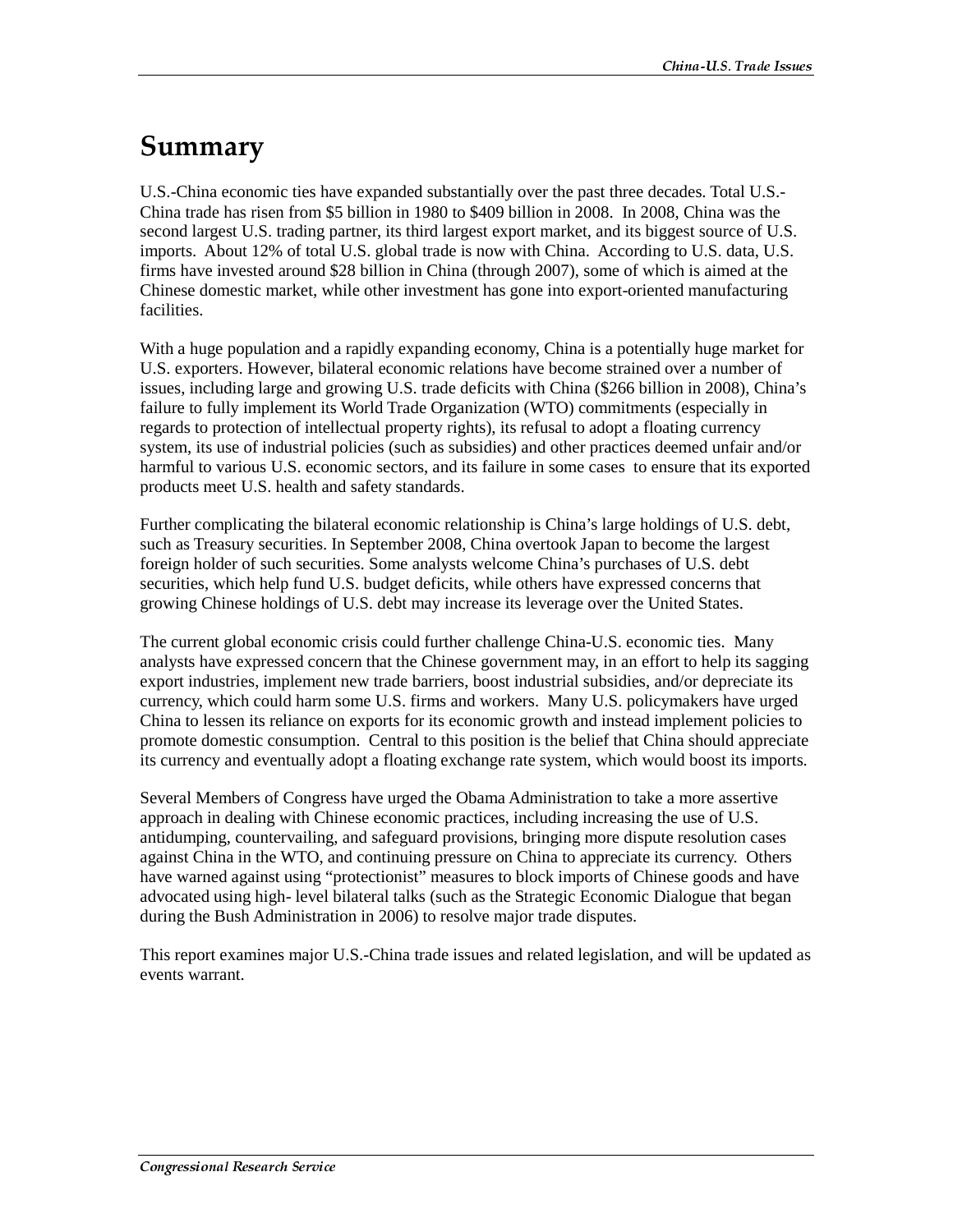# **Contents**

## **Tables**

| Table 6. Major Foreign Suppliers of U.S. Computer Equipment Imports: 2000-2008  6        |  |
|------------------------------------------------------------------------------------------|--|
|                                                                                          |  |
|                                                                                          |  |
| Table 9. China's Cumulative FDI in the United States and U.S. FDI in China: 2002-2007  9 |  |

### **Contacts**

|--|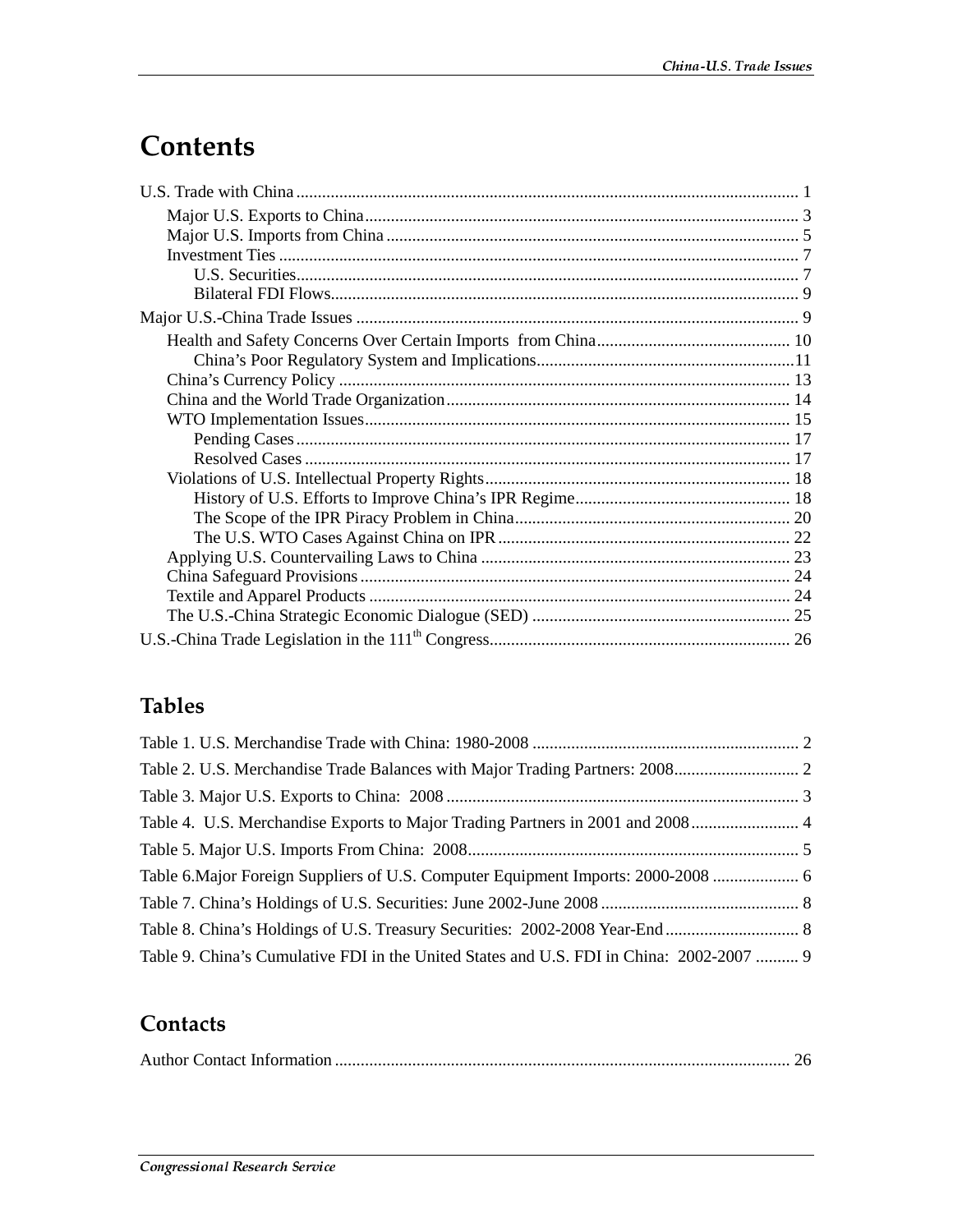conomic and trade reforms begun in 1979 have helped transform China into one of the world's fastest growing economies. China's economic growth and trade liberalization, Including comprehensive trade commitments made upon entering the World Trade Conomic and trade reforms begun in 1979 have helped transform China into one of the world's fastest growing economies. China's economic growth and trade liberalization, including comprehensive trade commitments made upon e bilateral trade relations have grown increasingly strained in recent years over a number of issues, including a large and growing U.S. trade deficit with China, China's refusal to adopt a floating currency, failure to fully implement many of its WTO obligations, especially in regards to protection of intellectual property rights (IPR), and problems relating to the health and safety of Chinese-made products. Several Members of Congress have called on the Administration to take a tougher stance against China to induce it to eliminate economic policies deemed harmful to U.S. economic interests and/or are inconsistent with WTO rules.

This report provides an overview of U.S.-China economic relations, surveys major trade disputes, and lists bills introduced in the  $111<sup>th</sup>$  Congress that would impact bilateral commercial ties.

# U.S. Trade with  $China^1$

U.S.-China trade rose rapidly after the two nations re-established diplomatic relations (in January 1979), signed a bilateral trade agreement (July 1979), and provided mutual most-favored-nation (MFN) treatment beginning in 1980.<sup>2</sup> In 1978 (before China's reforms began), total U.S.-China trade (exports plus imports) was \$1 billion; China ranked as the  $32<sup>nd</sup>$  largest export market and the 57<sup>th</sup> largest source of U.S. imports. In 2008, bilateral trade hit \$409 billion, making China the second largest U.S. trading partner (after Canada), the third largest U.S. export market, and the largest source of U.S. imports. In recent years, China has been one of the fastest growing U.S. export markets and the importance of this market is expected to grow even further as living standards continue to improve and a sizable Chinese middle class emerges.

The U.S. trade deficit with China has surged in recent years as imports from China have grown much faster than U.S. exports to China (although it grew by only \$10 billion in 2008). That deficit rose from \$34 billion in 1995 to \$266 billion in 2008 (see **Table 1**); it was significantly larger than that with any other U.S. trading partner and several trading groups. For example, it was nearly equal to the combined U.S. deficits with the countries that make up the Organization of the Petroleum Export Countries (OPEC) and the 27 countries that make up the European Union (EU27), and it was more than three times larger than the trade deficit with Japan (see **Table 2**). Many Members of Congress view the huge U.S. trade deficit with China as an indicator that China's economic and trade policies are restrictive or unfair.<sup>3</sup>

<sup>&</sup>lt;sup>1</sup> For more information on China's economy, see CRS Report RL33534, *China's Economic Conditions*, by Wayne M. Morrison. For general information on U.S.-China ties, see CRS Report RL33877, *China-U.S. Relations: Current Issues and Implications for U.S. Policy*, by Kerry Dumbaugh.

 $2^2$  The United States suspended China's MFN status in 1951, which cut off most bilateral trade. China's MFN status was conditionally restored in 1980 under the provisions set forth under Title IV of the 1974 Trade Act, as amended (including the Jackson-Vanik freedom of emigration provisions), and that status was renewed on an annual basis through January 2002.

<sup>&</sup>lt;sup>3</sup> The United States ran trade deficits with 91 countries in 2008. These totaled \$951.9 billion; the trade deficit with China was equal to 27.9% of this amount. However, the United States ran trade surpluses with several countries, totaling \$151.9 billion, and the total U.S. trade deficit was \$800.0 billion. On this basis, the U.S. trade deficit with China was equal to 33.3% of the total U.S. trade deficit. However, most economists contend that bilateral trade are (continued...)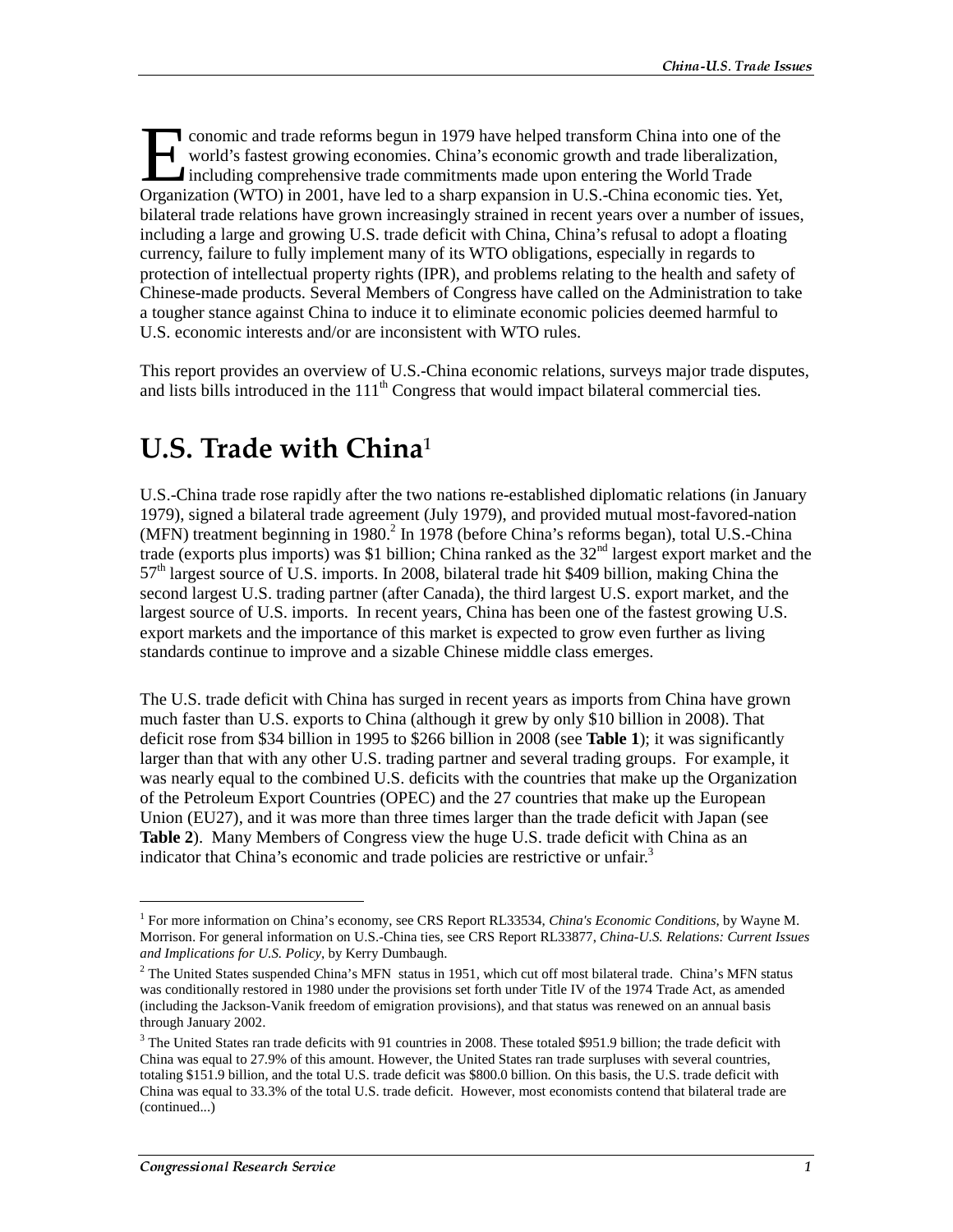|      |                     | <i>ן</i> פוויטוויט ווי |                           |  |
|------|---------------------|------------------------|---------------------------|--|
| Year | <b>U.S. Exports</b> | <b>U.S. Imports</b>    | <b>U.S. Trade Balance</b> |  |
| 1980 | 3.8                 | $\mathbf{L}$           | 2.7                       |  |
| 1985 | 3.9                 | 3.9                    | 0.0                       |  |
| 1990 | 4.8                 | 15.2                   | $-10.4$                   |  |
| 1995 | 11.7                | 45.6                   | 33.8                      |  |
| 2000 | 16.3                | 100.1                  | $-83.8$                   |  |
| 2001 | 19.2                | 102.3                  | $-83$                     |  |
| 2002 | 22.1                | 125.2                  | $-103.1$                  |  |
| 2003 | 28.4                | 152.4                  | $-124.0$                  |  |
| 2004 | 34.7                | 196.7                  | $-162.0$                  |  |
| 2005 | 41.8                | 243.5                  | 201.6                     |  |
| 2006 | 55.2                | 287.8                  | 232.5                     |  |
| 2007 | 65.2                | 321.5                  | 256.3                     |  |
| 2008 | 71.5                | 337.8                  | 266.3                     |  |

## Table 1. U.S. Merchandise Trade with China: 1980-2008<br>(Color killister)

Source: USITC DataWeb.

| Table 2. U.S. Merchandise Trade Balances with Major Trading Partners: 2008 |  |
|----------------------------------------------------------------------------|--|
|                                                                            |  |

|  | $$$ in billions) |
|--|------------------|
|  |                  |

| <b>Country or Trading Group</b>                                                                                                                                            | <b>U.S. Trade Balance</b> |                |
|----------------------------------------------------------------------------------------------------------------------------------------------------------------------------|---------------------------|----------------|
| World<br>China                                                                                                                                                             | $-800.0$<br>$-266.3$      |                |
| Organization of Petroleum Exporting Countries (OPEC)                                                                                                                       | $-175.6$                  |                |
| European Union (EU27)<br>Canada                                                                                                                                            | $-93.4$                   |                |
| Japan                                                                                                                                                                      | 74.6<br>72.7              |                |
| Mexico                                                                                                                                                                     | $-64.4$                   |                |
| Association of Southeast Asian Nations (ASEAN)<br>Source: USITC DataWeb.                                                                                                   | $-50.6$                   |                |
|                                                                                                                                                                            |                           |                |
|                                                                                                                                                                            |                           |                |
|                                                                                                                                                                            |                           |                |
| (continued)                                                                                                                                                                |                           |                |
| poor indicators of a nation's trade policies since nations will run trade deficits with some countries and surpluses with<br>other, based on a number of economic factors. |                           |                |
|                                                                                                                                                                            |                           |                |
| Congressional Research Service                                                                                                                                             |                           | $\overline{2}$ |
|                                                                                                                                                                            |                           |                |
|                                                                                                                                                                            |                           |                |
|                                                                                                                                                                            |                           |                |
|                                                                                                                                                                            |                           |                |
|                                                                                                                                                                            |                           |                |
|                                                                                                                                                                            |                           |                |
|                                                                                                                                                                            |                           |                |
|                                                                                                                                                                            |                           |                |
|                                                                                                                                                                            |                           |                |
|                                                                                                                                                                            |                           |                |
|                                                                                                                                                                            |                           |                |
|                                                                                                                                                                            |                           |                |
|                                                                                                                                                                            |                           |                |
|                                                                                                                                                                            |                           |                |
|                                                                                                                                                                            |                           |                |
|                                                                                                                                                                            |                           |                |
|                                                                                                                                                                            |                           |                |
|                                                                                                                                                                            |                           |                |
|                                                                                                                                                                            |                           |                |
|                                                                                                                                                                            |                           |                |
|                                                                                                                                                                            |                           |                |
|                                                                                                                                                                            |                           |                |
|                                                                                                                                                                            |                           |                |
|                                                                                                                                                                            |                           |                |
|                                                                                                                                                                            |                           |                |
|                                                                                                                                                                            |                           |                |
|                                                                                                                                                                            |                           |                |
|                                                                                                                                                                            |                           |                |
|                                                                                                                                                                            |                           |                |
|                                                                                                                                                                            |                           |                |
|                                                                                                                                                                            |                           |                |
|                                                                                                                                                                            |                           |                |
|                                                                                                                                                                            |                           |                |
|                                                                                                                                                                            |                           |                |
|                                                                                                                                                                            |                           |                |
|                                                                                                                                                                            |                           |                |
|                                                                                                                                                                            |                           |                |
|                                                                                                                                                                            |                           |                |
|                                                                                                                                                                            |                           |                |
|                                                                                                                                                                            |                           |                |
|                                                                                                                                                                            |                           |                |
|                                                                                                                                                                            |                           |                |
|                                                                                                                                                                            |                           |                |
|                                                                                                                                                                            |                           |                |
|                                                                                                                                                                            |                           |                |
|                                                                                                                                                                            |                           |                |
|                                                                                                                                                                            |                           |                |
|                                                                                                                                                                            |                           |                |
|                                                                                                                                                                            |                           |                |
|                                                                                                                                                                            |                           |                |
|                                                                                                                                                                            |                           |                |
|                                                                                                                                                                            |                           |                |
|                                                                                                                                                                            |                           |                |
|                                                                                                                                                                            |                           |                |
|                                                                                                                                                                            |                           |                |
|                                                                                                                                                                            |                           |                |
|                                                                                                                                                                            |                           |                |
|                                                                                                                                                                            |                           |                |
|                                                                                                                                                                            |                           |                |
|                                                                                                                                                                            |                           |                |
|                                                                                                                                                                            |                           |                |
|                                                                                                                                                                            |                           |                |
|                                                                                                                                                                            |                           |                |
|                                                                                                                                                                            |                           |                |
|                                                                                                                                                                            |                           |                |
|                                                                                                                                                                            |                           |                |
|                                                                                                                                                                            |                           |                |
|                                                                                                                                                                            |                           |                |
|                                                                                                                                                                            |                           |                |
|                                                                                                                                                                            |                           |                |
|                                                                                                                                                                            |                           |                |

<sup>(...</sup>continued)

poor indicators of a nation's trade policies since nations will run trade deficits with some countries and surpluses with other, based on a number of economic factors.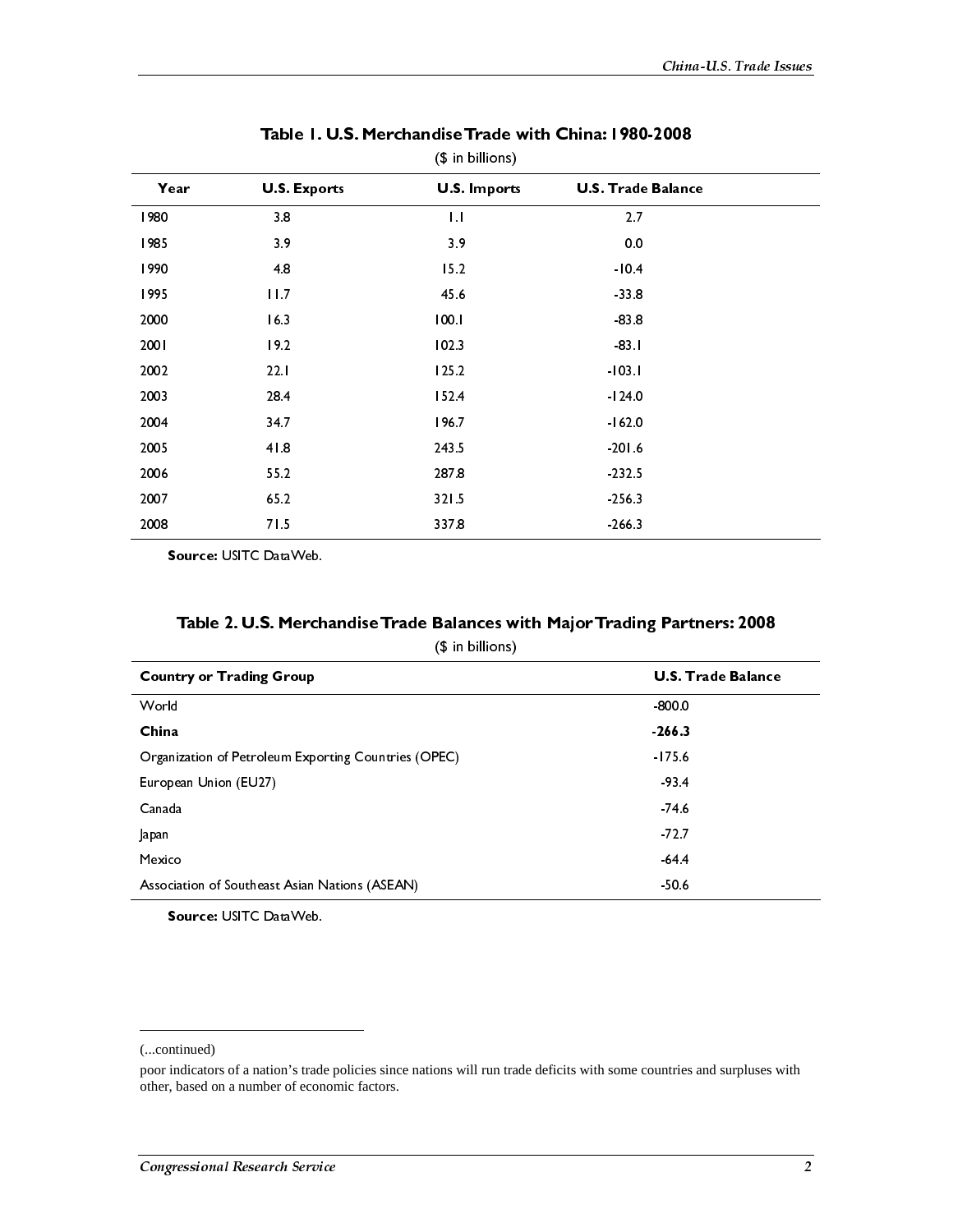## Major U.S. Exports to China

U.S. merchandise exports to China in 2008 were \$71.5 billion, up 9.5% (compared to an 18.1% rise in 2007) over the previous year.<sup>4</sup> In 2007, China overtook Japan to become the third largest U.S. export market and was third in 2008. U.S. exports to China in 2008 accounted for 5.5% of total U.S. exports (compared to 3.9% in 2003). The top five U.S. exports to China in 2008 were waste and scrap, semiconductors and electronic components, oilseeds and grain, aircraft and parts, and resins and synthetic rubber and fibers (see **Table 3**). China is a significant market for U.S. agricultural products. It was the fourth largest destination for U.S. agricultural exports in 2008 at \$12.1 billion, up 46.5% over the previous year. Major U.S. agricultural exports to China include soybeans, meat products, and cotton.<sup>5</sup>

Over the past few years, China has been one of the fastest growing U.S. export markets, as can be seen in **Table 4**. U.S. exports to China rose by nearly 240% from 2001 to 2008, which was higher than that of any other of the top 10 U.S. trading partners.

|                                                                                                                                                                                                                                                                                                                                                                               | $(\phi \text{ in } \mathfrak{m} \text{ times} \text{ and } \text{percent} \text{ change})$<br>2004 | 2005            | 2006           | 2007           | 2008           | <b>Percent Change</b> |
|-------------------------------------------------------------------------------------------------------------------------------------------------------------------------------------------------------------------------------------------------------------------------------------------------------------------------------------------------------------------------------|----------------------------------------------------------------------------------------------------|-----------------|----------------|----------------|----------------|-----------------------|
| <b>NAIC Number and Description</b>                                                                                                                                                                                                                                                                                                                                            |                                                                                                    |                 | \$ millions    |                |                | 2007 - 2008           |
| 9100 Waste and scrap<br>3344 Semiconductors and other electronic<br>components                                                                                                                                                                                                                                                                                                | 2,508<br>3,565                                                                                     | 3,670<br>4,015  | 6,071<br>6,830 | 7,331<br>7,435 | 7,562<br>7,475 | 3.1%<br>$0.5\%$       |
| 1111 Oilseeds and grains                                                                                                                                                                                                                                                                                                                                                      | 2,829                                                                                              | 2,339           | 2,593          | 4,145          | 7,316          | 76.5%                 |
| 3364 Aerospace products and parts<br>3252 Resin, synthetic rubber, and artificial &                                                                                                                                                                                                                                                                                           | 2, 111<br>1,631                                                                                    | 4,535<br>2, 127 | 6,309<br>2,548 | 7,447<br>3,290 | 5,47<br>3,524  | 26.5%<br>7.1%         |
| synthetic fibers & filiment<br>Source: USITC DataWeb                                                                                                                                                                                                                                                                                                                          |                                                                                                    |                 |                |                |                |                       |
| Notes: North American Industry Classification system, 4-digit level.                                                                                                                                                                                                                                                                                                          |                                                                                                    |                 |                |                |                |                       |
|                                                                                                                                                                                                                                                                                                                                                                               |                                                                                                    |                 |                |                |                |                       |
|                                                                                                                                                                                                                                                                                                                                                                               |                                                                                                    |                 |                |                |                |                       |
|                                                                                                                                                                                                                                                                                                                                                                               |                                                                                                    |                 |                |                |                |                       |
|                                                                                                                                                                                                                                                                                                                                                                               |                                                                                                    |                 |                |                |                |                       |
| <sup>4</sup> The United States also exports a significant level of private services to China; these totaled \$14.2 billion in 2007.                                                                                                                                                                                                                                           |                                                                                                    |                 |                |                |                |                       |
| <sup>5</sup> Some U.S. analysts have expressed concern over the composition of U.S. exports to China, noting that much of it<br>consists of scrap products, components, and food, as opposed to high-value assembled manufactured products (such as<br>cars). Chinese official complain that U.S. export controls on high tech trade has a significant negative impact on the |                                                                                                    |                 |                |                |                |                       |
| composition and size of U.S. exports to China.                                                                                                                                                                                                                                                                                                                                |                                                                                                    |                 |                |                |                |                       |
|                                                                                                                                                                                                                                                                                                                                                                               |                                                                                                    |                 |                |                |                |                       |
| Congressional Research Service                                                                                                                                                                                                                                                                                                                                                |                                                                                                    |                 |                |                |                | $\boldsymbol{\beta}$  |
|                                                                                                                                                                                                                                                                                                                                                                               |                                                                                                    |                 |                |                |                |                       |
|                                                                                                                                                                                                                                                                                                                                                                               |                                                                                                    |                 |                |                |                |                       |
|                                                                                                                                                                                                                                                                                                                                                                               |                                                                                                    |                 |                |                |                |                       |
|                                                                                                                                                                                                                                                                                                                                                                               |                                                                                                    |                 |                |                |                |                       |
|                                                                                                                                                                                                                                                                                                                                                                               |                                                                                                    |                 |                |                |                |                       |
|                                                                                                                                                                                                                                                                                                                                                                               |                                                                                                    |                 |                |                |                |                       |
|                                                                                                                                                                                                                                                                                                                                                                               |                                                                                                    |                 |                |                |                |                       |
|                                                                                                                                                                                                                                                                                                                                                                               |                                                                                                    |                 |                |                |                |                       |
|                                                                                                                                                                                                                                                                                                                                                                               |                                                                                                    |                 |                |                |                |                       |
|                                                                                                                                                                                                                                                                                                                                                                               |                                                                                                    |                 |                |                |                |                       |
|                                                                                                                                                                                                                                                                                                                                                                               |                                                                                                    |                 |                |                |                |                       |
|                                                                                                                                                                                                                                                                                                                                                                               |                                                                                                    |                 |                |                |                |                       |
|                                                                                                                                                                                                                                                                                                                                                                               |                                                                                                    |                 |                |                |                |                       |
|                                                                                                                                                                                                                                                                                                                                                                               |                                                                                                    |                 |                |                |                |                       |
|                                                                                                                                                                                                                                                                                                                                                                               |                                                                                                    |                 |                |                |                |                       |
|                                                                                                                                                                                                                                                                                                                                                                               |                                                                                                    |                 |                |                |                |                       |
|                                                                                                                                                                                                                                                                                                                                                                               |                                                                                                    |                 |                |                |                |                       |
|                                                                                                                                                                                                                                                                                                                                                                               |                                                                                                    |                 |                |                |                |                       |
|                                                                                                                                                                                                                                                                                                                                                                               |                                                                                                    |                 |                |                |                |                       |
|                                                                                                                                                                                                                                                                                                                                                                               |                                                                                                    |                 |                |                |                |                       |
|                                                                                                                                                                                                                                                                                                                                                                               |                                                                                                    |                 |                |                |                |                       |
|                                                                                                                                                                                                                                                                                                                                                                               |                                                                                                    |                 |                |                |                |                       |
|                                                                                                                                                                                                                                                                                                                                                                               |                                                                                                    |                 |                |                |                |                       |
|                                                                                                                                                                                                                                                                                                                                                                               |                                                                                                    |                 |                |                |                |                       |
|                                                                                                                                                                                                                                                                                                                                                                               |                                                                                                    |                 |                |                |                |                       |
|                                                                                                                                                                                                                                                                                                                                                                               |                                                                                                    |                 |                |                |                |                       |
|                                                                                                                                                                                                                                                                                                                                                                               |                                                                                                    |                 |                |                |                |                       |
|                                                                                                                                                                                                                                                                                                                                                                               |                                                                                                    |                 |                |                |                |                       |
|                                                                                                                                                                                                                                                                                                                                                                               |                                                                                                    |                 |                |                |                |                       |
|                                                                                                                                                                                                                                                                                                                                                                               |                                                                                                    |                 |                |                |                |                       |
|                                                                                                                                                                                                                                                                                                                                                                               |                                                                                                    |                 |                |                |                |                       |
|                                                                                                                                                                                                                                                                                                                                                                               |                                                                                                    |                 |                |                |                |                       |
|                                                                                                                                                                                                                                                                                                                                                                               |                                                                                                    |                 |                |                |                |                       |
|                                                                                                                                                                                                                                                                                                                                                                               |                                                                                                    |                 |                |                |                |                       |
|                                                                                                                                                                                                                                                                                                                                                                               |                                                                                                    |                 |                |                |                |                       |
|                                                                                                                                                                                                                                                                                                                                                                               |                                                                                                    |                 |                |                |                |                       |
|                                                                                                                                                                                                                                                                                                                                                                               |                                                                                                    |                 |                |                |                |                       |
|                                                                                                                                                                                                                                                                                                                                                                               |                                                                                                    |                 |                |                |                |                       |
|                                                                                                                                                                                                                                                                                                                                                                               |                                                                                                    |                 |                |                |                |                       |
|                                                                                                                                                                                                                                                                                                                                                                               |                                                                                                    |                 |                |                |                |                       |
|                                                                                                                                                                                                                                                                                                                                                                               |                                                                                                    |                 |                |                |                |                       |
|                                                                                                                                                                                                                                                                                                                                                                               |                                                                                                    |                 |                |                |                |                       |
|                                                                                                                                                                                                                                                                                                                                                                               |                                                                                                    |                 |                |                |                |                       |
|                                                                                                                                                                                                                                                                                                                                                                               |                                                                                                    |                 |                |                |                |                       |
|                                                                                                                                                                                                                                                                                                                                                                               |                                                                                                    |                 |                |                |                |                       |
|                                                                                                                                                                                                                                                                                                                                                                               |                                                                                                    |                 |                |                |                |                       |
|                                                                                                                                                                                                                                                                                                                                                                               |                                                                                                    |                 |                |                |                |                       |
|                                                                                                                                                                                                                                                                                                                                                                               |                                                                                                    |                 |                |                |                |                       |
|                                                                                                                                                                                                                                                                                                                                                                               |                                                                                                    |                 |                |                |                |                       |
|                                                                                                                                                                                                                                                                                                                                                                               |                                                                                                    |                 |                |                |                |                       |
|                                                                                                                                                                                                                                                                                                                                                                               |                                                                                                    |                 |                |                |                |                       |
|                                                                                                                                                                                                                                                                                                                                                                               |                                                                                                    |                 |                |                |                |                       |
|                                                                                                                                                                                                                                                                                                                                                                               |                                                                                                    |                 |                |                |                |                       |
|                                                                                                                                                                                                                                                                                                                                                                               |                                                                                                    |                 |                |                |                |                       |
|                                                                                                                                                                                                                                                                                                                                                                               |                                                                                                    |                 |                |                |                |                       |
|                                                                                                                                                                                                                                                                                                                                                                               |                                                                                                    |                 |                |                |                |                       |
|                                                                                                                                                                                                                                                                                                                                                                               |                                                                                                    |                 |                |                |                |                       |
|                                                                                                                                                                                                                                                                                                                                                                               |                                                                                                    |                 |                |                |                |                       |
|                                                                                                                                                                                                                                                                                                                                                                               |                                                                                                    |                 |                |                |                |                       |
|                                                                                                                                                                                                                                                                                                                                                                               |                                                                                                    |                 |                |                |                |                       |
|                                                                                                                                                                                                                                                                                                                                                                               |                                                                                                    |                 |                |                |                |                       |
|                                                                                                                                                                                                                                                                                                                                                                               |                                                                                                    |                 |                |                |                |                       |
|                                                                                                                                                                                                                                                                                                                                                                               |                                                                                                    |                 |                |                |                |                       |
|                                                                                                                                                                                                                                                                                                                                                                               |                                                                                                    |                 |                |                |                |                       |
|                                                                                                                                                                                                                                                                                                                                                                               |                                                                                                    |                 |                |                |                |                       |

# Table 3. Major U.S. Exports to China: 2008

<sup>&</sup>lt;sup>4</sup> The United States also exports a significant level of private services to China; these totaled \$14.2 billion in 2007.

 $<sup>5</sup>$  Some U.S. analysts have expressed concern over the composition of U.S. exports to China, noting that much of it</sup> consists of scrap products, components, and food, as opposed to high-value assembled manufactured products (such as cars). Chinese official complain that U.S. export controls on high tech trade has a significant negative impact on the composition and size of U.S. exports to China.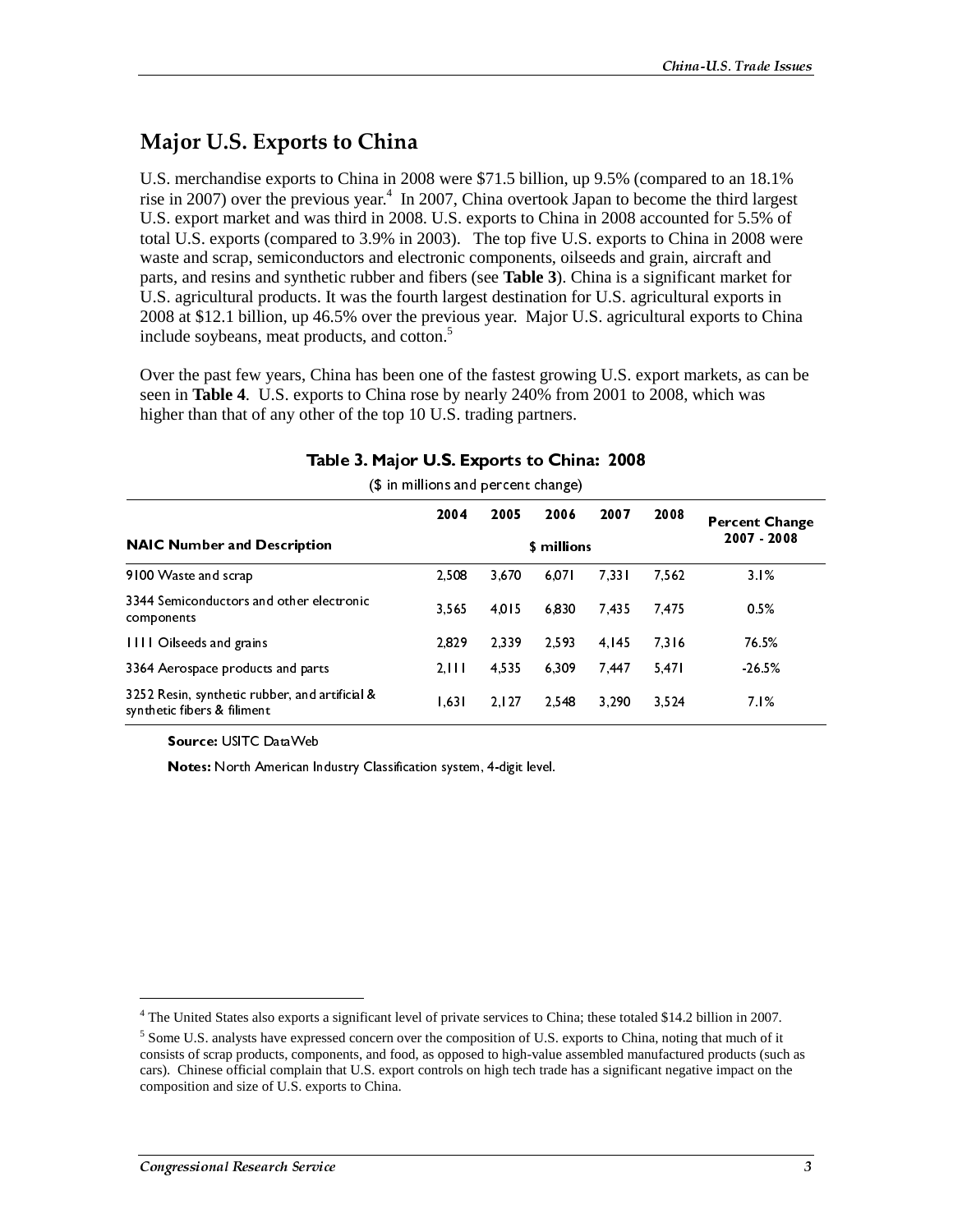|                                                                                                                                                                                                                                                                                                                                                                                                                                                                                                                                                                                                                                                                                                                                                                                                                                                                                                                                                                                                                                                                            | 2001                 | 2008                 | % Change from 2007-2008                                                                                                                                                                                                                                                                                                                                                                                                                                                                                                                                                                                                                                                                      | % Change from<br>2001-2008 |  |  |  |  |  |
|----------------------------------------------------------------------------------------------------------------------------------------------------------------------------------------------------------------------------------------------------------------------------------------------------------------------------------------------------------------------------------------------------------------------------------------------------------------------------------------------------------------------------------------------------------------------------------------------------------------------------------------------------------------------------------------------------------------------------------------------------------------------------------------------------------------------------------------------------------------------------------------------------------------------------------------------------------------------------------------------------------------------------------------------------------------------------|----------------------|----------------------|----------------------------------------------------------------------------------------------------------------------------------------------------------------------------------------------------------------------------------------------------------------------------------------------------------------------------------------------------------------------------------------------------------------------------------------------------------------------------------------------------------------------------------------------------------------------------------------------------------------------------------------------------------------------------------------------|----------------------------|--|--|--|--|--|
| Canada<br>Mexico                                                                                                                                                                                                                                                                                                                                                                                                                                                                                                                                                                                                                                                                                                                                                                                                                                                                                                                                                                                                                                                           | 163.7<br>101.5       | 260.9<br>151.5       | 5.0<br>11.0                                                                                                                                                                                                                                                                                                                                                                                                                                                                                                                                                                                                                                                                                  | 59.4<br>49.3               |  |  |  |  |  |
| China<br>Japan                                                                                                                                                                                                                                                                                                                                                                                                                                                                                                                                                                                                                                                                                                                                                                                                                                                                                                                                                                                                                                                             | 19.2<br>57.6         | 71.5<br>66.6         | 9.5<br>6.2                                                                                                                                                                                                                                                                                                                                                                                                                                                                                                                                                                                                                                                                                   | 272.3<br>15.6              |  |  |  |  |  |
| Germany<br>United Kingdom<br>Netherlands                                                                                                                                                                                                                                                                                                                                                                                                                                                                                                                                                                                                                                                                                                                                                                                                                                                                                                                                                                                                                                   | 30.1<br>40.8<br>19.5 | 54.7<br>53.8<br>40.2 | 10.2<br>6.9<br>21.9                                                                                                                                                                                                                                                                                                                                                                                                                                                                                                                                                                                                                                                                          | 31.9<br>31.9<br>106.2      |  |  |  |  |  |
| South Korea<br>Brazil                                                                                                                                                                                                                                                                                                                                                                                                                                                                                                                                                                                                                                                                                                                                                                                                                                                                                                                                                                                                                                                      | 22.2<br>15.9         | 34.8<br>32.9         | 6.9<br>33.6                                                                                                                                                                                                                                                                                                                                                                                                                                                                                                                                                                                                                                                                                  | 56.8<br>106.9              |  |  |  |  |  |
| France<br>World                                                                                                                                                                                                                                                                                                                                                                                                                                                                                                                                                                                                                                                                                                                                                                                                                                                                                                                                                                                                                                                            | 19.9<br>731.0        | 29.2<br>1,300.1      | 6.5<br>11.8                                                                                                                                                                                                                                                                                                                                                                                                                                                                                                                                                                                                                                                                                  | 46.7<br>77.9               |  |  |  |  |  |
|                                                                                                                                                                                                                                                                                                                                                                                                                                                                                                                                                                                                                                                                                                                                                                                                                                                                                                                                                                                                                                                                            |                      |                      | Source: USITC DataWeb. Ranked by top 10 U.S. export markets in 2008.                                                                                                                                                                                                                                                                                                                                                                                                                                                                                                                                                                                                                         |                            |  |  |  |  |  |
| Many trade analysts argue that China could prove to be a much more significant market for U.S.<br>exports in the future. China is one of the world's fastest-growing economies, and rapid economic<br>growth is likely to continue in the near future, provided that economic reforms are continued.<br>China's goal of modernizing its infrastructure and upgrading its industries is predicted to generate<br>substantial demand for foreign goods and services. Finally, economic growth has substantially<br>improved the purchasing power of Chinese citizens, especially those living in urban areas along<br>the east coast of China. China's growing economy and large population make it a potentially<br>enormous market. To illustrate:<br>China currently has the world's largest mobile phone network and one of the<br>$\bullet$<br>fastest-growing markets, with an estimated 592 million mobile phone users (as of<br>May 2008), compared to 87 million users in 2000.<br>Boeing Corporation predicts that China will be the largest market for commercial |                      |                      |                                                                                                                                                                                                                                                                                                                                                                                                                                                                                                                                                                                                                                                                                              |                            |  |  |  |  |  |
| valued at \$3.8 billion.<br>$\bullet$                                                                                                                                                                                                                                                                                                                                                                                                                                                                                                                                                                                                                                                                                                                                                                                                                                                                                                                                                                                                                                      |                      |                      | air travel outside the U.S. for the next 20 years (2008-2027); during this period,<br>China will buy 3,710 aircraft valued at \$390 billion. <sup>6</sup> On April 11, 2006, Boeing<br>announced it had signed a general purchase agreement with China for 80 Boeing<br>737s. On September 6, 2007, China announced it would buy 55 Boeing aircraft<br>It is estimated that China in 2008 replaced the United States as the world's largest<br>Internet user: 253 million users versus 221 million respectively (as of June<br>2008). <sup>7</sup> Yet, the percentage of the Chinese population using the Internet is small<br>relative to the United States: 19% versus 73%, respectively. |                            |  |  |  |  |  |
| <sup>6</sup> Boeing, Current Market Outlook, 2008-2027,                                                                                                                                                                                                                                                                                                                                                                                                                                                                                                                                                                                                                                                                                                                                                                                                                                                                                                                                                                                                                    |                      |                      | $7$ New York Times, "China Surpasses U.S. in Number of Internet Users," July 26, 2008.                                                                                                                                                                                                                                                                                                                                                                                                                                                                                                                                                                                                       |                            |  |  |  |  |  |
|                                                                                                                                                                                                                                                                                                                                                                                                                                                                                                                                                                                                                                                                                                                                                                                                                                                                                                                                                                                                                                                                            |                      |                      |                                                                                                                                                                                                                                                                                                                                                                                                                                                                                                                                                                                                                                                                                              |                            |  |  |  |  |  |
| Congressional Research Service                                                                                                                                                                                                                                                                                                                                                                                                                                                                                                                                                                                                                                                                                                                                                                                                                                                                                                                                                                                                                                             |                      |                      |                                                                                                                                                                                                                                                                                                                                                                                                                                                                                                                                                                                                                                                                                              | 4                          |  |  |  |  |  |
|                                                                                                                                                                                                                                                                                                                                                                                                                                                                                                                                                                                                                                                                                                                                                                                                                                                                                                                                                                                                                                                                            |                      |                      |                                                                                                                                                                                                                                                                                                                                                                                                                                                                                                                                                                                                                                                                                              |                            |  |  |  |  |  |
|                                                                                                                                                                                                                                                                                                                                                                                                                                                                                                                                                                                                                                                                                                                                                                                                                                                                                                                                                                                                                                                                            |                      |                      |                                                                                                                                                                                                                                                                                                                                                                                                                                                                                                                                                                                                                                                                                              |                            |  |  |  |  |  |
|                                                                                                                                                                                                                                                                                                                                                                                                                                                                                                                                                                                                                                                                                                                                                                                                                                                                                                                                                                                                                                                                            |                      |                      |                                                                                                                                                                                                                                                                                                                                                                                                                                                                                                                                                                                                                                                                                              |                            |  |  |  |  |  |
|                                                                                                                                                                                                                                                                                                                                                                                                                                                                                                                                                                                                                                                                                                                                                                                                                                                                                                                                                                                                                                                                            |                      |                      |                                                                                                                                                                                                                                                                                                                                                                                                                                                                                                                                                                                                                                                                                              |                            |  |  |  |  |  |
|                                                                                                                                                                                                                                                                                                                                                                                                                                                                                                                                                                                                                                                                                                                                                                                                                                                                                                                                                                                                                                                                            |                      |                      |                                                                                                                                                                                                                                                                                                                                                                                                                                                                                                                                                                                                                                                                                              |                            |  |  |  |  |  |
|                                                                                                                                                                                                                                                                                                                                                                                                                                                                                                                                                                                                                                                                                                                                                                                                                                                                                                                                                                                                                                                                            |                      |                      |                                                                                                                                                                                                                                                                                                                                                                                                                                                                                                                                                                                                                                                                                              |                            |  |  |  |  |  |
|                                                                                                                                                                                                                                                                                                                                                                                                                                                                                                                                                                                                                                                                                                                                                                                                                                                                                                                                                                                                                                                                            |                      |                      |                                                                                                                                                                                                                                                                                                                                                                                                                                                                                                                                                                                                                                                                                              |                            |  |  |  |  |  |
|                                                                                                                                                                                                                                                                                                                                                                                                                                                                                                                                                                                                                                                                                                                                                                                                                                                                                                                                                                                                                                                                            |                      |                      |                                                                                                                                                                                                                                                                                                                                                                                                                                                                                                                                                                                                                                                                                              |                            |  |  |  |  |  |
|                                                                                                                                                                                                                                                                                                                                                                                                                                                                                                                                                                                                                                                                                                                                                                                                                                                                                                                                                                                                                                                                            |                      |                      |                                                                                                                                                                                                                                                                                                                                                                                                                                                                                                                                                                                                                                                                                              |                            |  |  |  |  |  |
|                                                                                                                                                                                                                                                                                                                                                                                                                                                                                                                                                                                                                                                                                                                                                                                                                                                                                                                                                                                                                                                                            |                      |                      |                                                                                                                                                                                                                                                                                                                                                                                                                                                                                                                                                                                                                                                                                              |                            |  |  |  |  |  |
|                                                                                                                                                                                                                                                                                                                                                                                                                                                                                                                                                                                                                                                                                                                                                                                                                                                                                                                                                                                                                                                                            |                      |                      |                                                                                                                                                                                                                                                                                                                                                                                                                                                                                                                                                                                                                                                                                              |                            |  |  |  |  |  |
|                                                                                                                                                                                                                                                                                                                                                                                                                                                                                                                                                                                                                                                                                                                                                                                                                                                                                                                                                                                                                                                                            |                      |                      |                                                                                                                                                                                                                                                                                                                                                                                                                                                                                                                                                                                                                                                                                              |                            |  |  |  |  |  |
|                                                                                                                                                                                                                                                                                                                                                                                                                                                                                                                                                                                                                                                                                                                                                                                                                                                                                                                                                                                                                                                                            |                      |                      |                                                                                                                                                                                                                                                                                                                                                                                                                                                                                                                                                                                                                                                                                              |                            |  |  |  |  |  |
|                                                                                                                                                                                                                                                                                                                                                                                                                                                                                                                                                                                                                                                                                                                                                                                                                                                                                                                                                                                                                                                                            |                      |                      |                                                                                                                                                                                                                                                                                                                                                                                                                                                                                                                                                                                                                                                                                              |                            |  |  |  |  |  |
|                                                                                                                                                                                                                                                                                                                                                                                                                                                                                                                                                                                                                                                                                                                                                                                                                                                                                                                                                                                                                                                                            |                      |                      |                                                                                                                                                                                                                                                                                                                                                                                                                                                                                                                                                                                                                                                                                              |                            |  |  |  |  |  |
|                                                                                                                                                                                                                                                                                                                                                                                                                                                                                                                                                                                                                                                                                                                                                                                                                                                                                                                                                                                                                                                                            |                      |                      |                                                                                                                                                                                                                                                                                                                                                                                                                                                                                                                                                                                                                                                                                              |                            |  |  |  |  |  |
|                                                                                                                                                                                                                                                                                                                                                                                                                                                                                                                                                                                                                                                                                                                                                                                                                                                                                                                                                                                                                                                                            |                      |                      |                                                                                                                                                                                                                                                                                                                                                                                                                                                                                                                                                                                                                                                                                              |                            |  |  |  |  |  |
|                                                                                                                                                                                                                                                                                                                                                                                                                                                                                                                                                                                                                                                                                                                                                                                                                                                                                                                                                                                                                                                                            |                      |                      |                                                                                                                                                                                                                                                                                                                                                                                                                                                                                                                                                                                                                                                                                              |                            |  |  |  |  |  |
|                                                                                                                                                                                                                                                                                                                                                                                                                                                                                                                                                                                                                                                                                                                                                                                                                                                                                                                                                                                                                                                                            |                      |                      |                                                                                                                                                                                                                                                                                                                                                                                                                                                                                                                                                                                                                                                                                              |                            |  |  |  |  |  |
|                                                                                                                                                                                                                                                                                                                                                                                                                                                                                                                                                                                                                                                                                                                                                                                                                                                                                                                                                                                                                                                                            |                      |                      |                                                                                                                                                                                                                                                                                                                                                                                                                                                                                                                                                                                                                                                                                              |                            |  |  |  |  |  |
|                                                                                                                                                                                                                                                                                                                                                                                                                                                                                                                                                                                                                                                                                                                                                                                                                                                                                                                                                                                                                                                                            |                      |                      |                                                                                                                                                                                                                                                                                                                                                                                                                                                                                                                                                                                                                                                                                              |                            |  |  |  |  |  |
|                                                                                                                                                                                                                                                                                                                                                                                                                                                                                                                                                                                                                                                                                                                                                                                                                                                                                                                                                                                                                                                                            |                      |                      |                                                                                                                                                                                                                                                                                                                                                                                                                                                                                                                                                                                                                                                                                              |                            |  |  |  |  |  |
|                                                                                                                                                                                                                                                                                                                                                                                                                                                                                                                                                                                                                                                                                                                                                                                                                                                                                                                                                                                                                                                                            |                      |                      |                                                                                                                                                                                                                                                                                                                                                                                                                                                                                                                                                                                                                                                                                              |                            |  |  |  |  |  |
|                                                                                                                                                                                                                                                                                                                                                                                                                                                                                                                                                                                                                                                                                                                                                                                                                                                                                                                                                                                                                                                                            |                      |                      |                                                                                                                                                                                                                                                                                                                                                                                                                                                                                                                                                                                                                                                                                              |                            |  |  |  |  |  |
|                                                                                                                                                                                                                                                                                                                                                                                                                                                                                                                                                                                                                                                                                                                                                                                                                                                                                                                                                                                                                                                                            |                      |                      |                                                                                                                                                                                                                                                                                                                                                                                                                                                                                                                                                                                                                                                                                              |                            |  |  |  |  |  |
|                                                                                                                                                                                                                                                                                                                                                                                                                                                                                                                                                                                                                                                                                                                                                                                                                                                                                                                                                                                                                                                                            |                      |                      |                                                                                                                                                                                                                                                                                                                                                                                                                                                                                                                                                                                                                                                                                              |                            |  |  |  |  |  |
|                                                                                                                                                                                                                                                                                                                                                                                                                                                                                                                                                                                                                                                                                                                                                                                                                                                                                                                                                                                                                                                                            |                      |                      |                                                                                                                                                                                                                                                                                                                                                                                                                                                                                                                                                                                                                                                                                              |                            |  |  |  |  |  |
|                                                                                                                                                                                                                                                                                                                                                                                                                                                                                                                                                                                                                                                                                                                                                                                                                                                                                                                                                                                                                                                                            |                      |                      |                                                                                                                                                                                                                                                                                                                                                                                                                                                                                                                                                                                                                                                                                              |                            |  |  |  |  |  |
|                                                                                                                                                                                                                                                                                                                                                                                                                                                                                                                                                                                                                                                                                                                                                                                                                                                                                                                                                                                                                                                                            |                      |                      |                                                                                                                                                                                                                                                                                                                                                                                                                                                                                                                                                                                                                                                                                              |                            |  |  |  |  |  |
|                                                                                                                                                                                                                                                                                                                                                                                                                                                                                                                                                                                                                                                                                                                                                                                                                                                                                                                                                                                                                                                                            |                      |                      |                                                                                                                                                                                                                                                                                                                                                                                                                                                                                                                                                                                                                                                                                              |                            |  |  |  |  |  |
|                                                                                                                                                                                                                                                                                                                                                                                                                                                                                                                                                                                                                                                                                                                                                                                                                                                                                                                                                                                                                                                                            |                      |                      |                                                                                                                                                                                                                                                                                                                                                                                                                                                                                                                                                                                                                                                                                              |                            |  |  |  |  |  |
|                                                                                                                                                                                                                                                                                                                                                                                                                                                                                                                                                                                                                                                                                                                                                                                                                                                                                                                                                                                                                                                                            |                      |                      |                                                                                                                                                                                                                                                                                                                                                                                                                                                                                                                                                                                                                                                                                              |                            |  |  |  |  |  |
|                                                                                                                                                                                                                                                                                                                                                                                                                                                                                                                                                                                                                                                                                                                                                                                                                                                                                                                                                                                                                                                                            |                      |                      |                                                                                                                                                                                                                                                                                                                                                                                                                                                                                                                                                                                                                                                                                              |                            |  |  |  |  |  |
|                                                                                                                                                                                                                                                                                                                                                                                                                                                                                                                                                                                                                                                                                                                                                                                                                                                                                                                                                                                                                                                                            |                      |                      |                                                                                                                                                                                                                                                                                                                                                                                                                                                                                                                                                                                                                                                                                              |                            |  |  |  |  |  |
|                                                                                                                                                                                                                                                                                                                                                                                                                                                                                                                                                                                                                                                                                                                                                                                                                                                                                                                                                                                                                                                                            |                      |                      |                                                                                                                                                                                                                                                                                                                                                                                                                                                                                                                                                                                                                                                                                              |                            |  |  |  |  |  |
|                                                                                                                                                                                                                                                                                                                                                                                                                                                                                                                                                                                                                                                                                                                                                                                                                                                                                                                                                                                                                                                                            |                      |                      |                                                                                                                                                                                                                                                                                                                                                                                                                                                                                                                                                                                                                                                                                              |                            |  |  |  |  |  |
|                                                                                                                                                                                                                                                                                                                                                                                                                                                                                                                                                                                                                                                                                                                                                                                                                                                                                                                                                                                                                                                                            |                      |                      |                                                                                                                                                                                                                                                                                                                                                                                                                                                                                                                                                                                                                                                                                              |                            |  |  |  |  |  |
|                                                                                                                                                                                                                                                                                                                                                                                                                                                                                                                                                                                                                                                                                                                                                                                                                                                                                                                                                                                                                                                                            |                      |                      |                                                                                                                                                                                                                                                                                                                                                                                                                                                                                                                                                                                                                                                                                              |                            |  |  |  |  |  |
|                                                                                                                                                                                                                                                                                                                                                                                                                                                                                                                                                                                                                                                                                                                                                                                                                                                                                                                                                                                                                                                                            |                      |                      |                                                                                                                                                                                                                                                                                                                                                                                                                                                                                                                                                                                                                                                                                              |                            |  |  |  |  |  |
|                                                                                                                                                                                                                                                                                                                                                                                                                                                                                                                                                                                                                                                                                                                                                                                                                                                                                                                                                                                                                                                                            |                      |                      |                                                                                                                                                                                                                                                                                                                                                                                                                                                                                                                                                                                                                                                                                              |                            |  |  |  |  |  |
|                                                                                                                                                                                                                                                                                                                                                                                                                                                                                                                                                                                                                                                                                                                                                                                                                                                                                                                                                                                                                                                                            |                      |                      |                                                                                                                                                                                                                                                                                                                                                                                                                                                                                                                                                                                                                                                                                              |                            |  |  |  |  |  |
|                                                                                                                                                                                                                                                                                                                                                                                                                                                                                                                                                                                                                                                                                                                                                                                                                                                                                                                                                                                                                                                                            |                      |                      |                                                                                                                                                                                                                                                                                                                                                                                                                                                                                                                                                                                                                                                                                              |                            |  |  |  |  |  |
|                                                                                                                                                                                                                                                                                                                                                                                                                                                                                                                                                                                                                                                                                                                                                                                                                                                                                                                                                                                                                                                                            |                      |                      |                                                                                                                                                                                                                                                                                                                                                                                                                                                                                                                                                                                                                                                                                              |                            |  |  |  |  |  |

Table 4. U.S. Merchandise Exports to Major Trading Partners in 2001 and 2008<br>(\$ in billions and % change)

- China currently has the world's largest mobile phone network and one of the fastest-growing markets, with an estimated 592 million mobile phone users (as of May 2008), compared to 87 million users in 2000.
- Boeing Corporation predicts that China will be the largest market for commercial air travel outside the U.S. for the next 20 years (2008-2027); during this period, China will buy 3,710 aircraft valued at \$390 billion.<sup>6</sup> On April 11, 2006, Boeing announced it had signed a general purchase agreement with China for 80 Boeing 737s. On September 6, 2007, China announced it would buy 55 Boeing aircraft valued at \$3.8 billion.
- It is estimated that China in 2008 replaced the United States as the world's largest Internet user: 253 million users versus 221 million respectively (as of June  $2008$ ).<sup>7</sup> Yet, the percentage of the Chinese population using the Internet is small relative to the United States: 19% versus 73%, respectively.

<sup>6</sup> Boeing, Current Market Outlook, 2008-2027,

 $^7$  New York Times, "China Surpasses U.S. in Number of Internet Users," July 26, 2008.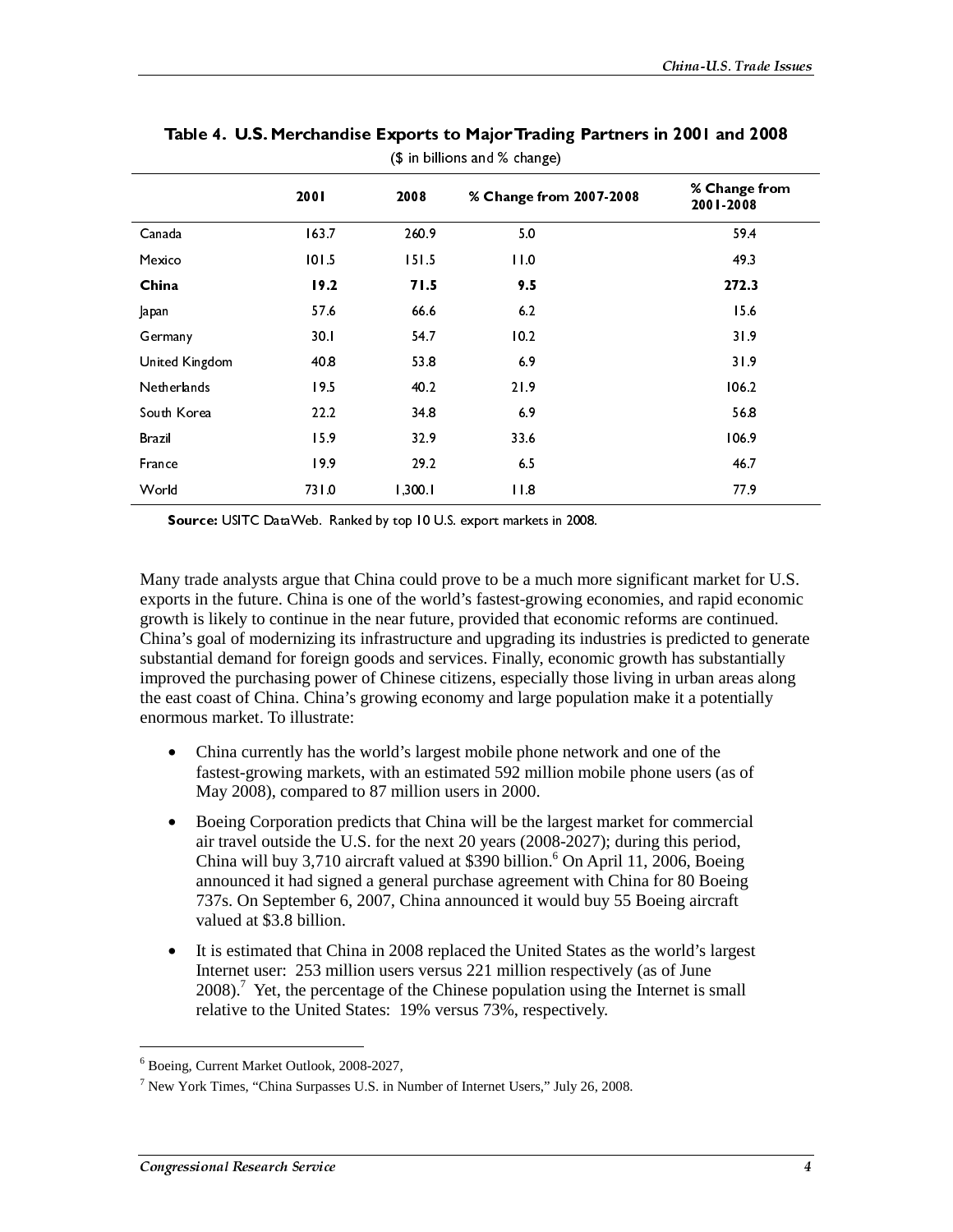The Chinese government projects that by the year 2020, there will be 140 million cars in China (seven times the current level), and that the number of cars sold annually will rise from 7.2 million units (2006) to 20.7 million units in  $2020$ .<sup>8</sup> According to some estimates, China is now the world's second largest market for new cars. General Motors (GM) and Ford reportedly sold 1.09 million and 306 thousand vehicles, respectively, in China in 2008.<sup>9</sup> The *International Herald Tribune* reported in 2007 that GM expected to invest \$5 billion in China over the next five years to expand production facilities.<sup>10</sup>

### Major U.S. Imports from China

China was the largest source of U.S. imports in 2008 at \$338 billion, or 16.1% of total U.S. imports (up from 6.5% of total in 1996).<sup>11</sup> U.S. imports from China rose by 5.1% in 2008 over the previous year (compared with an 11.7% rise in 2007). The importance (ranking) of China as a source of U.S. imports has risen dramatically, from eighth largest in 1990, to fourth in 2000, to second in 2004-2006, to first in 2007-2008. The top five U.S. imports from China in 2008 were computers and parts, miscellaneous manufactured articles (such as toys, games, etc.), communications equipment, apparel, and audio and video equipment (see **Table 5**). The growth in U.S. imports from China slowed in 2008 over growth in 2007: 5.7% versus 11.7%, respectively.

|                                                                                                                                                                                                                                                                                                                                                                                                                                                                             | 2004   | (with the percent change)<br>2005 | 2006           | 2007   | 2008   |                               |
|-----------------------------------------------------------------------------------------------------------------------------------------------------------------------------------------------------------------------------------------------------------------------------------------------------------------------------------------------------------------------------------------------------------------------------------------------------------------------------|--------|-----------------------------------|----------------|--------|--------|-------------------------------|
| <b>NAIC Number and Description</b>                                                                                                                                                                                                                                                                                                                                                                                                                                          |        |                                   | \$ in millions |        |        | Percent Change<br>2007 - 2008 |
| 3341 computer equipment                                                                                                                                                                                                                                                                                                                                                                                                                                                     | 29,486 | 35,467                            | 40,046         | 44,462 | 45,820 | 3.1%                          |
| 3399 Miscellaneous manufactured<br>commodities                                                                                                                                                                                                                                                                                                                                                                                                                              | 23,712 | 26,449                            | 28,888         | 34,827 | 35,835 | 2.9%                          |
| 3342 Communications equipment                                                                                                                                                                                                                                                                                                                                                                                                                                               | 9,015  | 14, 121                           | 17,977         | 23,192 | 26,618 | 14.8%                         |
| 3152 Apparel                                                                                                                                                                                                                                                                                                                                                                                                                                                                | 10,530 | 16,362                            | 19,228         | 22,955 | 22,583 | $-1.6%$                       |
| 3343 Audio and video equipment                                                                                                                                                                                                                                                                                                                                                                                                                                              | 12,421 | 15,287                            | 18,789         | 19,075 | 19,715 | 3.4%                          |
| Source: USITC DataWeb<br>Notes: North American Industry Classification system, 4-digit level.                                                                                                                                                                                                                                                                                                                                                                               |        |                                   |                |        |        |                               |
|                                                                                                                                                                                                                                                                                                                                                                                                                                                                             |        |                                   |                |        |        |                               |
| <sup>8</sup> China Daily, September 9, 2004.<br><sup>9</sup> According to GM's website, it operates seven joint ventures and two wholly owned foreign enterprises and has more<br>than 20,000 employees in China.<br>$10$ International Herald Tribune, "GM plans \$5 billion in China investment," December 6, 2007. For additional<br>information on China's auto industry, see CRS Report RL33317, China's Impact on the U.S. Automotive Industry, by<br>Stephen Cooney. |        |                                   |                |        |        |                               |
| $^{11}$ U.S. imports from China as a share of total imports in 2007 was 16.5%.                                                                                                                                                                                                                                                                                                                                                                                              |        |                                   |                |        |        |                               |
| Congressional Research Service                                                                                                                                                                                                                                                                                                                                                                                                                                              |        |                                   |                |        |        | 5                             |
|                                                                                                                                                                                                                                                                                                                                                                                                                                                                             |        |                                   |                |        |        |                               |
|                                                                                                                                                                                                                                                                                                                                                                                                                                                                             |        |                                   |                |        |        |                               |
|                                                                                                                                                                                                                                                                                                                                                                                                                                                                             |        |                                   |                |        |        |                               |
|                                                                                                                                                                                                                                                                                                                                                                                                                                                                             |        |                                   |                |        |        |                               |
|                                                                                                                                                                                                                                                                                                                                                                                                                                                                             |        |                                   |                |        |        |                               |
|                                                                                                                                                                                                                                                                                                                                                                                                                                                                             |        |                                   |                |        |        |                               |
|                                                                                                                                                                                                                                                                                                                                                                                                                                                                             |        |                                   |                |        |        |                               |
|                                                                                                                                                                                                                                                                                                                                                                                                                                                                             |        |                                   |                |        |        |                               |
|                                                                                                                                                                                                                                                                                                                                                                                                                                                                             |        |                                   |                |        |        |                               |
|                                                                                                                                                                                                                                                                                                                                                                                                                                                                             |        |                                   |                |        |        |                               |
|                                                                                                                                                                                                                                                                                                                                                                                                                                                                             |        |                                   |                |        |        |                               |
|                                                                                                                                                                                                                                                                                                                                                                                                                                                                             |        |                                   |                |        |        |                               |
|                                                                                                                                                                                                                                                                                                                                                                                                                                                                             |        |                                   |                |        |        |                               |
|                                                                                                                                                                                                                                                                                                                                                                                                                                                                             |        |                                   |                |        |        |                               |
|                                                                                                                                                                                                                                                                                                                                                                                                                                                                             |        |                                   |                |        |        |                               |
|                                                                                                                                                                                                                                                                                                                                                                                                                                                                             |        |                                   |                |        |        |                               |
|                                                                                                                                                                                                                                                                                                                                                                                                                                                                             |        |                                   |                |        |        |                               |
|                                                                                                                                                                                                                                                                                                                                                                                                                                                                             |        |                                   |                |        |        |                               |
|                                                                                                                                                                                                                                                                                                                                                                                                                                                                             |        |                                   |                |        |        |                               |
|                                                                                                                                                                                                                                                                                                                                                                                                                                                                             |        |                                   |                |        |        |                               |
|                                                                                                                                                                                                                                                                                                                                                                                                                                                                             |        |                                   |                |        |        |                               |
|                                                                                                                                                                                                                                                                                                                                                                                                                                                                             |        |                                   |                |        |        |                               |
|                                                                                                                                                                                                                                                                                                                                                                                                                                                                             |        |                                   |                |        |        |                               |
|                                                                                                                                                                                                                                                                                                                                                                                                                                                                             |        |                                   |                |        |        |                               |
|                                                                                                                                                                                                                                                                                                                                                                                                                                                                             |        |                                   |                |        |        |                               |
|                                                                                                                                                                                                                                                                                                                                                                                                                                                                             |        |                                   |                |        |        |                               |
|                                                                                                                                                                                                                                                                                                                                                                                                                                                                             |        |                                   |                |        |        |                               |
|                                                                                                                                                                                                                                                                                                                                                                                                                                                                             |        |                                   |                |        |        |                               |
|                                                                                                                                                                                                                                                                                                                                                                                                                                                                             |        |                                   |                |        |        |                               |
|                                                                                                                                                                                                                                                                                                                                                                                                                                                                             |        |                                   |                |        |        |                               |
|                                                                                                                                                                                                                                                                                                                                                                                                                                                                             |        |                                   |                |        |        |                               |
|                                                                                                                                                                                                                                                                                                                                                                                                                                                                             |        |                                   |                |        |        |                               |
|                                                                                                                                                                                                                                                                                                                                                                                                                                                                             |        |                                   |                |        |        |                               |
|                                                                                                                                                                                                                                                                                                                                                                                                                                                                             |        |                                   |                |        |        |                               |
|                                                                                                                                                                                                                                                                                                                                                                                                                                                                             |        |                                   |                |        |        |                               |
|                                                                                                                                                                                                                                                                                                                                                                                                                                                                             |        |                                   |                |        |        |                               |
|                                                                                                                                                                                                                                                                                                                                                                                                                                                                             |        |                                   |                |        |        |                               |
|                                                                                                                                                                                                                                                                                                                                                                                                                                                                             |        |                                   |                |        |        |                               |
|                                                                                                                                                                                                                                                                                                                                                                                                                                                                             |        |                                   |                |        |        |                               |
|                                                                                                                                                                                                                                                                                                                                                                                                                                                                             |        |                                   |                |        |        |                               |
|                                                                                                                                                                                                                                                                                                                                                                                                                                                                             |        |                                   |                |        |        |                               |
|                                                                                                                                                                                                                                                                                                                                                                                                                                                                             |        |                                   |                |        |        |                               |
|                                                                                                                                                                                                                                                                                                                                                                                                                                                                             |        |                                   |                |        |        |                               |
|                                                                                                                                                                                                                                                                                                                                                                                                                                                                             |        |                                   |                |        |        |                               |
|                                                                                                                                                                                                                                                                                                                                                                                                                                                                             |        |                                   |                |        |        |                               |
|                                                                                                                                                                                                                                                                                                                                                                                                                                                                             |        |                                   |                |        |        |                               |
|                                                                                                                                                                                                                                                                                                                                                                                                                                                                             |        |                                   |                |        |        |                               |
|                                                                                                                                                                                                                                                                                                                                                                                                                                                                             |        |                                   |                |        |        |                               |
|                                                                                                                                                                                                                                                                                                                                                                                                                                                                             |        |                                   |                |        |        |                               |
|                                                                                                                                                                                                                                                                                                                                                                                                                                                                             |        |                                   |                |        |        |                               |
|                                                                                                                                                                                                                                                                                                                                                                                                                                                                             |        |                                   |                |        |        |                               |
|                                                                                                                                                                                                                                                                                                                                                                                                                                                                             |        |                                   |                |        |        |                               |
|                                                                                                                                                                                                                                                                                                                                                                                                                                                                             |        |                                   |                |        |        |                               |
|                                                                                                                                                                                                                                                                                                                                                                                                                                                                             |        |                                   |                |        |        |                               |
|                                                                                                                                                                                                                                                                                                                                                                                                                                                                             |        |                                   |                |        |        |                               |
|                                                                                                                                                                                                                                                                                                                                                                                                                                                                             |        |                                   |                |        |        |                               |
|                                                                                                                                                                                                                                                                                                                                                                                                                                                                             |        |                                   |                |        |        |                               |
|                                                                                                                                                                                                                                                                                                                                                                                                                                                                             |        |                                   |                |        |        |                               |
|                                                                                                                                                                                                                                                                                                                                                                                                                                                                             |        |                                   |                |        |        |                               |
|                                                                                                                                                                                                                                                                                                                                                                                                                                                                             |        |                                   |                |        |        |                               |
|                                                                                                                                                                                                                                                                                                                                                                                                                                                                             |        |                                   |                |        |        |                               |
|                                                                                                                                                                                                                                                                                                                                                                                                                                                                             |        |                                   |                |        |        |                               |
|                                                                                                                                                                                                                                                                                                                                                                                                                                                                             |        |                                   |                |        |        |                               |
|                                                                                                                                                                                                                                                                                                                                                                                                                                                                             |        |                                   |                |        |        |                               |
|                                                                                                                                                                                                                                                                                                                                                                                                                                                                             |        |                                   |                |        |        |                               |
|                                                                                                                                                                                                                                                                                                                                                                                                                                                                             |        |                                   |                |        |        |                               |
|                                                                                                                                                                                                                                                                                                                                                                                                                                                                             |        |                                   |                |        |        |                               |
|                                                                                                                                                                                                                                                                                                                                                                                                                                                                             |        |                                   |                |        |        |                               |

# Table 5. Major U.S. Imports From China: 2008<br>(\$ in millions and percent change)

<sup>8</sup> *China Daily*, September 9, 2004.

<sup>&</sup>lt;sup>9</sup> According to GM's website, it operates seven joint ventures and two wholly owned foreign enterprises and has more than 20,000 employees in China.

**Source:** USITC DataWeb<br> **Notes:** North American In<br>
ma Daily, September 9, 200<br>
cording to GM's website, it<br>
20,000 employees in China.<br> *ernational Herald Tribune*,<br>
mation on China's auto indu<br>
nen Cooney.<br>
S. imports f <sup>10</sup> *International Herald Tribune*, "GM plans \$5 billion in China investment," December 6, 2007. For additional information on China's auto industry, see CRS Report RL33317, *China's Impact on the U.S. Automotive Industry*, by Stephen Cooney.

 $11$  U.S. imports from China as a share of total imports in 2007 was 16.5%.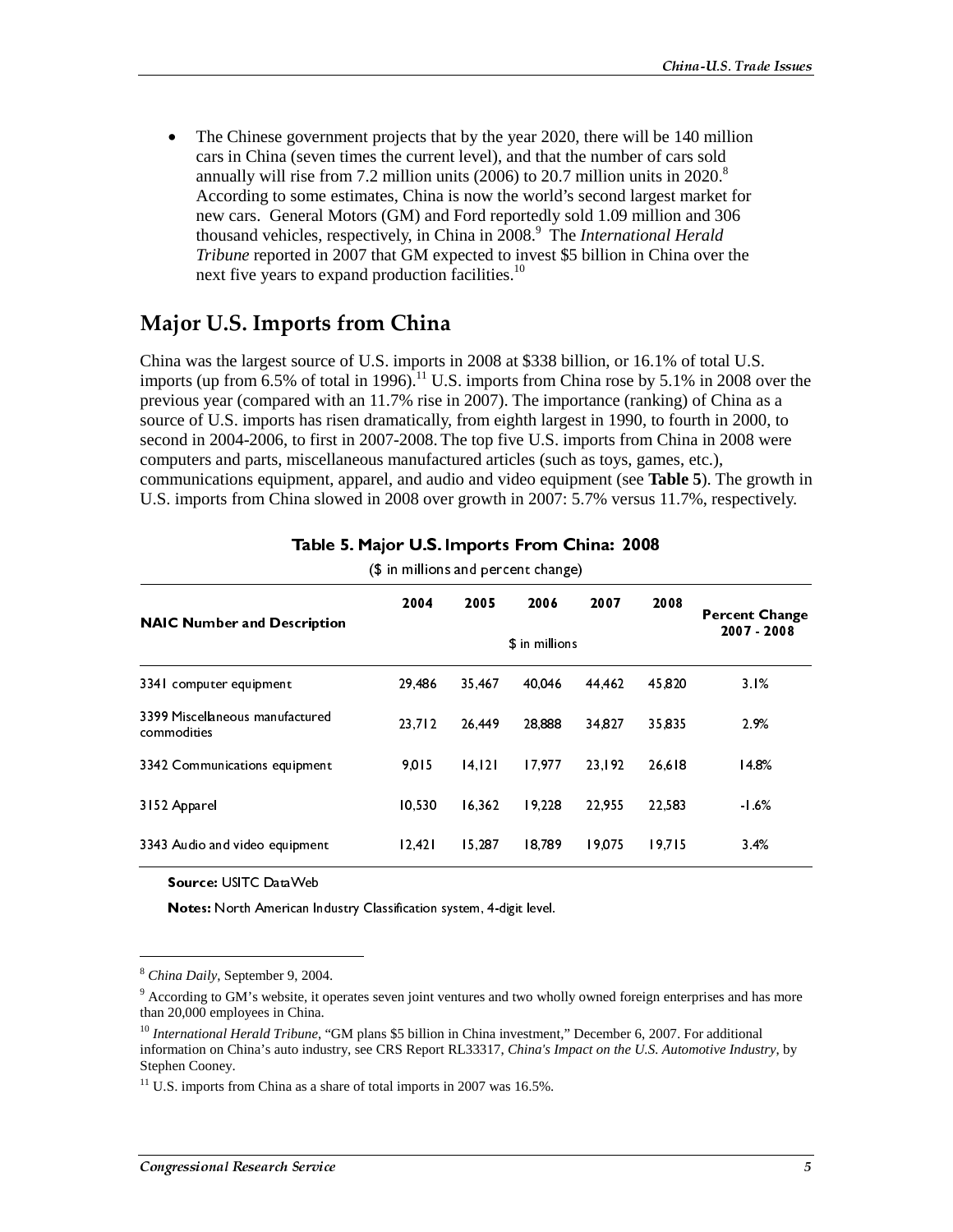Throughout the 1980s and 1990s, nearly all of U.S. imports from China were low-value, laborintensive products such as toys and games, consumer electronic products, footwear, and textiles and apparel. However, over the past few years, an increasing proportion of U.S. imports from China has comprised of more technologically advanced products, such as computers. According to the U.S. Census Bureau, in 2008, U.S. imports of advanced technology products from China totaled \$91.4 billion (27.1% of total U.S. imports from China), compared with \$29.3 billion in 2003 (19.2% of total U.S. imports from China).<sup>12</sup> In addition, imports of advanced technology products from China accounted for 27.5% of total U.S. imports of such products in 2008, compared with 14.1% in 2003, indicating that U.S. dependency on China for advanced technology products is rapidly increasing.<sup>13</sup>

Many analysts contend that the sharp increase in U.S. imports from China (and hence the growing trade deficit) is largely the result of movement in production facilities from other (primarily) Asian countries to China.<sup>14</sup> That is, various products that used to be made in Japan, Taiwan, Hong Kong, etc., and then exported to the United States are now being made in China (in many cases, by foreign firms in China) and exported to the United States. An illustration of this shift can be seen in **Table 6**, which lists U.S. imports of computer equipment and parts from 2000-2008. For example, in 2000, Japan was the largest foreign supplier of U.S. computer equipment (with a 19.6% share of total shipments), while China ranked fourth (with a 12.1% share). In just eight years, Japan's ranking fell to fourth, the value of its shipments dropped by over half, and its share of U.S. computer imports declined to 7.7% (2008). China was by far the largest foreign supplier of computer equipment in 2008 with a 53.6% share of total U.S. imports. While U.S. imports of computer equipment from China rose by 452% over the past eight years, the total value of U.S. computer imports from the world rose by only 25%. Many analysts contend that a large share of the increase in Chinese computer production has come from foreign computer companies that have moved manufacturing facilities China.

|                     | 2000                                                                                                               | 2002         | 2004           | 2006                                                                                                                                | 2008               | 2000-2008<br>% change |
|---------------------|--------------------------------------------------------------------------------------------------------------------|--------------|----------------|-------------------------------------------------------------------------------------------------------------------------------------|--------------------|-----------------------|
| Total<br>China      | 68.5<br>8.3                                                                                                        | 62.3<br>12.0 | 73.9<br>29.5   | 83.8<br>40.0                                                                                                                        | 85.4<br>45.8       | 24.7<br>451.8         |
| Malaysia<br>Japan   | 4.9<br>13.4                                                                                                        | 7.1<br>8.1   | $8.7\,$<br>6.3 | $\vert \, \vert \, \vert \, \vert$<br>6.3                                                                                           | 9.0<br>$6.6\,$     | 837<br>50.7           |
| Mexico<br>Singapore | 6.9<br>8.7                                                                                                         | 7.9<br>7.1   | 7.4<br>$6.6\,$ | $6.6\,$<br>5.6                                                                                                                      | $6.2\,$<br>$4.0\,$ | $-10.1$<br>54.0       |
|                     | Source: U.S. International Trade Commission Trade Data Web.                                                        |              |                |                                                                                                                                     |                    |                       |
|                     | Note: Ranked according to top five suppliers in 2008.<br><sup>12</sup> U.S. Census Bureau, Foreign Trade Division. |              |                |                                                                                                                                     |                    |                       |
|                     | exports to China and 6.8% of total U.S. advanced technology exports.                                               |              |                | <sup>13</sup> U.S. exports of advanced technology to China in 2008 were \$18.7 billion; these accounted for 26.2% of total U.S.     |                    |                       |
|                     | from 1.9% in 1986 to 55% in 2008.                                                                                  |              |                | <sup>14</sup> Chinese data indicate that the share of China's exports produced by foreign-invested enterprises (FIEs) in China rose |                    |                       |
|                     | Congressional Research Service                                                                                     |              |                |                                                                                                                                     |                    | $\boldsymbol{6}$      |
|                     |                                                                                                                    |              |                |                                                                                                                                     |                    |                       |
|                     |                                                                                                                    |              |                |                                                                                                                                     |                    |                       |
|                     |                                                                                                                    |              |                |                                                                                                                                     |                    |                       |
|                     |                                                                                                                    |              |                |                                                                                                                                     |                    |                       |
|                     |                                                                                                                    |              |                |                                                                                                                                     |                    |                       |
|                     |                                                                                                                    |              |                |                                                                                                                                     |                    |                       |
|                     |                                                                                                                    |              |                |                                                                                                                                     |                    |                       |
|                     |                                                                                                                    |              |                |                                                                                                                                     |                    |                       |
|                     |                                                                                                                    |              |                |                                                                                                                                     |                    |                       |
|                     |                                                                                                                    |              |                |                                                                                                                                     |                    |                       |
|                     |                                                                                                                    |              |                |                                                                                                                                     |                    |                       |
|                     |                                                                                                                    |              |                |                                                                                                                                     |                    |                       |
|                     |                                                                                                                    |              |                |                                                                                                                                     |                    |                       |
|                     |                                                                                                                    |              |                |                                                                                                                                     |                    |                       |
|                     |                                                                                                                    |              |                |                                                                                                                                     |                    |                       |
|                     |                                                                                                                    |              |                |                                                                                                                                     |                    |                       |
|                     |                                                                                                                    |              |                |                                                                                                                                     |                    |                       |
|                     |                                                                                                                    |              |                |                                                                                                                                     |                    |                       |
|                     |                                                                                                                    |              |                |                                                                                                                                     |                    |                       |
|                     |                                                                                                                    |              |                |                                                                                                                                     |                    |                       |
|                     |                                                                                                                    |              |                |                                                                                                                                     |                    |                       |
|                     |                                                                                                                    |              |                |                                                                                                                                     |                    |                       |
|                     |                                                                                                                    |              |                |                                                                                                                                     |                    |                       |
|                     |                                                                                                                    |              |                |                                                                                                                                     |                    |                       |
|                     |                                                                                                                    |              |                |                                                                                                                                     |                    |                       |
|                     |                                                                                                                    |              |                |                                                                                                                                     |                    |                       |
|                     |                                                                                                                    |              |                |                                                                                                                                     |                    |                       |
|                     |                                                                                                                    |              |                |                                                                                                                                     |                    |                       |
|                     |                                                                                                                    |              |                |                                                                                                                                     |                    |                       |
|                     |                                                                                                                    |              |                |                                                                                                                                     |                    |                       |
|                     |                                                                                                                    |              |                |                                                                                                                                     |                    |                       |
|                     |                                                                                                                    |              |                |                                                                                                                                     |                    |                       |
|                     |                                                                                                                    |              |                |                                                                                                                                     |                    |                       |
|                     |                                                                                                                    |              |                |                                                                                                                                     |                    |                       |
|                     |                                                                                                                    |              |                |                                                                                                                                     |                    |                       |
|                     |                                                                                                                    |              |                |                                                                                                                                     |                    |                       |
|                     |                                                                                                                    |              |                |                                                                                                                                     |                    |                       |
|                     |                                                                                                                    |              |                |                                                                                                                                     |                    |                       |
|                     |                                                                                                                    |              |                |                                                                                                                                     |                    |                       |
|                     |                                                                                                                    |              |                |                                                                                                                                     |                    |                       |
|                     |                                                                                                                    |              |                |                                                                                                                                     |                    |                       |
|                     |                                                                                                                    |              |                |                                                                                                                                     |                    |                       |
|                     |                                                                                                                    |              |                |                                                                                                                                     |                    |                       |
|                     |                                                                                                                    |              |                |                                                                                                                                     |                    |                       |
|                     |                                                                                                                    |              |                |                                                                                                                                     |                    |                       |
|                     |                                                                                                                    |              |                |                                                                                                                                     |                    |                       |
|                     |                                                                                                                    |              |                |                                                                                                                                     |                    |                       |
|                     |                                                                                                                    |              |                |                                                                                                                                     |                    |                       |
|                     |                                                                                                                    |              |                |                                                                                                                                     |                    |                       |
|                     |                                                                                                                    |              |                |                                                                                                                                     |                    |                       |
|                     |                                                                                                                    |              |                |                                                                                                                                     |                    |                       |
|                     |                                                                                                                    |              |                |                                                                                                                                     |                    |                       |
|                     |                                                                                                                    |              |                |                                                                                                                                     |                    |                       |
|                     |                                                                                                                    |              |                |                                                                                                                                     |                    |                       |
|                     |                                                                                                                    |              |                |                                                                                                                                     |                    |                       |
|                     |                                                                                                                    |              |                |                                                                                                                                     |                    |                       |

# Table 6.Major Foreign Suppliers of U.S. Computer Equipment Imports: 2000-2008<br>(\$ in billions and % change)

<sup>&</sup>lt;sup>12</sup> U.S. Census Bureau, Foreign Trade Division.

Source: U.S. International Trade Commission Trade Data Web.<br> **Note:** Ranked according to top five suppliers in 2008.<br>
<sup>12</sup> U.S. Census Bureau, Foreign Trade Division.<br>
<sup>13</sup> U.S. exports of advanced technology to China in 2 **Note:** Ranked according to top five suppliers in 2008.<br>
S. Census Bureau, Foreign Trade Division.<br>
S. exports of advanced technology to China in 2008 were \$18.7 bilits to China and 6.8% of total U.S. advanced technology e Note: Ranked according to top five suppliers in 2008.<br>
S. Census Bureau, Foreign Trade Division.<br>
S. exports of advanced technology to China in 2008 were<br>
strist to China and 6.8% of total U.S. advanced technology<br>
innese <sup>13</sup> U.S. exports of advanced technology to China in 2008 were \$18.7 billion; these accounted for 26.2% of total U.S. exports to China and 6.8% of total U.S. advanced technology exports.

 $<sup>14</sup>$  Chinese data indicate that the share of China's exports produced by foreign-invested enterprises (FIEs) in China rose</sup> from 1.9% in 1986 to 55% in 2008.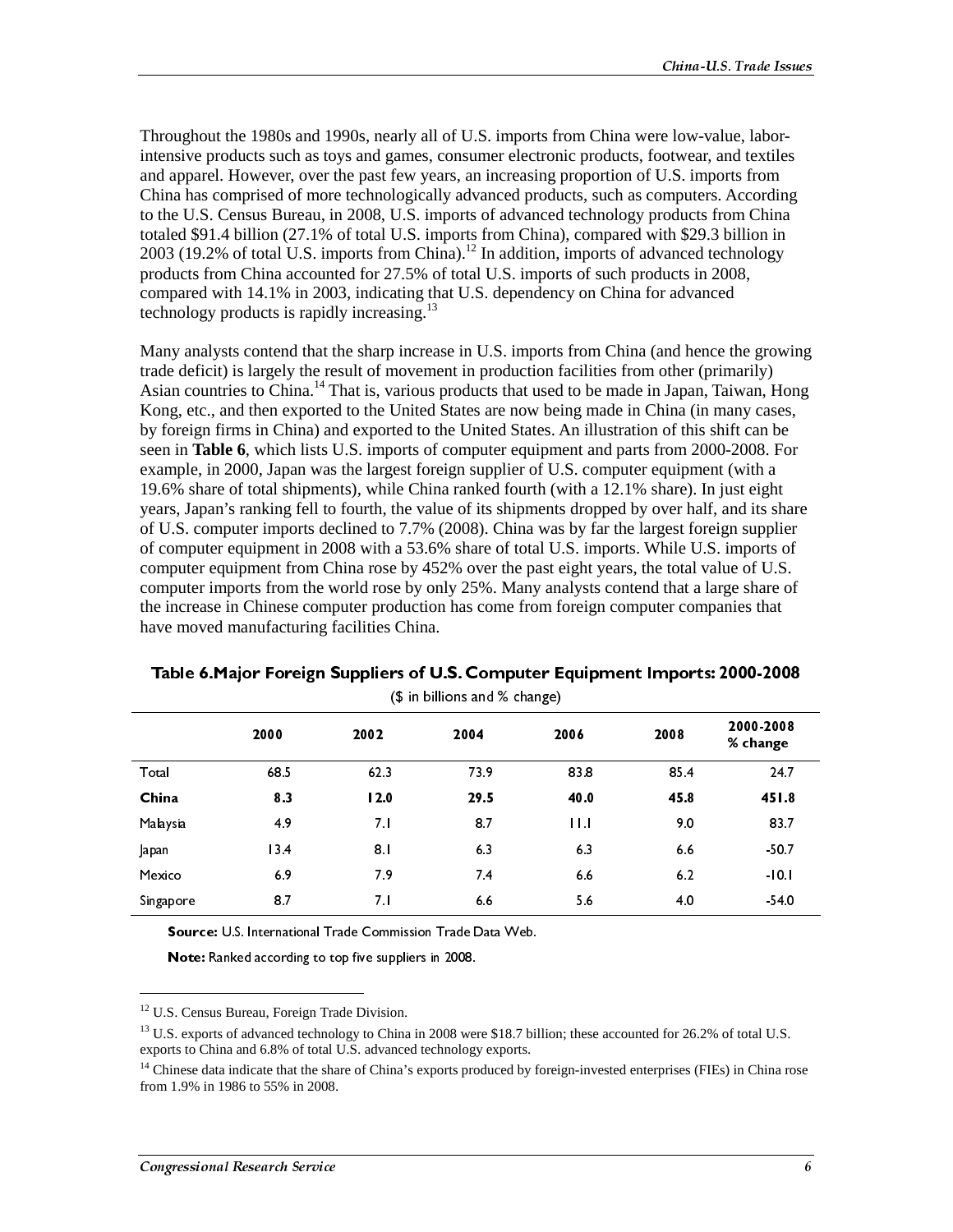China has become a major source of U.S. agricultural imports. It was the third largest supplier of such imports in 2008 (compared with  $12<sup>th</sup>$  largest in 2000), at \$4.7 billion. U.S. agricultural imports from China rose by 42.2% in 2008 and by 104.5% from 2004-2008. Major agricultural imports from China include seafood products, vegetables and fruit, and animal foods.

### **Investment Ties**

Investment plays a major role in U.S.-China commercial ties.<sup>15</sup> China's investments in U.S. assets can be broken down into two categories: holdings of U.S. securities and foreign direct investment (FDI). The Treasury Department defines foreign holdings of U.S. securities as "U.S. securities owned by foreign residents (including banks and other institutions) except where the owner has a direct investment relationship with the U.S. issuer of the securities." These include long-term (LT) U.S. Treasury securities, LT U.S. government agency securities,  $^{16}$  LT corporate securities (some of which are asset-backed), equities (such as stocks), and short-term debt.<sup>17</sup> The U.S. Bureau of Economic Analysis (BEA) defines FDI (in the United States) as "the ownership or control, directly or indirectly, by one foreign resident of 10 percent or more of the voting securities of an incorporated U.S. business enterprise or the equivalent interest in an unincorporated U.S. business enterprise."<sup>18</sup> BEA classifies FDI flows according to broad industrial sections, including mining; utilities; manufacturing (broken down into nine subsectors<sup>19</sup>); wholesale trade; information; depository institutions; finance (excluding depository institutions); professional, scientific, and technical services; nonbank holding companies; and other industries.

#### U.S. Securities

j

The Treasury Department performs annual surveys of foreign holders of U.S. securities, the latest of which was released in February 2009 (preliminary data) for holding as of June 2008.<sup>20</sup> China's total holdings of U.S. securities at the end of June 2008 were estimated at \$1,205 billion, up from \$922 billion in June 2007. From June 2002 to June 2008, China's holdings of U.S. securities as a share of total foreign holdings of U.S. securities rose from 3.9% to 11.7% and its ranking increased from fifth to second (after Japan at \$1,250 billion). China could become the largest holder in 2009 see **Table 7**). From June 2002 to June 2008, China's U.S. securities holdings grew by nearly \$1.1 trillion (or 566%), which was by far the largest increase in U.S. securities holdings

<sup>&</sup>lt;sup>15</sup> U.S. data on FDI flows to and from China differ sharply from Chinese data on FDI flows to and from the United States. This section uses U.S. data.

<sup>&</sup>lt;sup>16</sup> Agency securities include both federal agencies and government-sponsored enterprises created by Congress (e.g., Fannie Mae and Freddie Mac) to provide credit to key sectors of the economy. Some of these securities are backed by assets (such as home mortgages).

 $17$  LT securities are those with no stated maturity date (such as equities) or with an original term to maturity date of more than one year. Short-term debt includes U.S. Treasury securities, agency securities, and corporate securities with a maturity date of less than one year.

<sup>&</sup>lt;sup>18</sup> The 10% ownership share is the threshold considered to represent an effective voice or lasting influence in the management of an enterprise. See, BEA, *International Economic Accounts, BEA Series Definitions*, available at http://www.bea.gov/international.

<sup>&</sup>lt;sup>19</sup> These sectors include food; chemicals; primary and fabricated metals; machinery; computers and electronic products; electrical equipment, appliances and components; transportation equipment, and other manufacturing.

<sup>20</sup> U.S. Treasury Department, Preliminary *Report on Foreign Portfolio Holdings of U.S. Securities as of June 30, 2008*, February 27, 2009. A final report expected in April 2009.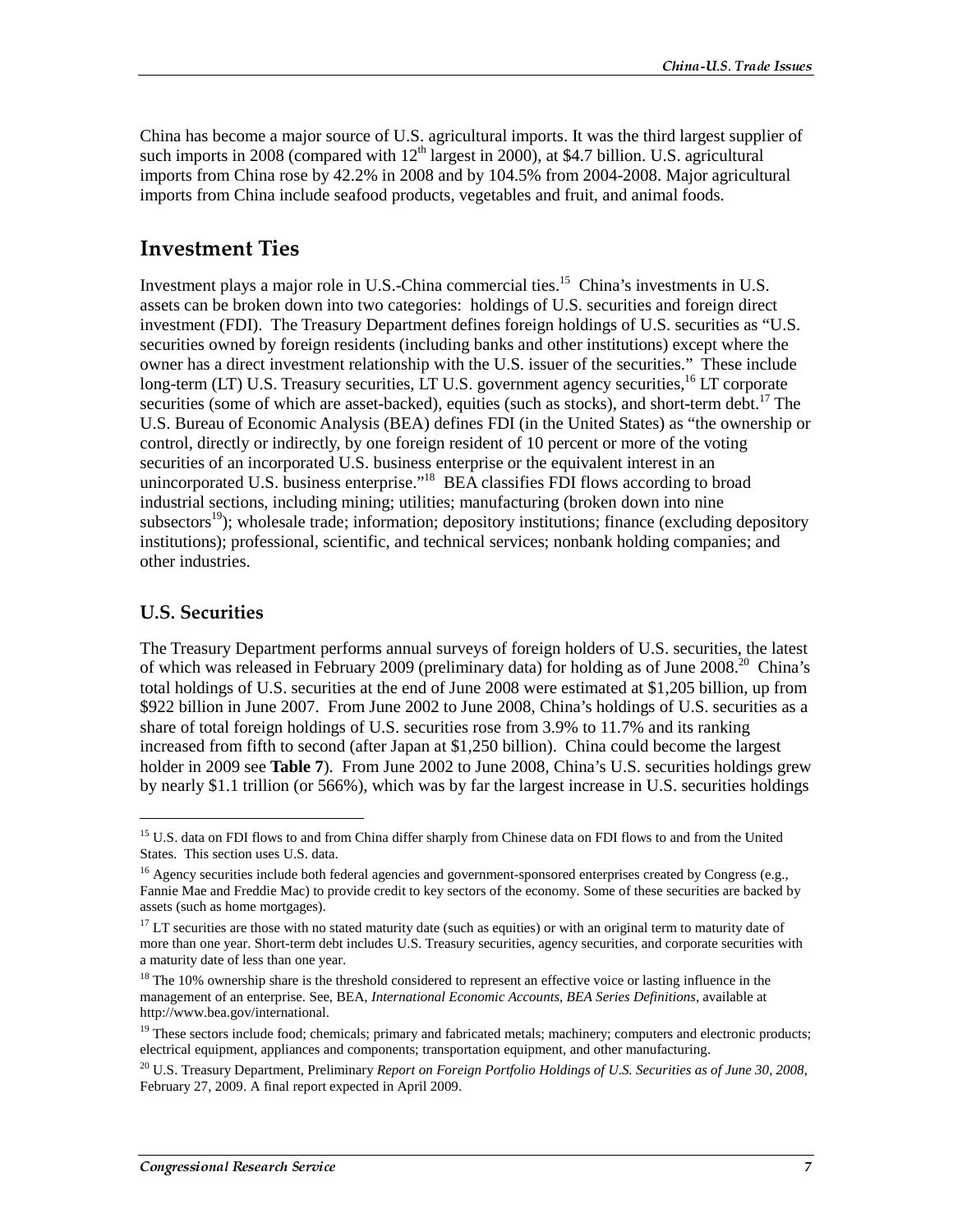of any other country.<sup>21</sup> These holding are largely the result of China's currency policy (discussed below).

| (\$ billions and percent change) |      |      |      |      |      |      |                       |  |
|----------------------------------|------|------|------|------|------|------|-----------------------|--|
| 2002                             | 2003 | 2004 | 2005 | 2006 | 2007 | 2008 | 2002-2008<br>% change |  |
| 88                               | 255  | 341  | 527  | 699  | 922  | .205 | 566%                  |  |

Table 7. China's Holdings of U.S. Securities: June 2002-June 2008

(**a** billions and percent change)<br>
2005 2006<br>
527 699<br>
7.<br>
term and long-term debt, including<br>
s, and equities.<br>
and equities.<br>
and equities.<br>
For foreign holdings of these t<br>
FU.S. Treasury securities ross<br>
52002 to 727.4 **2003**<br> **2003**<br> **2003**<br> **2004**<br> **2003**<br> **2004**<br> **2006**<br> **2006**<br> **2006**<br> **2006**<br> **2006**<br> **2006**<br> **2006**<br> **2006**<br> **2006**<br> **2006**<br> **2006**<br> **2006**<br> **2006**<br> **2006**<br> **2006**<br> **2006**<br> **2006**<br> **2006**<br> **2006**<br> **2006**<br> **2006**<br> **2006**  $\frac{566\%}{566\%}$ <br>
ernment<br>
used to<br>
orted on a<br>
.6% of<br>
ne largest<br> **nd**<br>
2008<br>
6 727<br>
6 23.6<br>
s for the<br>
1 a year-<br>
nese<br>
n in<br>
.e, 2002<br>
or<br>
the 1 a year-<br>
nese<br>
.e, 2002<br>
or<br>
.the 1<br>
.the 1<br>
.the 2003<br>
or<br>
.the 2<br>
.th **EXECUTE:** U.S. Department of Treasory<br>
1600str. U.S. recent broadstrained to the main distinguish of the main terms of the main distinguish of the main distinguish of the main distinguish of the main distinguish of the m **Notes:** U.S. securities include short teads and the same of search search search search search search ince U.S. budget deficits; data for the U.S. budget deficits; data for the U.S. budget deficits; data for the of 2 cemb agency securities. experience ascurities, and equation.<br>
Margent Upper of U.S. Securities, which are used to come Disc Notes: U.S. Unagency securities, which are used to<br>
the long-to deficits: data for foreign holdings of agrest type of U.S. securities, held by Chinnee U.S. budget deficits; data for foreign holdings of U.S. Treasu foreign holdings) at the end of 2002 to 727 is the end of 2002 to 727 is in September 2008 (see **Table 8).** In The largest type of U.S. securities held by China are U.S. Treasury securities, which are used to finance U.S. budget deficits; data for foreign holdings of these type of securities are reported on a monthly basis. China's holdings of U.S. Treasury securities rose from \$118 billion (or 9.6% of total foreign holdings) at the end of 2002 to 727.4 billion (23.6% of foreign holdings) in December 2008 (see **Table 8**).<sup>22</sup> In September 2008, China overtook Japan to become the largest foreign holder of U.S. Treasuries.

#### Table 8. China's Holdings of U.S. Treasury Securities: 2002-2008 Year-End

|                                                                                                                                                                                                                                                    | $(\psi$ billions and as a percent or total foreign noidings)<br>2002 | 2003  | 2004  | 2005  | 2006  | 2007  | 2008             |
|----------------------------------------------------------------------------------------------------------------------------------------------------------------------------------------------------------------------------------------------------|----------------------------------------------------------------------|-------|-------|-------|-------|-------|------------------|
| China's Holdings (\$billions)                                                                                                                                                                                                                      | 118.4                                                                | 159.0 | 222.9 | 310.0 | 396.9 | 477.6 | 7274             |
| Holdings As a Percent of<br><b>Total Foreign Holdings</b>                                                                                                                                                                                          | 9.6%                                                                 | 10.4% | 12.1% | 15.2% | 18.9% | 20.3% | 23.6%            |
| Source: U.S. Treasury Department.<br>Notes: Data based on periodical surveys by the Treasury Department, which often revises estimates for the                                                                                                     |                                                                      |       |       |       |       |       |                  |
| previous year but not for all years and thus should be interpreted with caution.                                                                                                                                                                   |                                                                      |       |       |       |       |       |                  |
| The Treasury Department's surveys on U.S. holdings of Chinese securities reports are on a year-<br>end basis. The last survey (issued in October 2008) estimated total U.S. holdings of Chinese                                                    |                                                                      |       |       |       |       |       |                  |
| securities at \$97.2 billion in 2007 (98% of which were in equities), up from \$13.7 billion in<br>2003. U.S. holdings of Chinese securities in 2007 were equal to about 1.3% of total U.S.                                                        |                                                                      |       |       |       |       |       |                  |
| holdings of foreign securities. <sup>23</sup>                                                                                                                                                                                                      |                                                                      |       |       |       |       |       |                  |
|                                                                                                                                                                                                                                                    |                                                                      |       |       |       |       |       |                  |
|                                                                                                                                                                                                                                                    |                                                                      |       |       |       |       |       |                  |
| <sup>21</sup> U.S. Treasury Department, Report on Foreign Portfolio Holdings of U.S. Securities, various editions. Note, 2002<br>was the first year in which surveys listed data as of June. Prior to that, survey data were listed as of March or |                                                                      |       |       |       |       |       |                  |
| December.<br><sup>22</sup> U.S. Treasury Department, <i>Major Foreign Holders of U.S. Treasury Securities</i> , February 27, 2009. Note, the                                                                                                       |                                                                      |       |       |       |       |       |                  |
| Treasury Department often revises its estimates of foreign holdings for a given year, but not for previous years.<br><sup>23</sup> U.S. Treasury Department, Report on U.S. Portfolio Holdings of Foreign Securities as of December 31, 2007,      |                                                                      |       |       |       |       |       |                  |
| October 2008.                                                                                                                                                                                                                                      |                                                                      |       |       |       |       |       |                  |
|                                                                                                                                                                                                                                                    |                                                                      |       |       |       |       |       |                  |
| Congressional Research Service                                                                                                                                                                                                                     |                                                                      |       |       |       |       |       | $\boldsymbol{s}$ |
|                                                                                                                                                                                                                                                    |                                                                      |       |       |       |       |       |                  |
|                                                                                                                                                                                                                                                    |                                                                      |       |       |       |       |       |                  |
|                                                                                                                                                                                                                                                    |                                                                      |       |       |       |       |       |                  |
|                                                                                                                                                                                                                                                    |                                                                      |       |       |       |       |       |                  |
|                                                                                                                                                                                                                                                    |                                                                      |       |       |       |       |       |                  |
|                                                                                                                                                                                                                                                    |                                                                      |       |       |       |       |       |                  |
|                                                                                                                                                                                                                                                    |                                                                      |       |       |       |       |       |                  |
|                                                                                                                                                                                                                                                    |                                                                      |       |       |       |       |       |                  |
|                                                                                                                                                                                                                                                    |                                                                      |       |       |       |       |       |                  |
|                                                                                                                                                                                                                                                    |                                                                      |       |       |       |       |       |                  |
|                                                                                                                                                                                                                                                    |                                                                      |       |       |       |       |       |                  |
|                                                                                                                                                                                                                                                    |                                                                      |       |       |       |       |       |                  |
|                                                                                                                                                                                                                                                    |                                                                      |       |       |       |       |       |                  |
|                                                                                                                                                                                                                                                    |                                                                      |       |       |       |       |       |                  |
|                                                                                                                                                                                                                                                    |                                                                      |       |       |       |       |       |                  |
|                                                                                                                                                                                                                                                    |                                                                      |       |       |       |       |       |                  |
|                                                                                                                                                                                                                                                    |                                                                      |       |       |       |       |       |                  |
|                                                                                                                                                                                                                                                    |                                                                      |       |       |       |       |       |                  |
|                                                                                                                                                                                                                                                    |                                                                      |       |       |       |       |       |                  |
|                                                                                                                                                                                                                                                    |                                                                      |       |       |       |       |       |                  |
|                                                                                                                                                                                                                                                    |                                                                      |       |       |       |       |       |                  |
|                                                                                                                                                                                                                                                    |                                                                      |       |       |       |       |       |                  |
|                                                                                                                                                                                                                                                    |                                                                      |       |       |       |       |       |                  |
|                                                                                                                                                                                                                                                    |                                                                      |       |       |       |       |       |                  |
|                                                                                                                                                                                                                                                    |                                                                      |       |       |       |       |       |                  |
|                                                                                                                                                                                                                                                    |                                                                      |       |       |       |       |       |                  |
|                                                                                                                                                                                                                                                    |                                                                      |       |       |       |       |       |                  |
|                                                                                                                                                                                                                                                    |                                                                      |       |       |       |       |       |                  |
|                                                                                                                                                                                                                                                    |                                                                      |       |       |       |       |       |                  |
|                                                                                                                                                                                                                                                    |                                                                      |       |       |       |       |       |                  |
|                                                                                                                                                                                                                                                    |                                                                      |       |       |       |       |       |                  |
|                                                                                                                                                                                                                                                    |                                                                      |       |       |       |       |       |                  |
|                                                                                                                                                                                                                                                    |                                                                      |       |       |       |       |       |                  |
|                                                                                                                                                                                                                                                    |                                                                      |       |       |       |       |       |                  |
|                                                                                                                                                                                                                                                    |                                                                      |       |       |       |       |       |                  |
|                                                                                                                                                                                                                                                    |                                                                      |       |       |       |       |       |                  |
|                                                                                                                                                                                                                                                    |                                                                      |       |       |       |       |       |                  |
|                                                                                                                                                                                                                                                    |                                                                      |       |       |       |       |       |                  |
|                                                                                                                                                                                                                                                    |                                                                      |       |       |       |       |       |                  |
|                                                                                                                                                                                                                                                    |                                                                      |       |       |       |       |       |                  |
|                                                                                                                                                                                                                                                    |                                                                      |       |       |       |       |       |                  |
|                                                                                                                                                                                                                                                    |                                                                      |       |       |       |       |       |                  |
|                                                                                                                                                                                                                                                    |                                                                      |       |       |       |       |       |                  |
|                                                                                                                                                                                                                                                    |                                                                      |       |       |       |       |       |                  |
|                                                                                                                                                                                                                                                    |                                                                      |       |       |       |       |       |                  |
|                                                                                                                                                                                                                                                    |                                                                      |       |       |       |       |       |                  |
|                                                                                                                                                                                                                                                    |                                                                      |       |       |       |       |       |                  |
|                                                                                                                                                                                                                                                    |                                                                      |       |       |       |       |       |                  |
|                                                                                                                                                                                                                                                    |                                                                      |       |       |       |       |       |                  |
|                                                                                                                                                                                                                                                    |                                                                      |       |       |       |       |       |                  |
|                                                                                                                                                                                                                                                    |                                                                      |       |       |       |       |       |                  |
|                                                                                                                                                                                                                                                    |                                                                      |       |       |       |       |       |                  |
|                                                                                                                                                                                                                                                    |                                                                      |       |       |       |       |       |                  |
|                                                                                                                                                                                                                                                    |                                                                      |       |       |       |       |       |                  |
|                                                                                                                                                                                                                                                    |                                                                      |       |       |       |       |       |                  |
|                                                                                                                                                                                                                                                    |                                                                      |       |       |       |       |       |                  |
|                                                                                                                                                                                                                                                    |                                                                      |       |       |       |       |       |                  |
|                                                                                                                                                                                                                                                    |                                                                      |       |       |       |       |       |                  |
|                                                                                                                                                                                                                                                    |                                                                      |       |       |       |       |       |                  |
|                                                                                                                                                                                                                                                    |                                                                      |       |       |       |       |       |                  |
|                                                                                                                                                                                                                                                    |                                                                      |       |       |       |       |       |                  |
|                                                                                                                                                                                                                                                    |                                                                      |       |       |       |       |       |                  |
|                                                                                                                                                                                                                                                    |                                                                      |       |       |       |       |       |                  |
|                                                                                                                                                                                                                                                    |                                                                      |       |       |       |       |       |                  |
|                                                                                                                                                                                                                                                    |                                                                      |       |       |       |       |       |                  |
|                                                                                                                                                                                                                                                    |                                                                      |       |       |       |       |       |                  |
|                                                                                                                                                                                                                                                    |                                                                      |       |       |       |       |       |                  |
|                                                                                                                                                                                                                                                    |                                                                      |       |       |       |       |       |                  |
|                                                                                                                                                                                                                                                    |                                                                      |       |       |       |       |       |                  |
|                                                                                                                                                                                                                                                    |                                                                      |       |       |       |       |       |                  |
|                                                                                                                                                                                                                                                    |                                                                      |       |       |       |       |       |                  |
|                                                                                                                                                                                                                                                    |                                                                      |       |       |       |       |       |                  |
|                                                                                                                                                                                                                                                    |                                                                      |       |       |       |       |       |                  |
|                                                                                                                                                                                                                                                    |                                                                      |       |       |       |       |       |                  |
|                                                                                                                                                                                                                                                    |                                                                      |       |       |       |       |       |                  |

<sup>21</sup> U.S. Treasury Department, *Report on Foreign Portfolio Holdings of U.S. Securities,* various editions. Note, 2002 was the first year in which surveys listed data as of June. Prior to that, survey data were listed as of March or December.

<sup>22</sup> U.S. Treasury Department, *Major Foreign Holders of U.S. Treasury Securities*, February 27, 2009. Note, the Treasury Department often revises its estimates of foreign holdings for a given year, but not for previous years.

<sup>23</sup> U.S. Treasury Department, *Report on U.S. Portfolio Holdings of Foreign Securities as of December 31, 2007*, October 2008.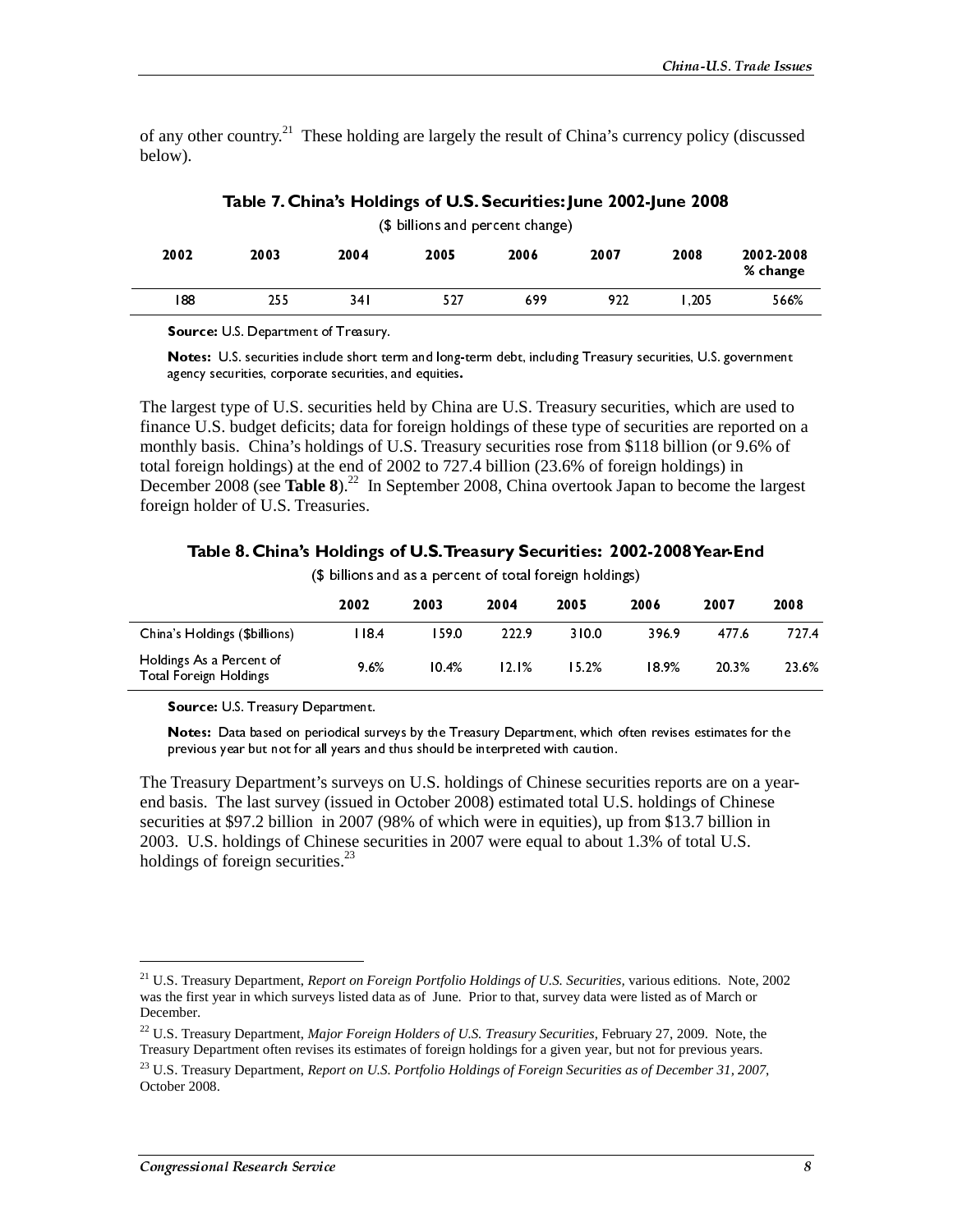#### **Bilateral FDI Flows**

China's FDI in the United States is quite small relative to its holdings of U.S. securities: \$1.1 billion (cumulative at the end of 2007) versus \$922 billion (as of June 2007), respectively.<sup>24</sup> In 2007, China ranked as the  $30<sup>th</sup>$  largest source for FDI in the United States.<sup>25</sup> On the other hand, total U.S. FDI in China in 2007 was \$28.3 billion (nearly 26 times China's FDI in the United States), making China the 21<sup>st</sup> largest U.S. destination for FDI (see **Table 9**).<sup>26</sup>

| (\$ in millions and percent change) |        |        |        |        |        |        |                                    |  |  |
|-------------------------------------|--------|--------|--------|--------|--------|--------|------------------------------------|--|--|
|                                     | 2002   | 2003   | 2004   | 2005   | 2006   | 2007   | 2002-2007<br>percent<br>change (%) |  |  |
| China's FDI in the<br>U.S.          | 385    | 284    | 435    | 574    | 974    | 1.091  | 183.4                              |  |  |
| U.S. FDI in China                   | 10.570 | 11.261 | 17.616 | 19.016 | 23.405 | 28,298 | 167.7                              |  |  |

| Table 9. China's Cumulative FDI in the United States and U.S. FDI in China: 2002- |  |
|-----------------------------------------------------------------------------------|--|
| 2007                                                                              |  |

Source: U.S. Bureau of Economic Analysis.

Notes: Data on a historical-cost basis.

## Major U.S.-China Trade Issues

(with minions and percent change)<br>
2004 2005 20<br>
284 435 574<br>
1.261 17,616 19,016 2<br>
Analysis.<br>
asis.<br> **Trade Issues**<br>
ms and rapid economic growth has and rapid economic growth has then are are are are deficit with China ILL FFF(C)引入VidiSiVal OLd ture (C)引入VidiSiVal OLd ture (A)D.U and his 2002 2003 2004 2005 2006 2007 percent<br>
change (%)<br>
183.4<br>
167.7<br>
167.7<br>
China<br>
8, includin<br>
167.7<br>
2 and is an<br>
2 and nese issues<br>
2 and nese issues<br>
2 and nese issues<br>
10.1<br>
10.1<br>
10.1<br>
10.1<br>
10.1<br>
10.1<br>
10.1<br>
10.1<br>
10.1<br>
10.1<br>
10.1<br>
10.1<br>
10.1<br>
10.1<br> range (%<br>
183.4<br>
167.7<br>
167.7<br>
167.7<br>
167.7<br>
167.7<br>
167.7<br>
167.7<br>
167.7<br>
167.7<br>
167.7<br>
167.7<br>
167.7<br>
167.7<br>
167.7<br>
167.7<br>
168 and the same size of same size of same size of same size<br>
169.1<br>
169.1<br>
169.1<br>
169.1<br>
169.1<br>
169 183.4<br>167.7<br>183.4<br>167.7<br>China<br>s, including<br>as, including<br>S. trade<br>otection of<br>e and<br>hese issues<br>United States<br>and is and<br>United States<br>increased issues Although China's economic reforms and rapid economic growth have expanded U.S.-China commercial relations in recent years, tensions have arisen over a wide variety of issues, including the growth and size of the U.S. trade deficit with China (which many Members contend is an indicator that the trade relationship is unfair), concerns over unsafe Chinese food and consumer products, China's currency policy (which many Members blame for the size of the U.S. trade deficit with China and the loss of U.S. manufacturing jobs), China's mixed record on implementing its obligations in the WTO, including its, failure to provide adequate protection of U.S. intellectual property rights (IPR), and Chinese industrial policies used to promote and protect domestic industries. Legislation has been introduced to respond to several of these issues (see section on legislation).

<sup>&</sup>lt;sup>24</sup> All BEA data is on a historical-cost, or book value, basis.

<sup>&</sup>lt;sup>25</sup> In comparison, total U.S. FDI in China in 2007 was \$28.3 billion—nearly 26 times China's FDI in the United States  $-$ making China the 21<sup>st</sup> largest U.S. destination for FDI.

 $^{26}$  Chinese FDI data differ significantly from U.S. data. China estimates that cumulative U.S. FDI in China through 2007 was \$56.6 billion (7.4% of total FDI in China) and that its FDI in the United States was \$1.9 billion (equal to 1.6% of total Chinese FDI).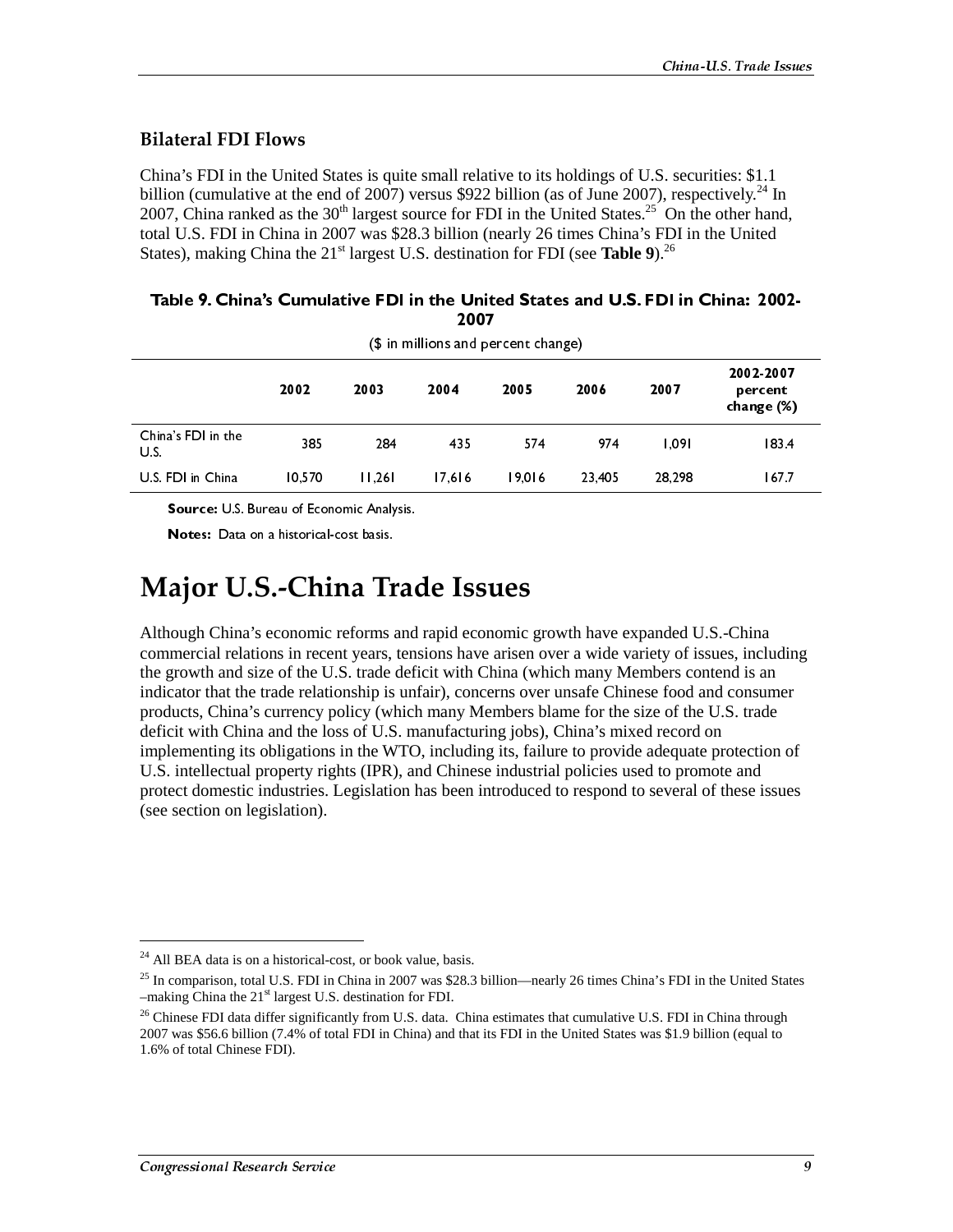## Health and Safety Concerns Over Certain Imports from China<sup>27</sup>

Reports throughout 2007 of tainted or unsafe food and consumer products (including seafood, pet food, toys, and tires) from China raised concerns in the United States over the health, safety, and quality of imports from China. Some analysts contend that China maintains a poor regulatory framework for enforcing its health and safety regulations and standards, and that this is proving to be a growing problem for U.S. consumers. Many U.S. policymakers have raised concern over how to press China to improve enforcement of its health and safety standards of its exports as well as the ability of U.S. regulatory agencies to ensure the health and safety of imports from China (and other countries).

In 2007 and 2008, there were numerous recalls, warnings, and safety concerns involving Chinese products, as the following instances illustrate.

**The Food and Drug Administration (FDA)** in March 2007 issued warnings and announced voluntary recalls on over 150 brands of pet foods (and products such as rice protein concentrate and wheat gluten used to manufacture pet food and animal feed) from China believed to have caused the sickness and deaths of numerous pets in the United States.<sup>28</sup> In May 2007, the FDA issued warnings on certain toothpaste products (some of which were found to be counterfeit) found to originate in China that contained poisonous chemicals. In June 2007, the FDA announced import controls on all farm-raised catfish, basa, shrimp, dace (related to carp), and eel from China after antimicrobial agents, which are not approved in the United States for use in farm-raised aquatic animals, were found. The FDA ordered that such shipments will be detained until they are proven to be free of contaminants.<sup>29</sup> On January 25, 2008, the FDA posted on its website a notice by Baxter Healthcare Corporation that it had temporarily halted the manufacture of its multiple-dose vials of heparin (a blood thinner) for injection because of recent reports of serious adverse events associated with the use of the drug, including 246 deaths from January 2007 to May 2008. Some analysts have speculated that an unlicensed drug company in China, which produces ingredients for the drug, may be the source of the problem.<sup>30</sup> On September 12, 2008, the FDA issued a health information advisory on infant formula in response to reports of contaminated milk-based infant formula manufactured and sold in China, and later issued a warning on other products containing milk imported from China. On November 12, 2008, the FDA issued a new alert stating that all products containing milk imported from China would be detained unless proven to be free of melamine. On December 2, 2008, the Chinese government reported that melamine-tainted formula had so far killed six children and sickened 294,000 others  $(51,900)$  of whom had to be hospitalized and 154 were in serious condition).<sup>31</sup>

<sup>27</sup> For additional information on this issue, see CRS Report RS22713, *Health and Safety Concerns Over U.S. Imports of Chinese Products: An Overview*, by Wayne M. Morrison.

<sup>28</sup> For a legal overview of FDA recalls, see CRS Report RL34167, *The FDA's Authority to Recall Products*, by Vanessa K. Burrows.

 $^{29}$  In addition, FDA has refused shipments of a variety of Chinese food and drug products. See CRS Report RL34080, *Food and Agricultural Imports from China*, by Geoffrey S. Becker.

<sup>30</sup> *New York Times*, "China Didn't Check Drug Supplier, Files Show," February 16, 2008.

 $31$  On October 15, 2008, the Chinese government issued an urgent notice to recall all dairy products made prior to September 14, 2008, so that they could be tested.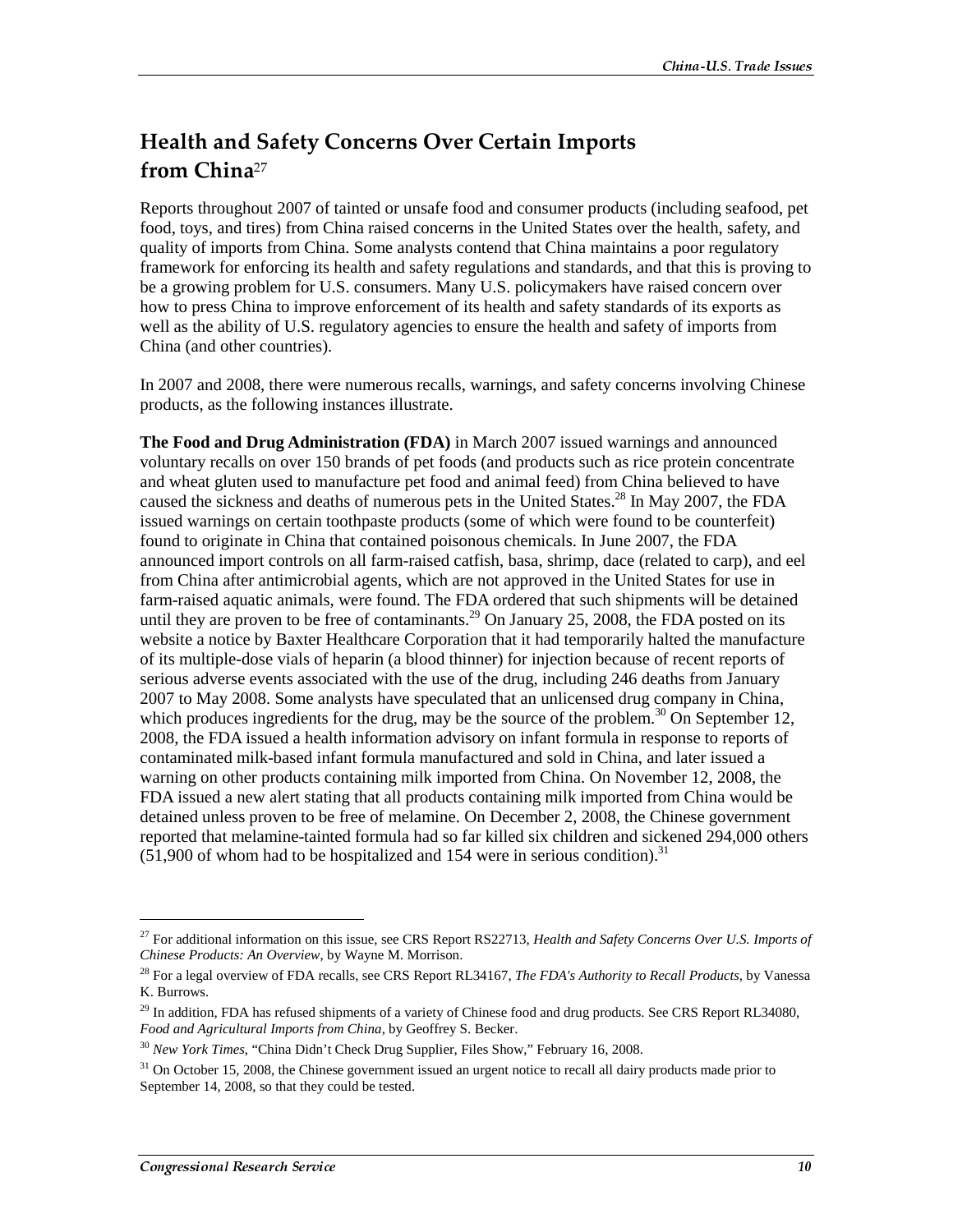**The National Highway Traffic Safety Administration (NHTSA)** in June 2007 was informed by Foreign Tire Sales, Inc., an importer of foreign tires, that it suspected that up to 450,000 tires (later reduced to 255,000 tires) made in China may have a major safety defect (i.e., missing or insufficient gum strip inside the tire). The company was ordered by the NHTSA to issue a recall. The Chinese government and the manufacturer have maintained that the tires in question meet or exceed U.S. standards.

**The Consumer Product Safety Commission (CPSC)** has issued alerts and announced voluntary recalls by U.S. companies on numerous products made in China. From January-December 2007, over four-fifths of CPSC recall notices involved Chinese products. Over this period, roughly 17.6 million toys were recalled because of excessive lead levels. Recalls were also issued on 9.5 million Chinese-made toys (because of the danger of loose magnets), 4.2 million "Aqua Dots" toys (because of beads that contained a chemical that can turn toxic if ingested) and 1 million toy ovens (due to potential finger entrapment and burn hazards).<sup>32</sup> China is the dominant supplier of toys to the United States, accounting for 89% of total U.S. imports (2007). U.S. recalls of leadtainted Chinese-made toys were sharply down in 2008, totaling about 2.5 million toy units.<sup>33</sup>

#### China's Poor Regulatory System and Implications

China is believed to have a rather weak health and safety regime for manufactured goods and agricultural products. Problems include:

- weak consumer protection laws and poorly enforced regulations,
- lack of inspections and ineffective penalties for code violators,
- underfunded and understaffed regulatory agencies and poor interagency cooperation,
- the proliferation of fake goods,
- the existence of numerous unlicensed producers,
- falsified export documents,
- extensive pollution. $34$

- intense competition that often induces firms to cut corners,
- the relative absence of consumer protection advocacy groups,
- failure by Chinese companies to effectively monitor the quality of their suppliers' products,

<sup>&</sup>lt;sup>32</sup> For a list of company recalls of Chinese products, see the CPSC website at http://www.cpsc.gov/cpscpub/prerel/ prerel.html. In addition, several U.S. retailers have announced that they have halted sales of certain Chinese products, due to health and safety concerns, which do not appear on the CPSC website.

<sup>33</sup> Congressional concerns over product safety led to the enactment of the *Consumer Product Safety Improvement Act of 2008* (P.L. 110-314) in August 2008. The law tightened requirements on children products, including mandatory testing. See CRS Report RL34684, *Consumer Product Safety Improvement Act of 2008: P.L. 110-314*, by Margaret Mikyung Lee.

<sup>&</sup>lt;sup>34</sup> For example, many fish farmers in China are believed to feed various drugs to the fish to help keep them alive in polluted waters. See *Washington Post*, "Farmed in China's Foul Waters, Imported Fish Treated with Drugs; Traditional Medicine, Banned Chemicals Both Used," July 6, 2007, p. A1.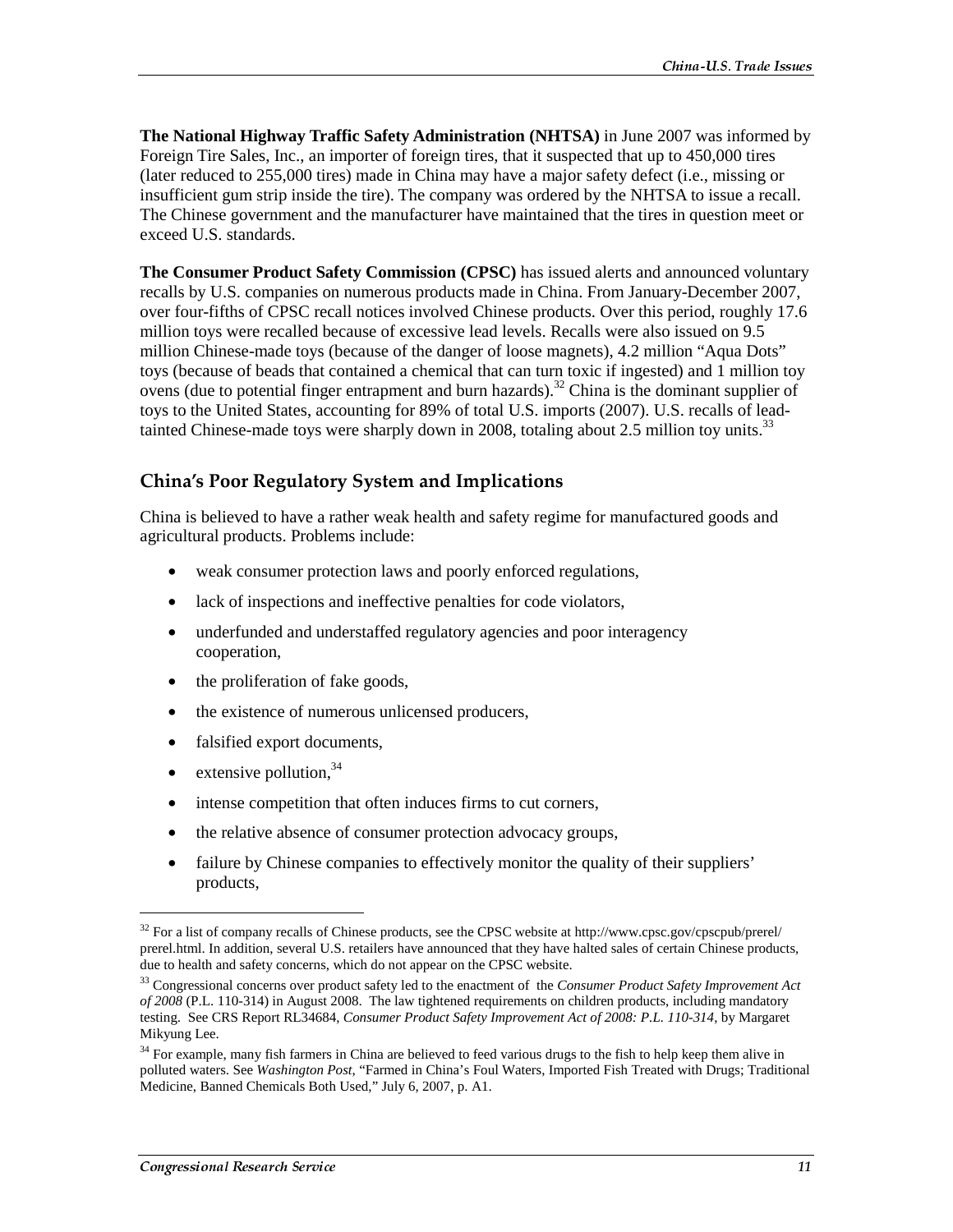- restrictions on the media, $35$  and
- widespread government corruption and lack of accountability, especially at the local government level.

Although China has criticized the United States for its actions against unsafe Chinese products,  $3<sup>56</sup>$ it has pledged to improve and strengthen food and drug safety supervision and standards, beef up inspections, require safety certificates before some products can be sold, and crack down on government corruption.

The United States and China reached a number of agreements in 2007 to address health and safety concerns:

- On September 11, 2007, the CPSC and its Chinese counterpart, the General Administration of Quality Supervision, Inspection and Quarantine (AQSIQ), signed a Joint Statement on enhancing consumer product safety. China pledged to implement a comprehensive plan to intensify efforts (such as increased inspections, efforts to educate Chinese manufacturers, bilateral technical personal exchanges and training, regular meetings to exchange information with U.S. officials, and the development of a product tracking system) to prevent exports of unsafe products to the United States, especially in regard to lead paint in toys.
- On September 12, 2007, the NHTSA signed a Memorandum of Cooperation with its Chinese counterpart on enhanced cooperation and communication on vehicles and automotive equipment safety.
- On December 11, 2007, the U.S. Department of Health and Human Services (HHS) announced that it had signed two Memoranda of Agreements (MOA) with its Chinese counterparts; the first covering specific food and feed items that have been of concern to the United States, and the second covering drugs and medical devices. Both MOAs would require Chinese firms that export such products to the United States to register with the Chinese government and to obtain certification before they can export. Such firms would also be subject to annual inspections to ensure they meet U.S. standards. The MOAs also establish mechanisms for greater information sharing, increase access of production facilities by U.S. officials, and create working groups in order to boost cooperation. In March 2008, the FDA announced that it would post eight FDA inspectors in China.

<sup>&</sup>lt;sup>35</sup> China's media often reports on health and safety problems, but rarely criticizes the central government for such problems.

<sup>&</sup>lt;sup>36</sup> In June 2007, China impounded U.S. shipments of apricots and orange pulp, claiming that they contained excessive bacteria. In July 2007, China had suspended some frozen chicken and pork products imported from the U.S., citing various health concerns. In August 2007, China rejected a shipment of U.S. pacemakers, due to quality concerns. Some analysts contend these have been retaliatory moves over U.S. recalls and detentions of Chinese products.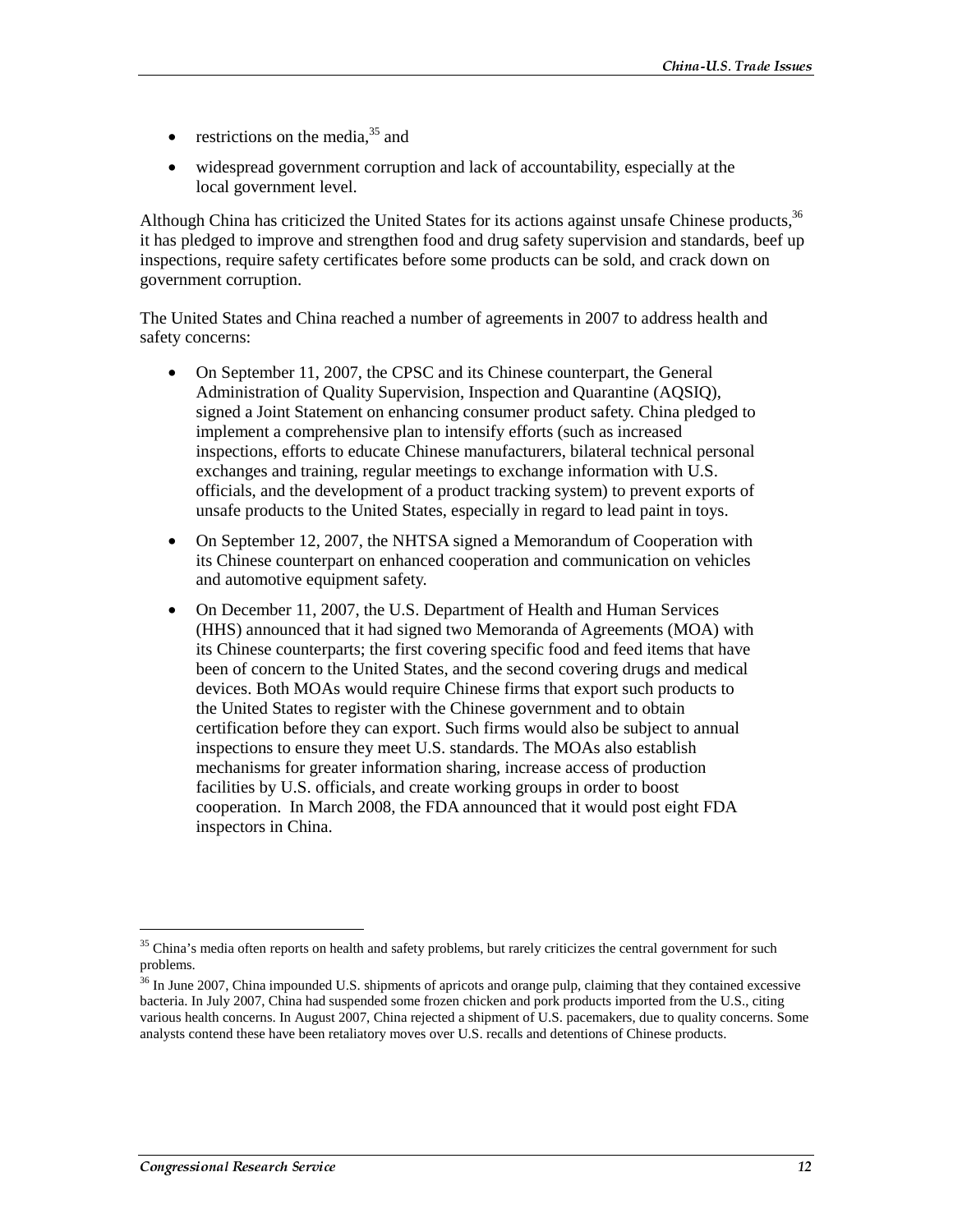## China's Currency Policy $\rm ^{37}$

Unlike most advanced economies, China does not maintain a market-based floating exchange rate. Between 1994 and July 2005, China pegged its currency, the renminbi (RMB) or yuan, to the U.S. dollar at about 8.28 yuan to the dollar. In July 2005, China appreciated the RMB to the dollar by 2.1% and moved to a "managed float," based on a basket of major foreign currencies, including the U.S. dollar. In order to maintain a target rate of exchange with the dollar (and other currencies), the Chinese government has maintained restrictions and controls over capital transactions and has made large-scale purchases of U.S. dollars (and dollar assets). According to the Bank of China, from July 21, 2005, to February 23, 2009, the dollar-yuan exchange rate went from 8.11 to 6.84, an appreciation of  $18.6\%$ .<sup>38</sup>

Many U.S. policymakers and business representatives have charged that China's currency policy has made the RMB significantly undervalued vis-à-vis the U.S. dollar (with estimates ranging from 15% to 40%) and that this makes Chinese exports to the United States cheaper, and U.S. exports to China more expensive, than they would be if exchange rates were determined by market forces. They complain that this policy has particularly hurt several U.S. manufacturing sectors (such as textiles and apparel, furniture, plastics, machine tools, and steel), which are forced to compete against low-cost imports from China, and further contend that it has been a major factor in the size and growth of the U.S. trade deficit with China. Numerous bills have been introduced over the past few years to pressure China to either significantly appreciate its currency or to let it float freely in international markets.

Chinese officials have argued that its currency policy is not meant to favor exports over imports, but instead to foster domestic economic stability. They have expressed concern that abandoning its currency policy could cause an economic crisis in China and would especially hurt its export industries sectors at a time when painful economic reforms (such as closing down inefficient state-owned enterprises and restructuring the banking system) are being implemented. Chinese officials view economic stability as critical to sustaining political stability; they fear an appreciated currency could reduce jobs and lower wages in several sectors and thus cause worker unrest.

Section 3004 of the 1988 Omnibus Trade and Competitiveness Act (P.L. 100-418) requires the Secretary of Treasury to issue a report every six months on international economic policy (including exchange rate policy) and to determine if any country is manipulating its currency in order to prevent an effective balance of payments adjustment or to gain an unfair competitive advantage in international trade. After China reformed its currency in July 2005, the Bush Administration continued to press China to further reform its currency and its financial sector, but declined to cite China for currency manipulation. Many Members of Congress have expressed hope that the Obama Administration will cite China as a currency manipulator in order to pressure it to appreciate and reform its currency.

Further complicating the issue of China's currency policy is its large holdings of U.S. debt (such as Treasury securities). The Chinese government has had to make large-scale purchases of U.S.

<sup>37</sup> For additional information on this issue, see CRS Report RS21625, *China's Currency: A Summary of the Economic Issues*, by Wayne M. Morrison and Marc Labonte; and CRS Report RL32165, *China's Currency: Economic Issues and Options for U.S. Trade Policy*, by Wayne M. Morrison and Marc Labonte.

<sup>&</sup>lt;sup>38</sup> Source: Calculated from Bank of China data using the official middle rate.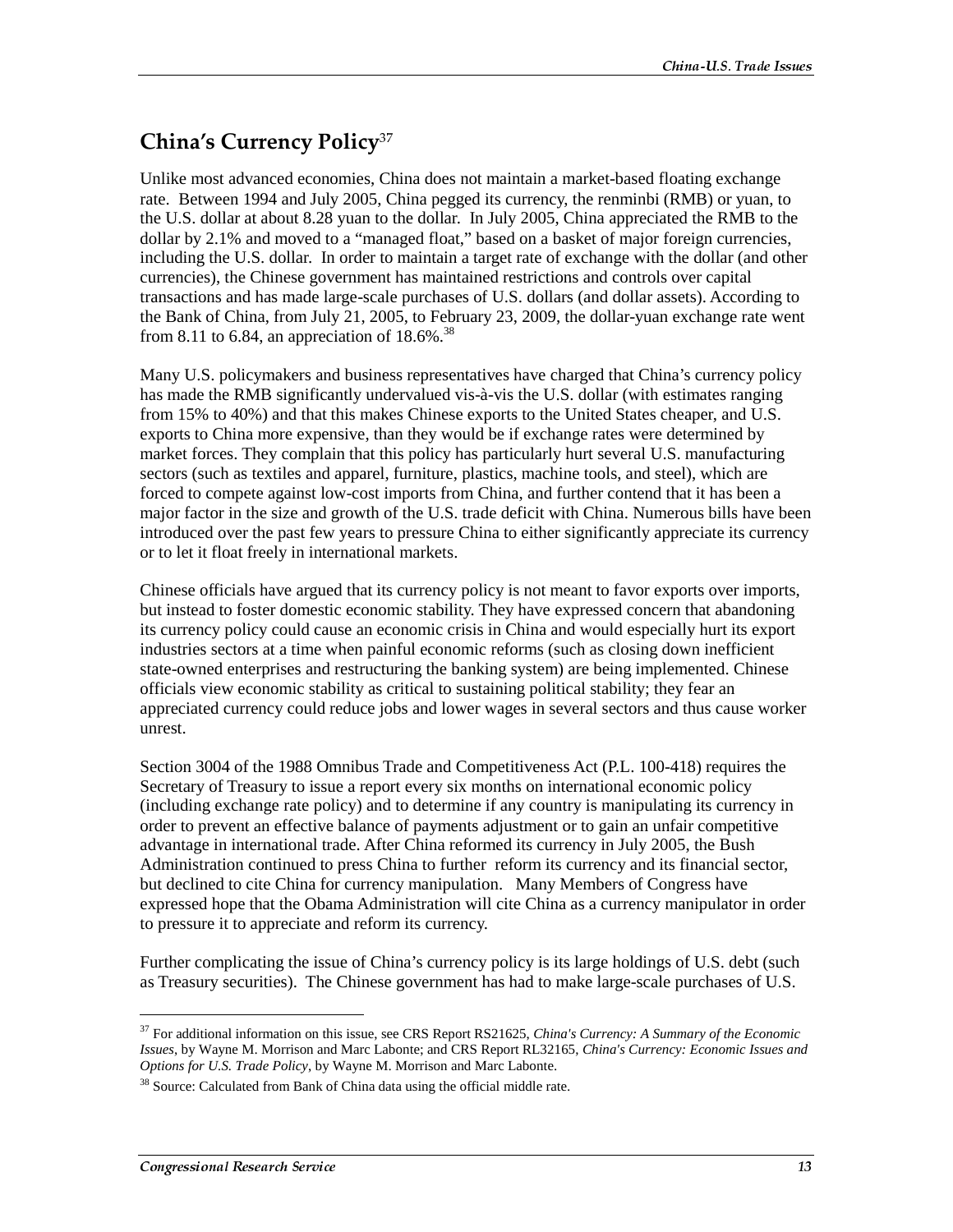dollars to meet its exchange rate targets. Rather than hold dollars (which earn no interest), China has sought to invest its dollars in U.S. assets, primarily U.S. government debt securities. On the one hand, some analysts welcome China's purchases of U.S. debt securities, especially during the current financial crisis in the United States where efforts to stimulate the economy will likely require the government to issue large amounts of new debt. They warn that threatening China over its currency policy could induce the Chinese government to slow its purchases, or even sell off current holdings, of U.S. Treasury Securities, which could contribute to higher U.S. interest rates. On the other hand, other policymakers have expressed concern that growing Chinese holdings of U.S. debt may increase its leverage over the United States on a number of economic and non-economic issues, and some contend that China's currency policy was a contributing factor to the current global economic crisis.<sup>39</sup>

## China and the World Trade Organization

Negotiations for China's accession to the General Agreement on Tariffs and Trade (GATT) and its successor organization, the WTO, began in 1986 and took over 15 years to complete. During the WTO negotiations, Chinese officials insisted that China was a developing country and should be allowed to enter under fairly lenient terms. The United States insisted that China could enter the WTO only if it substantially liberalized its trade regime. In the end, a compromise was reached that requires China to make immediate and extensive reductions in various trade and investment barriers, while allowing it to maintain some level of protection (or a transitional period of protection) for certain sensitive sectors. China's WTO membership was formally approved at the WTO Ministerial Conference in Doha, Qatar on November 10, 2001. Taiwan's WTO membership was approved the next day. On November 11, 2001, China notified the WTO that it had formally ratified the WTO agreements, and on December 11, 2001, it formally joined the WTO. Under the WTO accession agreement, China agreed to:

- Reduce the average tariff for industrial goods and agriculture products to 8.9% and 15%, respectively (with most cuts made by 2004 and all cuts completed by 2010).
- Limit subsidies for agricultural production to 8.5% of the value of farm output and eliminate export subsidies on agricultural exports.
- Within three years of accession, grant full trade and distribution rights to foreign enterprises (with some exceptions, such as for certain agricultural products, minerals, and fuels).
- Provide non-discriminatory treatment to all WTO members. Foreign firms in China will be treated no less favorably than Chinese firms for trade purposes. End discriminatory trade policies against foreign invested firms in China, such as domestic content rules and technology transfer requirements.
- Implement the WTO's Trade-Related Aspects of Intellectual Property Rights (TRIPS) Agreement upon accession. (That agreement establishes basic standards on IPR protection and rules for enforcement.)

<sup>39</sup> For additional information on this issue, see CRS Report RL34314, *China's Holdings of U.S. Securities: Implications for the U.S. Economy*, by Wayne M. Morrison and Marc Labonte; and CRS Report RS22984, *China and the Global Financial Crisis: Implications for the United States*, by Wayne M. Morrison.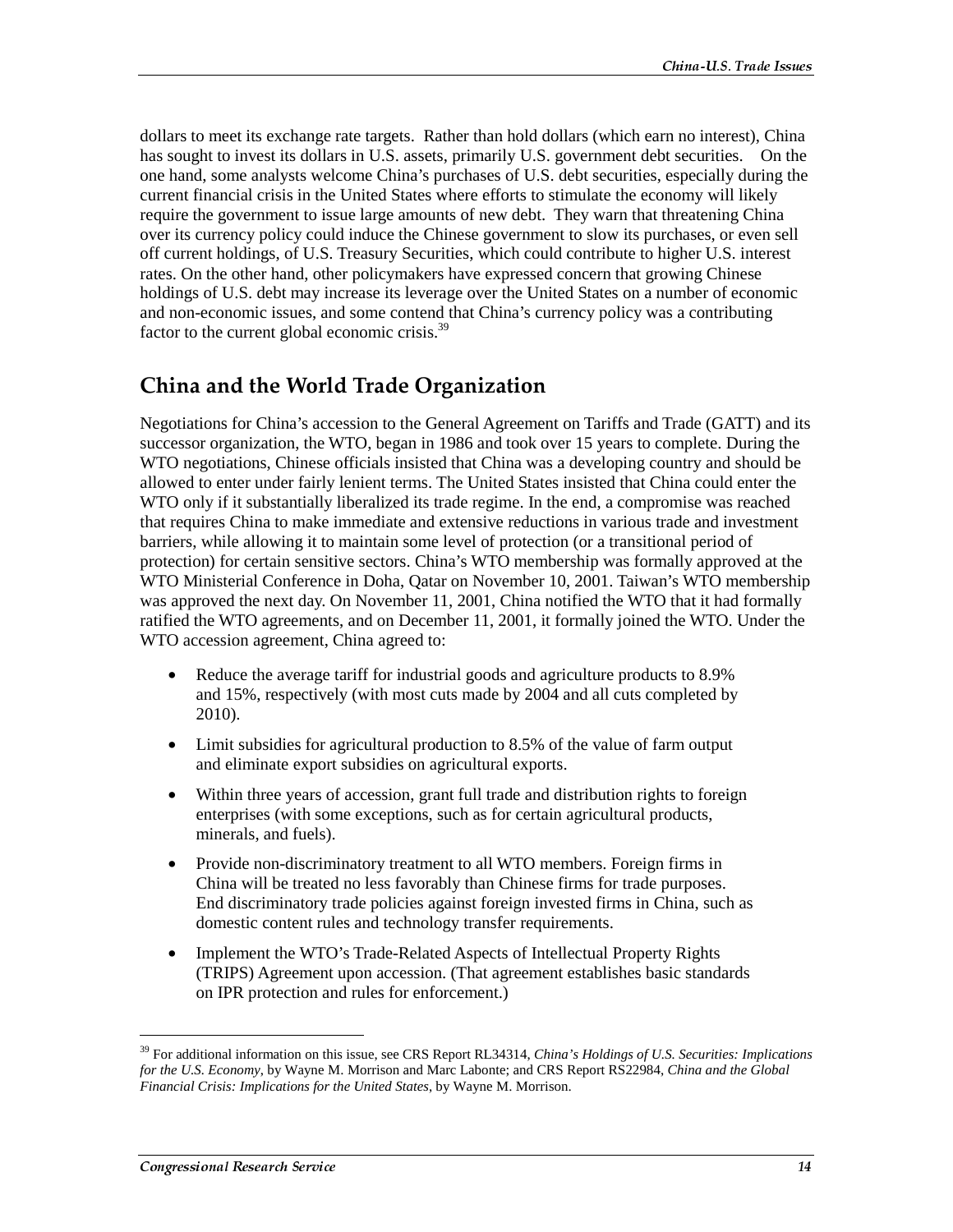- Accept a 12-year safeguard mechanism in cases where a surge in Chinese exports cause or threaten to cause market disruption to U.S. (or other WTO members) domestic producers, which allow temporary restrictions on those products. China also agreed that the United States (and other WTO members) could continue to apply a non-market economy methodology for measuring dumping in antidumping investigations of imports from China for 15 years.
- Fully open the banking system to foreign financial institutions within five years (by the end of 2006). Joint ventures in insurance and telecommunication will be permitted (with various degrees of foreign ownership allowed).

## WTO Implementation Issues

China has made great strides in implementing key aspects of its WTO commitments. For example, its average overall tariff has dropped from 15.6% in 2001 to 9.9% in 2009 (the tariff rate on industrial goods and agricultural products is 8.9 and 15.2, respectively) and a number of non-tariff measures have been eliminated. However, there have been several areas where China's implementation is considered to be incomplete. The USTR's seventh annual China WTO compliance report (issued in December 2008) identified several areas of concern, including failure by the Chinese government to maintain an effective IPR enforcement regime (discussed below), industrial policies and national standards that attempt to promote Chinese firms (while discriminating against foreign firms), restrictions on trading and distribution rights (especially in regards to IPR products, such as movies, books, and music), discriminatory and unpredictable health and safety rules on imports (especially agricultural products), burdensome regulations and restrictions on services (including excessive capital requirements), and failure to provide adequate transparency of trade laws and regulations. $40$ 

The USTR's December 2008 China WTO report stated that China's failure to comply with key areas of its WTO commitments largely stemmed from its incomplete transition to a market based economy. A significant part of the economy, including the banking system and state owned enterprises (SOEs), are controlled by the central government—remnants of the old command economy that existed before reforms began in 1979. Although China agreed to make SOEs operate according to free market principles when it joined the WTO, U.S. officials contend that SOEs are still being subsidized, especially through the banking system. In addition, China is attempting to promote the development of several industries (such as autos, steel, telecommunications, and high technology products) deemed by the government as important to China's future economic development and has implemented policies to promote and protect them.

When China joined the WTO, it agreed to provide a full description of all its subsidy programs, but to date has failed to fully do so. In addition, China agreed to make its state-owned enterprises operate according to market principles; yet such firms continue to receive direction and subsidies. Some major issues of concern to the United States include the following:

• In December 2006, the Chinese government designated seven industries (military equipment, power generation and distribution, oil, telecommunications, coal,

<sup>40</sup> USTR, *2008 Report to Congress on China's WTO Compliance*, December 23, 2008.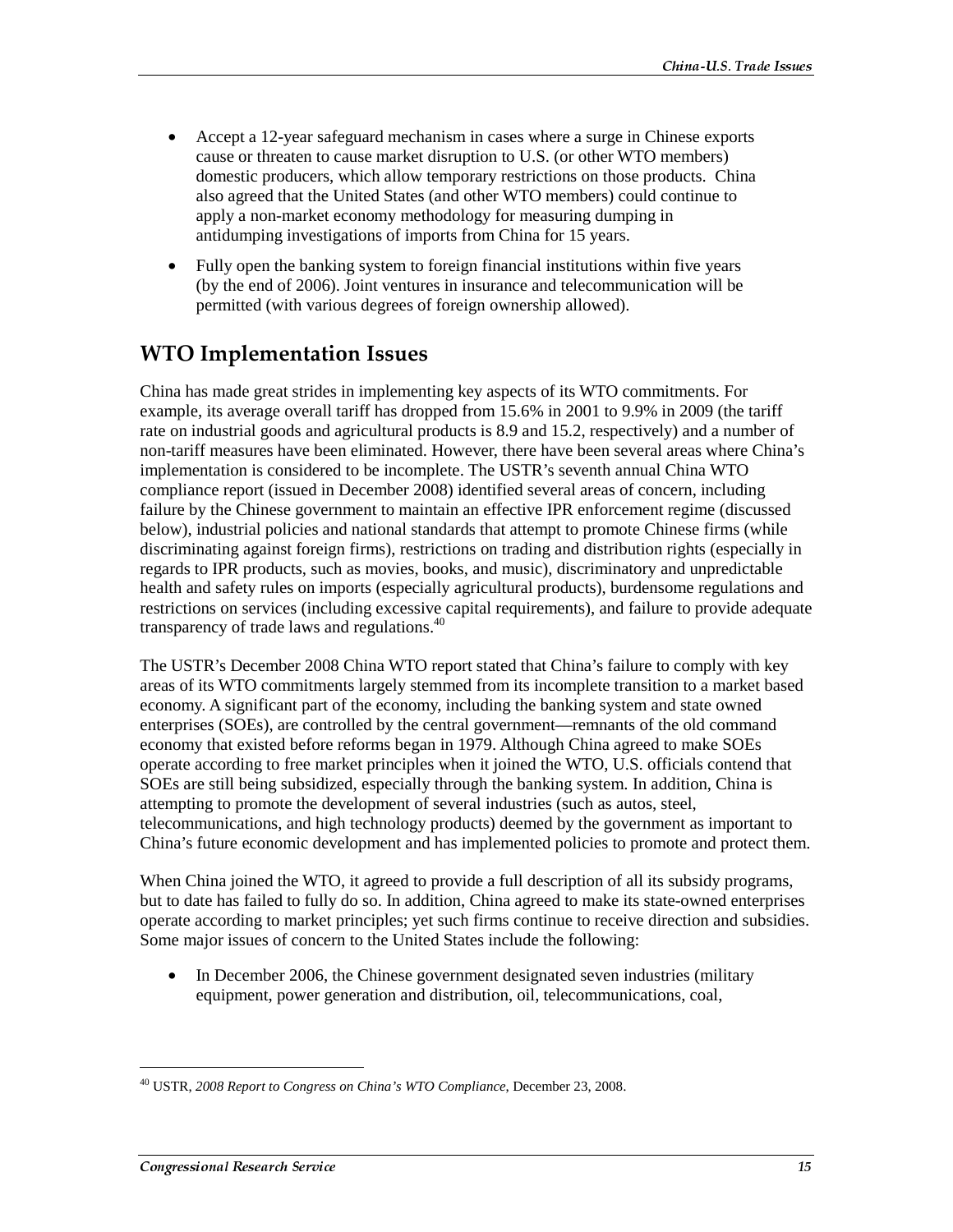civil aviation, and shipping) as critical to the nation's economic security and stated it must retain "absolute control" and limit foreign participation.<sup>41</sup>

- On June 30, 2006, China announced a partial opening of its beef market, which had been completely closed to U.S. imports in 2003, due to concerns over mad cow disease. However, U.S. officials have expressed disappointment that China has failed to develop a science-based trading protocol for importing beef from the United States, which would enable the United States to resume beef trade with China.
- In July 2005, the Chinese government issued new guidelines on steel production, which reportedly include provisions for the preferential use of domestically produced steel-manufacturing equipment and domestic technologies; extensive government involvement in determining the number, size, location, and production quantities of steel producers in China; technology transfer requirements on foreign investment; and restrictions on foreign majority ownership. On June 14, 2006, Assistant U.S. Trade Representative for China Tim Stratford stated that China's steel guidelines were "troubling, because it attempts to dictate industry outcomes and involves the government in making decisions that should be left to the marketplace. "<sup>42</sup> The U.S. steel industry has expressed growing fears that Chinese government policies have led to overinvestment and overcapacity in China's domestic steel industry, which could lead it to flood world markets with cheap steel.<sup>43</sup> Such concerns led the USTR to begin a Steel Dialogue with China (which first met in March 2006) to discuss issues of concern to the U.S. steel industry.
- China's Automotive Industrial Policy, issued by the government in May 2004, includes provisions discouraging the importation of auto parts and encouraging the use of domestic technology, while requiring new automobile and automobile engine plants to include substantial investment in research and development facilities. New auto parts regulations that went into effect in April 2005 discriminate against imported auto parts by assessing an additional charge on imported parts if they are incorporated into a vehicle that does not meet minimum levels of domestic content, discussed below.<sup>44</sup>

To date, the United States has initiated seven WTO dispute resolution cases against China, four of which have been resolved. China has filed one case against the United States. These cases are summarized below.

<sup>41</sup> *China Daily*, "Nation Lists Sectors Critical to National Economy," December 19, 2006.

 $42$  Statement of Timothy Stratford, Assistant U.S. Trade Representative for China Affairs, before the Congressional Steel Caucus, June 14, 2006.

 $43$  China is now the world's largest steel producer, accounting for 31% of the world's steel production. Its steel production levels rose by 25% over the previous year. According to U.S. officials, China's excess steel capacity in 2006 could be larger than total U.S. steel production.

<sup>&</sup>lt;sup>44</sup> China applies higher tariffs on imported auto parts when a specific combination of parts is used to produce cars in China, or if the value of these parts amounts to 60% or more of the cost of a car made in China. This policy increases tariffs on some auto parts from about 10% to about 25% (which is the tariff China currently applies to imports of completed autos). Source: USTR *2007 Report to Congress on China's WTO Compliance*, p. 61.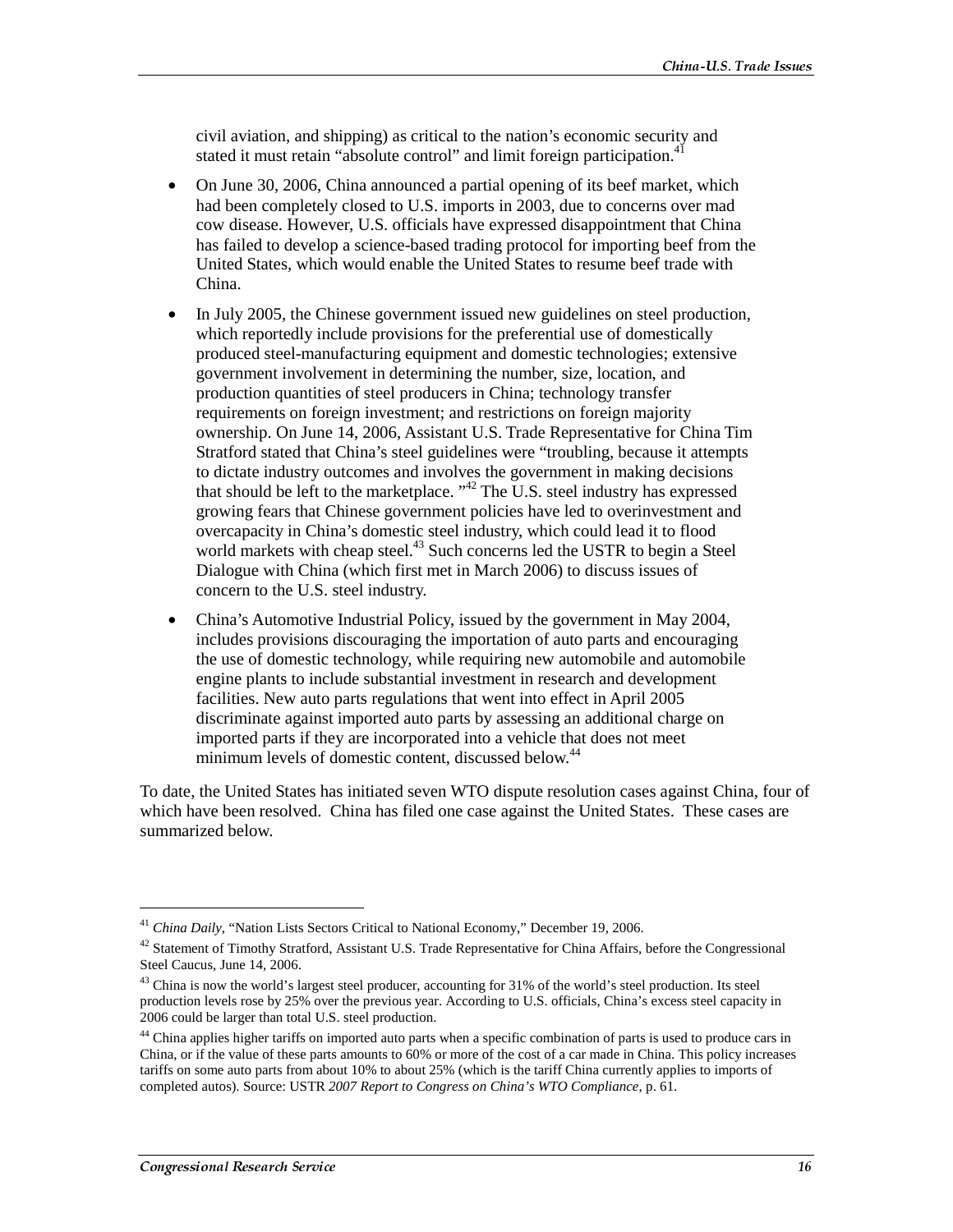#### **Pending Cases**

- On April 10, 2007, the USTR filed two IPR-related cases against China: the first case charges that China has failed to comply with the TRIPS agreement (namely in terms of its enforcement of IPR laws) and the second case charges that China has failed to provide sufficient market access to IPR-related products, namely in terms of trading rights and distribution services. On January 26, 2009, the WTO ruled that many of China's IPR enforcement policies failed to WTO obligations (see IPR section, below).
- On December 19, 2008, the USTR filed a WTO case against China over its support for "Famous Chinese" brand programs, charging that such programs utilize various export subsidies (including cash grant rewards, preferential loans, research and development funding to develop new products, and payments to lower the cost of export credit insurance) at the central and local government level to promote the recognition and sale of Chinese brand products overseas.
- On September 19, 2008, China initiated its first WTO case against the United States in regards to its use of antidumping and countervailing measures against certain Chinese products.

#### **Resolved Cases**

- On March 30, 2006, the USTR initiated a WTO case against China for its use of discriminatory regulations applied to imported auto parts (which often applies the high tariff rate on finished autos to certain auto parts), stating that the purpose of these rules was to discourage domestic producers from using imported parts and encouraging foreign firms to move production to China. On February 13, 2008, a WTO panel ruled that China's discriminatory tariff policy was inconsistent with its WTO obligations (stating that the auto tariffs constituted an internal charge rather than ordinary customs duties, which violated WTO rules on national treatment). China appealed the decision, but a WTO Appellate Body largely upheld the WTO panels decision.
- On March 3, 2008, the USTR requested WTO dispute resolution consultations with China regarding its discriminatory treatment of U.S. suppliers of financial information services in China. On November 13, 2008, the USTR announced that China had agreed to eliminate discriminatory restrictions on how U.S. and other foreign suppliers of financial information services do business in China.
- On February 5, 2007, the USTR announced it had requested WTO dispute consultations with China over government regulations that give illegal (WTOinconsistent) import and export subsidies to various industries in China (such as steel, wood, and paper) that distort trade and discriminate against imports.<sup>45</sup> China's WTO accession agreement required it to immediately eliminate such subsidies. On November 29, 2007, China formally agreed to eliminate the subsidies in question by January 1, 2008.

<sup>&</sup>lt;sup>45</sup> Some programs give tax preferences, tariff exemptions, discounted loans, or other benefits to firms that meet certain export performance requirements, while others give tax breaks for purchasing Chinese-made equipment and accessories over imports.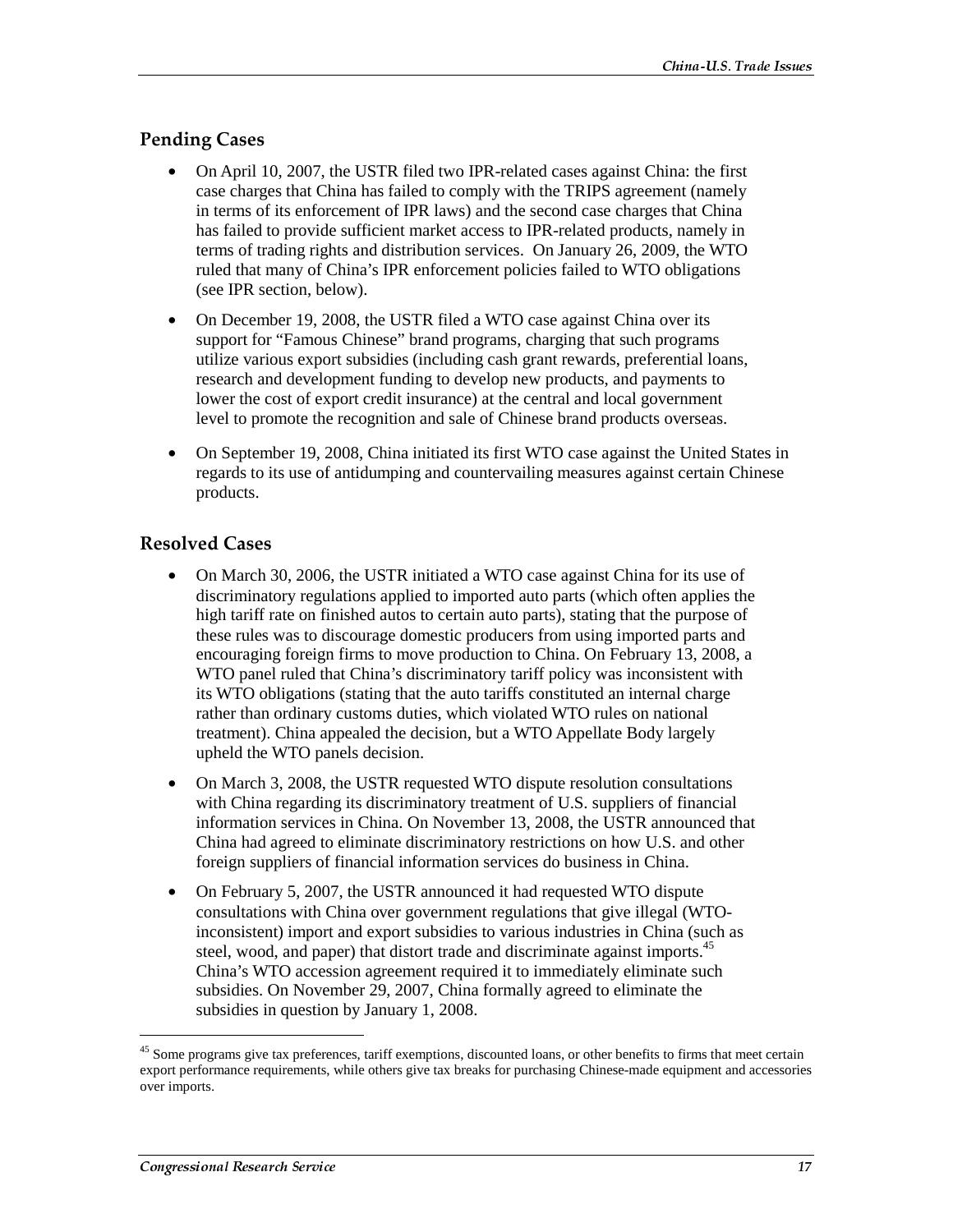• On March 18, 2004, the USTR announced it had filed a WTO dispute resolution case against China over its discriminatory tax treatment of imported semiconductors. The United States claimed that China applied a 17% VAT rate on semiconductor chips that were designed and made outside China, but gave VAT rebates to domestic producers. Following consultations with the Chinese government, the USTR announced on July 8, 2004, that China agreed to end its preferential tax policy by April 2005. However, the USTR has expressed concern over new forms of financial assistance given by the Chinese government to its domestic semiconductor industry.

## Violations of U.S. Intellectual Property Rights

#### History of U.S. Efforts to Improve China's IPR Regime

The United States has pressed China to improve its IPR protection regime since the late 1980s. In 1991, the United States (under a Section 301 case) threatened to impose \$1.5 billion in trade sanctions against China if it failed to strengthen its IPR laws. Although China later implemented a number of new IPR laws, it often failed to enforce them, which led the United States to once again threaten China with trade sanctions. The two sides reached a trade agreement in 1995, which pledged China to take immediate steps to stem IPR piracy by cracking down on large-scale producers and distributors of pirated materials and prohibiting the export of pirated products, establishing mechanisms to ensure long-term enforcement of IPR laws and providing greater market access to U.S. IPR-related products.

Under the terms of China's WTO accession (see above), China agreed to immediately bring its IPR laws in compliance with the TRIPS agreement. The U.S. Trade Representative's (USTR) office has stated on a number of occasions that China has made great strides in improving its IPR protection regime, noting that it has passed several new IPR-related laws, closed or fined several assembly operations for illegal production lines, seized millions of illegal audio-visual products, curtailed exports of pirated products, expanded training of judges and law enforcement officials on IPR protection, and expanded legitimate licensing of film and music production in China. However, the USTR has indicated that much work needs to be done to improve China's IPR protection regime.

IPR protection has become one of the most important bilateral trade issues between the United States and China in recent years, as the following examples illustrate.

- During the April 2004 U.S.-China Joint Commission on Commerce and Trade (established in 1983) meeting, the Chinese government pledged to "significantly reduce" IPR infringement levels by increasing efforts to halt production, imports, and sales of counterfeit goods and lowering the threshold for criminal prosecution of IPR violations.
- On November 19, 2004, eight members of the House Ways and Means Committee sent a letter to the Chinese Ambassador to the United States expressing concern that proposed Chinese regulations on government procurement of software would virtually lock out U.S. software companies due to requirements for local content and technology transfer.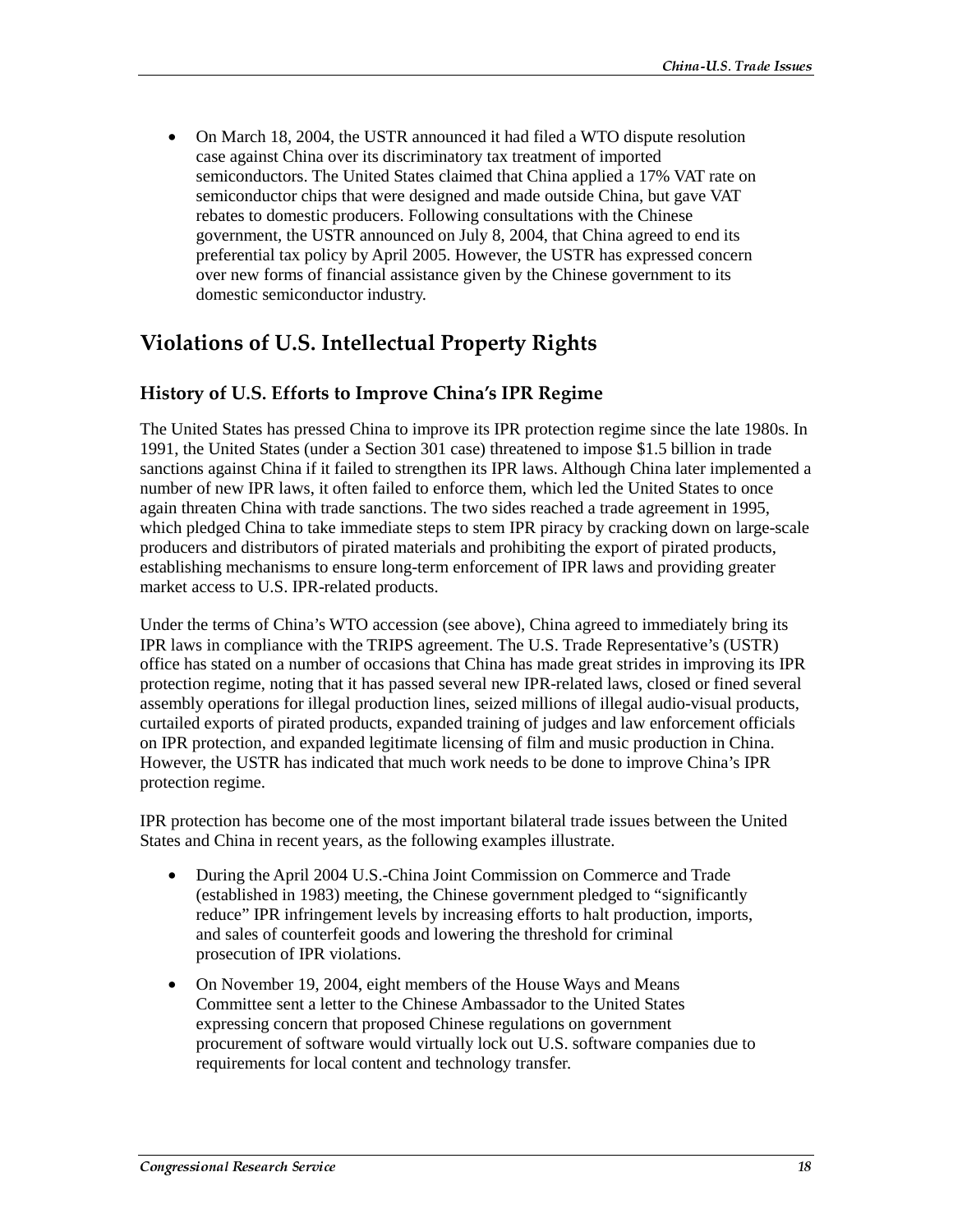- On December 16, 2004, General Motors Daewoo Auto & Technology Company (a division of General Motors) filed a case in China against Chery Automobile Co. Ltd. (a Chinese firm) for allegedly violating its IPR by copying one of its car models (the Chevrolet Spark) to produce the Chery QQ. The two companies reportedly settled the issue in November 2005. 46
- On February 9, 2005, the International Intellectual Property Alliance and the U.S. Chamber of Commerce urged the USTR to initiate WTO consultations with China over its poor record on IPR enforcement.
- On April 29, 2005, the USTR announced that it had placed China on the Special 301 "Priority Watch List," due to "serious concerns" over China's compliance with its WTO IPR obligations and China's failure to fully implement its pledges on IPR made in April 2004 to make a significant reduction in IPR piracy. The USTR urged China to launch more criminal piracy cases and to improve market access for IPR-related products and warned that it was considering taking a case to the WTO if IPR enforcement did not soon show significant improvement.
- During the July 2005 U.S.-China Joint Commission on Commerce and Trade  $(JCCT)^{47}$  meeting, China agreed to boost enforcement of IPR, such as increasing criminal prosecutions of IPR offenders, improving cooperation among Chinese enforcement officials and between U.S. and Chinese IPR officials, and taking special steps to halt movie and internet piracy. It also pledged to improve government coordination of enforcement efforts and to ensure the use by all levels of the Chinese government (including state-owned firms) of legitimate software products. In addition, the Chinese government agreed to delay implementing proposed regulations restricting government purchases of foreignmade software.
- On October 26, 2005, the United States initiated a special process under WTO rules to obtain detailed information on China's IPR enforcement efforts. However, on December 22, 2005, China responded by challenging the legal basis for such a request in the WTO and subsequently refused to provide the data.
- During the JCCT meeting on April 11, 2006, China pledged to improve IPR protection by requiring that computers manufactured in China contain legitimate software. On April 19, 2006, Chinese president Hu asserted that licensed computer software was being introduced in all levels of government and that in 2006 this would be extended to include large state enterprises.
- On April 28, 2006, the USTR listed China as a Priority Foreign Country in its Special 301 report, and stated that, based on China's limited progress in improving its IPR enforcement regime, the USTR was close to filing a WTO dispute case against China. In addition, the USTR indicated that next year's Special 301 report would include a survey of China's IPR protection practices at

<sup>46</sup> *Asia Wall Street Journal*, November 21, 2005.

 $47$  The JCCT was established in 1983 to serve as a forum for high-level dialogue on bilateral trade issues. In 1994, it was enhanced by the establishment of specific working groups, which have grown to include trade and investment issues, business development and industrial cooperation, commercial law, textiles, IPR, trade remedies, statistics, travel and tourism, high-tech and strategic trade, and agricultural trade.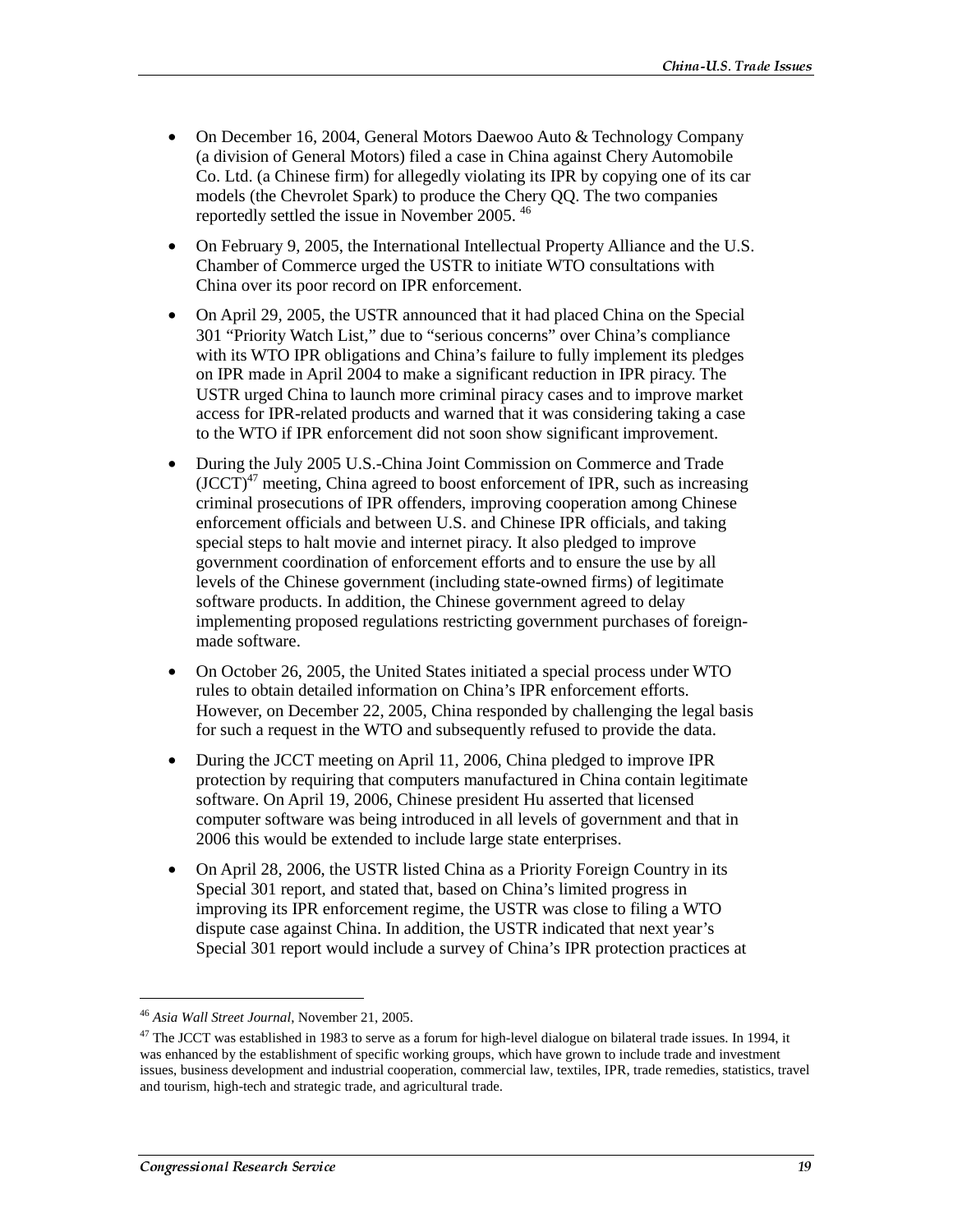the provincial level.<sup>48</sup> The 2006 report identified Guangdong Province, Beijing City, Zhejiang Province, and Fujian Province as "hot spots" that required additional attention and resources for IPR enforcement. The report stated that, despite some improvements, China had failed to meet its April 2004 commitments to substantially reduce the level of IPR piracy.

- On December 12, 2007, the Motion Pictures Association of America, Inc. issued a press release stating that "China may have instituted a block on the import of American films into their country.<sup>49</sup> Although Chinese officials said no such ban was in effect, several U.S. industry officials claimed that such restrictions were in place and speculated they were in retaliation over the U.S. WTO cases against China involving IPR issues. $50$
- The USTR's 2008 Special 301 Report (issued on April 25, 2008) stated that its top IPR protection and enforcement priorities were China and Russia. The report stated that Chinese counterfeit products, such as pharmaceuticals, electronics, batteries, auto parts, industrial equipment, and toys "pose a direct threat to the health and safety of consumers in the United States, China and elsewhere."

#### The Scope of the IPR Piracy Problem in China

U.S. firms contend that IPR piracy in China has worsened in recent years, despite Chinese government promises to strengthen IPR enforcement by increasing criminal prosecutions of IPR offenders (and toughening penalties), improve coordination among IPR enforcement officials, and make a long term concentrated effort to stamp out major piracy centers.<sup>51</sup> Many business groups contend that poor IPR protection is one of the most significant obstacles for doing business in China. To illustrate:

- The International Intellectually Property Rights Alliance (IIPA) estimates that piracy of business software and records and music in China cost U.S. firms \$3.5 billion in 2008 (the same level as 2007) —the highest among any of the 48 countries and territories surveyed.<sup>52</sup>
- According to the U.S. Customs and Border Protection (CBP), China accounted for 81% (\$221 million domestic value) of pirated goods seized by the agency in FY2008.53
- According to a representative of the Motion Picture Association of America, "China is the most difficult market to crack for the U.S. motion picture industry,"

 $48$  This appears to be motivated by the belief that since IPR enforcement is particularly bad at the local level, the designation or description of specific provinces might prompt officials there to boost their enforcement efforts.

<sup>49</sup> Press release available at http://www.mpaa.org/PressReleases.asp.

<sup>50</sup> *New York Times*, "China Said to Block U.S. Films," December 11, 2007.

<sup>&</sup>lt;sup>51</sup> Often the Chinese government will announce a major campaign to crack down on piracy, conducting widespread raids, shutting down illegal factories, and destroying pirated products. However, once the campaign period is over, enforcement becomes lax, and the illegal activity resurfaces. As a result, the long term result of the government's antipiracy campaign appears to be negligible in terms of piracy rates.

<sup>&</sup>lt;sup>52</sup> IIPA attempts to measure industry losses due to piracy in motion pictures, records and music, business software, entertainment software, and books. See IIPA website at http://www.iipa.com.

<sup>53</sup> See CBP website at http://www.CBP.gov.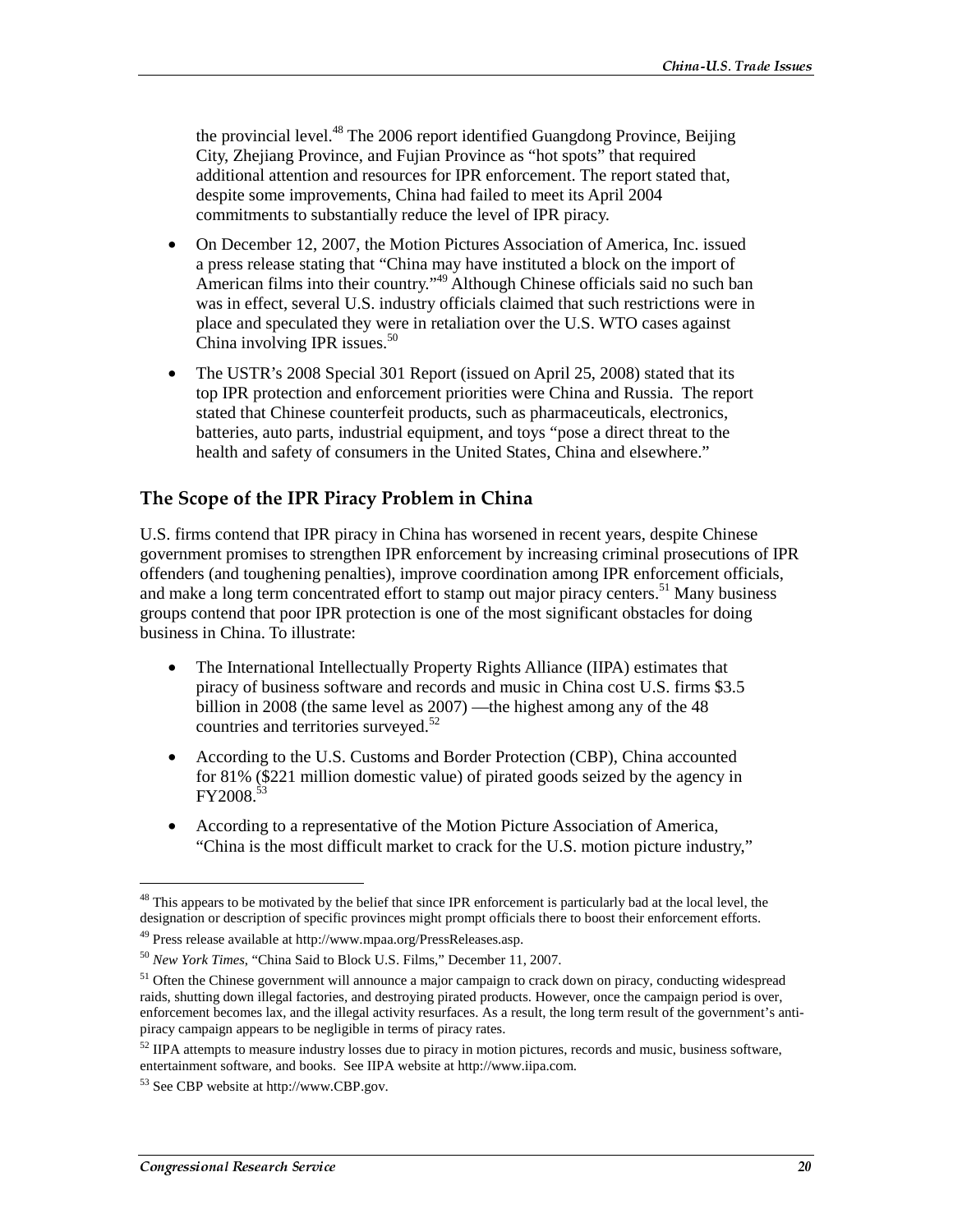nine out of ten movie DVDs are fake, and 2005 losses from piracy in China were an estimated \$244 million.<sup>54</sup> Major causes of the high piracy levels in China are attributed to be the Chinese government's tight restrictions on the number of foreign movies allowed to be imported (20 per year), extensive periods of government review and censure requirements before a foreign movie can be legitimately shown, tight limits on distribution of films by foreign companies, and government pressure on movie houses to show only Chinese-made movies.

- American music producers have faced similar problems in terms of high piracy rates in China (estimated by IIPA at 90% in 2007), trade and investment barriers on legitimate products, and large-scale exports of pirated music CDs by illegal Chinese firms. Piracy of music and recordings is estimated to have cost U.S. firms  $$451$  million in 2007.<sup>55</sup> Pirated music, music videos, and movies are also widely distributed over the Internet in China.<sup>56</sup>
- The Chinese government estimates that counterfeits constitute between 15% and 20% of all products made in China and are equivalent to about 8% of China's annual gross domestic product.
- A study by the Motion Picture Association of America estimated that China's domestic film industry lost about \$1.5 billion in revenue to piracy in 2005 (and that the combined losses of both foreign and Chinese film makers totaled \$2.7 billion).<sup>57</sup> It also found that about half of pirated films in China are Chinese movies.
- The Chinese government estimates that 500 million pirated books are produced in China each year.<sup>58</sup>

Opinions differ as to why the Chinese government has been unable make a significant reduction in the level of piracy in China. Some explanations put forward by various analysts include the following:

• China's transformation from a Soviet-style command economy (in which the government owned and controlled nearly every aspect of the economic life) to one that is becoming more market-based is a very recent occurrence. IPR is a relatively alien or unfamiliar concept for most people in China to grasp (as is the concept of private property rights) and thus it is difficult for the government to convince the public that piracy is wrong.<sup>59</sup>

<sup>54</sup> Statement by Dan Glickman, Chairman and Chief Executive Officer, Motion Picture Association of America before the House Ways & Means Committee, Subcommittee on Trade, hearing on Trade With China, February 15, 2007.

<sup>&</sup>lt;sup>55</sup> The International Federation of the Phonographic Industry (IFPI) estimates that more than 350 million illegal discs were sold in China in 2005.

<sup>&</sup>lt;sup>56</sup> IPR piracy has become so prevalent in China that it has produced a number of humorous quips, such as "if you did not see a fake DVD, you were not in China," and (in Shanghai) "we can copy everything except your mother."

<sup>57</sup> *Reuters*, "China Piracy Costs Film Industry \$2.7 Billion in 2005," June 19, 2006.

<sup>58</sup> *Xinhua News Agency*, March 19, 2007.

<sup>&</sup>lt;sup>59</sup> Some Chinese officials have noted that some individuals who were arrested for IPR piracy violations expressed shock at their arrest because in their minds they were not harming anybody.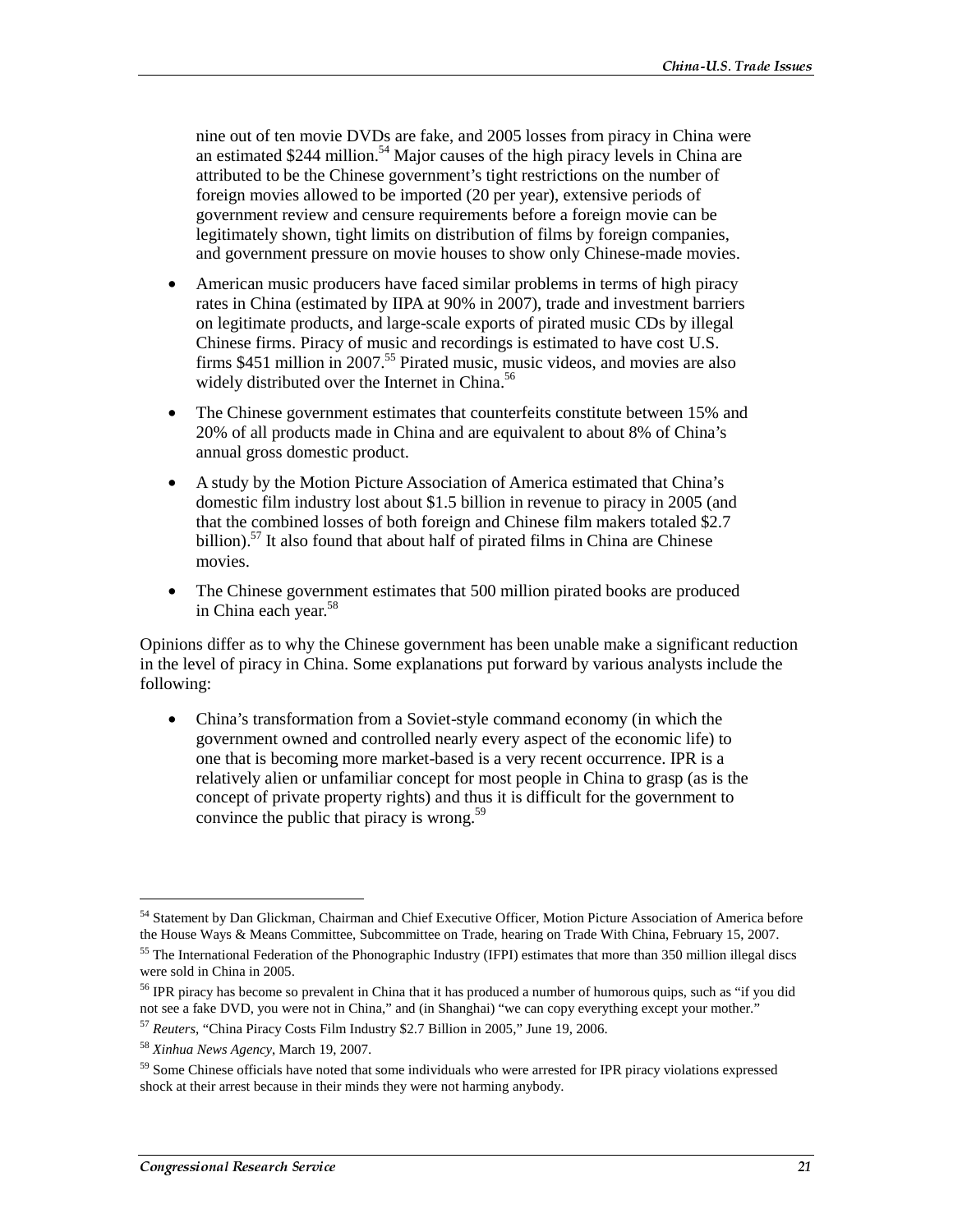- Chinese leaders want to make China a major producer of capital-intensive and high-technology products and thus they are tolerant of IPR piracy if its helps Chinese firms become more technologically advanced.<sup>60</sup>
- Although the central government may be fully committed to protection of IPR, local government officials are often less enthusiastic to do so because production of pirated products generates jobs and tax revenue, and some officials may be obtaining bribes or other benefits which prompts them to tolerate piracy.
- As a developing country, China (like many other developing countries) lacks the resources and a sophisticated legal system to go after and punish IPR violators, and that establishing an effective enforcement regime will take time.<sup>61</sup>
- As a practical matter, IPR enforcement in China will always be problematic until Chinese-owned companies begin to put pressure on the government to protect their own brands and other IPR-related products.
- Chinese trade barriers and regulatory restrictions on IPR-related products and their distribution are so onerous that they prevent legitimate products from entering the market, or raise costs so high that they are unaffordable to the average individual, thus creating a huge demand for low-cost pirated products.

#### The U.S. WTO Cases Against China on IPR

U.S. trade officials were reportedly on the verge of filing a WTO dispute resolution case against China in the fall of 2006 over its inadequate IPR enforcement, but were convinced by the Chinese government to give them more time to implement new IPR enforcement policies. In addition, U.S. officials indicated that they were are in the process of building a WTO case on IPR that would also include Chinese trade barriers to IPR-related products (which is seen as a major factor in the high piracy rates in China).<sup>62</sup> Despite various efforts on the part of the Chinese government to improve IPR enforcement, the USTR decided to file two WTO cases against China on April  $10, 2007.<sup>63</sup>$ 

The U.S. WTO cases on China's IPR regime represent the most comprehensive and complex cases the United States has filed against any WTO to date. Most WTO cases involve specific restrictions on specific products; however these two cases challenge a broad range of China's IPR policies, and could potentially lead the WTO to authorize the United States to impose a significant level of sanctions against China.<sup>64</sup> Specifically, the U.S. WTO complaints against China's IPR regime involve the following issues: $65$ 

 $60$  On the other hand, IPR piracy may prevent foreign firms from investing in high-tech production in China.

 $<sup>61</sup>$  Some critics of this argument note that China seems to be very efficient at going after political dissenters and others</sup> deemed to be "threats" to social stability.

<sup>62</sup> *Inside U.S. Trade*, February 21, 2007.

 $63$  For example, the Chinese government claimed it seized 73 million pirated products in 2006, made improvements to its legal system and increased prosecutions, and that it developed a national comprehensive strategy to deal with piracy.

<sup>&</sup>lt;sup>64</sup> If the cases go to a WTO dispute resolution panel, and that panel ruled in favor of the United States, the panel would seek to estimate that level of trade losses suffered by the United States due to China's failure to enforce its IPR laws or to provide market access to IPR-related products. This figure could potentially be over a billion dollars (based on U.S. industry estimates of trade losses from IPR piracy in China).

<sup>65</sup> See USTR April 9, 2007, Press Release and related documents at http://www.ustr.gov/index.html.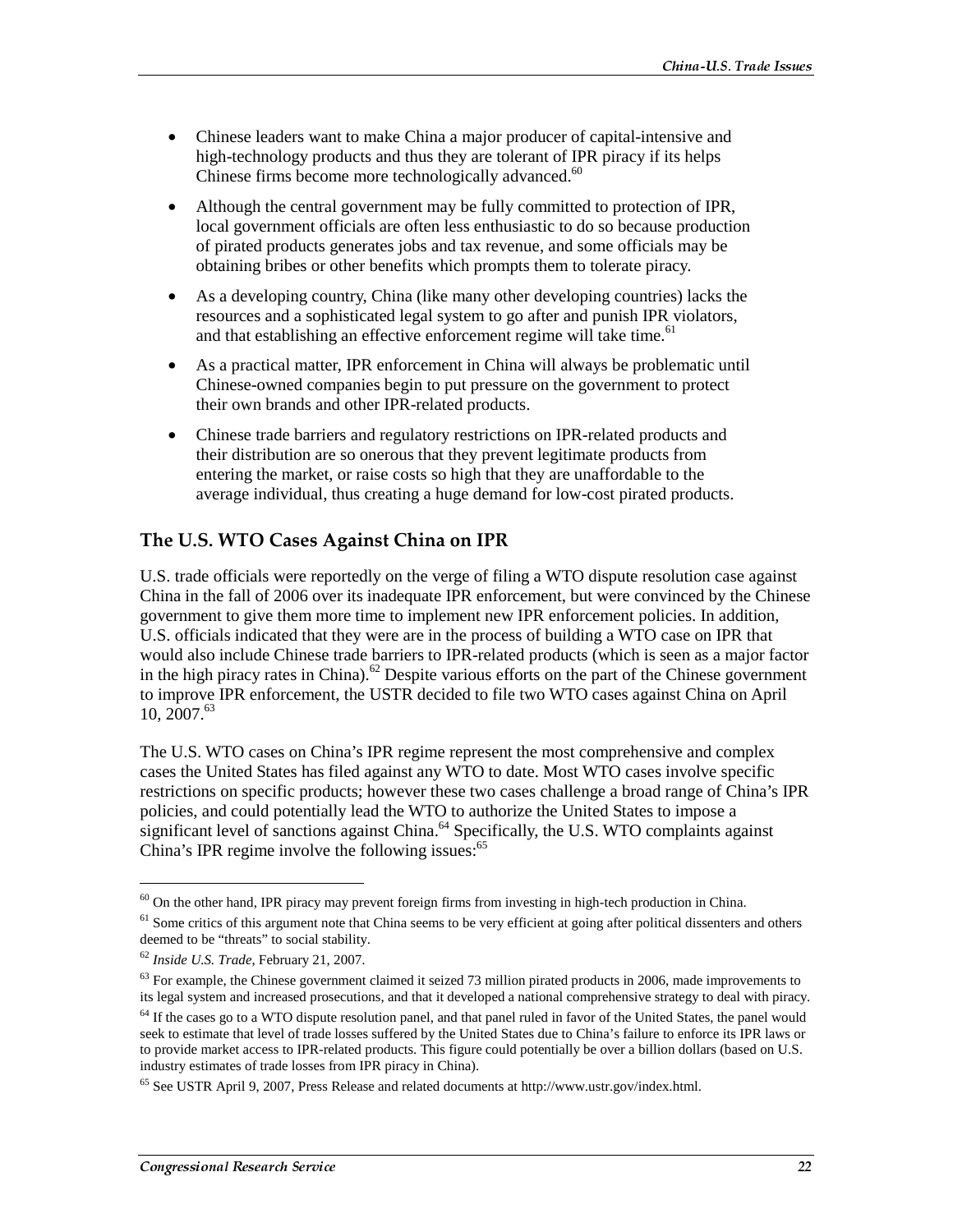- The thresholds for criminal prosecutions of IPR violations are too high, meaning the government will only pursue cases it considers to be serious or excessively large, creating a safe harbor for smaller producers or violators. In addition, the thresholds for prosecuting IPR violations are based on the value of the pirated products rather than the value such legitimate products would fetch in the marketplace. Such thresholds make it very difficult to pursue cases against many commercial producers of illegal IPR-related products.
- China often allows seized imported pirated goods to re-enter the market rather than disposing of them.
- China's copyright laws fail to protect imported works (such as movies) that are under review by Chinese censorship authorities (and must be approved before the works can be distributed in China). As a result, pirated copies of the works can be widely distributed without violating copyright law and thus do not face prosecution.
- Chinese IPR laws do not appear to allow producers of pirated products to be prosecuted unless they also illegally distribute such products.
- China has not abided by its 2001 WTO accession agreement to liberalize its rules on trading rights and distribution services. As a result, U.S. IPR-related products face significant trade barriers in China, and such barriers are a major factor for causing the high rate of piracy in China.

On January 26, 2008, the a WTO panel ruled on the first IPR cases dealing with enforcement issues, finding that several aspects of China's IPR laws and enforcement policies raised by the United States were inconsistent with WTOs TRIPS Agreement. However, the panel determined that it needed more evidence on the issue of thresholds for criminal prosecutions of IPR piracy before a determination could be made.

## Applying U.S. Countervailing Laws to China $\rm ^{66}$

Many critics of Chinese trade policies contend that the Chinese government provides a significant level of subsidies to many of its industries, such as preferential bank loans and grants, debt forgiveness, and tax breaks and rebates.<sup>67</sup> In addition, some analysts charge that China's currency policy constitutes a form of government export subsidy.68 Such critics contend that U.S. countervailing laws, which seek to address the negative impact foreign government subsides on exported products may have on U.S. producers in the United States, should be applied to nonmarket economies such as China. $\overline{6}$ 

<sup>66</sup> For additional information on this issue, see CRS Report RL33550, *Trade Remedy Legislation: Applying Countervailing Action to Nonmarket Economy Countries*, by Vivian C. Jones.

<sup>67</sup> See USTR *2007 National Trade Estimates of Foreign Trade Barriers*, April 2, 2007.

<sup>&</sup>lt;sup>68</sup> They charge that government intervention in currency markets to keep the value of the yuan low vis-a-vis the dollar, keeps the price of Chinese exports low.

 $69$  The relief comes in the form of additional duties that are imposed on the imported products in question after a determination is made that a foreign government subsidized export to the United States has harmed a U.S. producer. The additional duties are intended to offset the impact of the subsidy.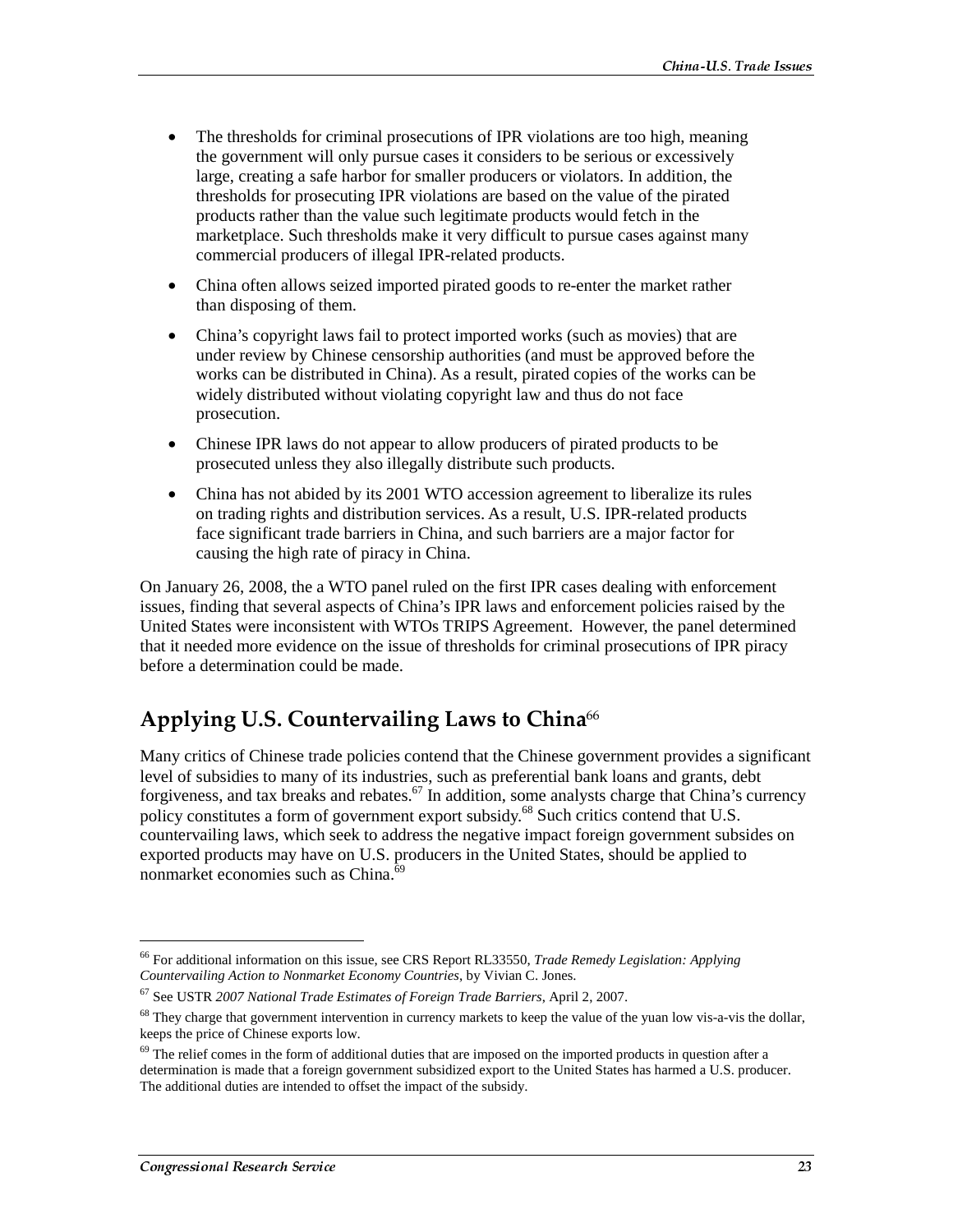Until very recently, the Commerce Department contended that U.S. countervailing laws could not be applied to a non-market economy because of the assumption that most production and prices in such an economy are determined by the government, and thus it would be impractical to determine the level of government subsidy that might be conveyed to various exported products. However, in November 2006, the Commerce Department decided to pursue a countervailing case against certain imported Chinese coated free sheet paper products. On March 30, 2007, the Commerce Department issued a preliminary ruling to impose countervailing duties (ranging from 11% to 20%) against the products in question. Commerce contends that, while China was still a non-market economy for the purposes of U.S. trade laws, economic reforms in China have made several sectors of the economy relatively market based, and therefore it is possible to identify the level of government subsidies given to the Chinese paper firms in question.<sup>70</sup> Thirteen countervailing cases have been brought against a number of other Chinese products since 2006.<sup>71</sup>

Many Members of Congress have called on the Administration to expand its use of countervailing measures against Chinese products. Some have proposed codifying the use of countervailing laws against non-market economies, and others have sought to make China's undervalued currency a factor in determining the level of countervailing duties.

## China Safeguard Provisions

As noted earlier, when China entered the WTO, it agreed to allow the United States to continue to treat it as a non-market economy for 12 years (codified in U.S. law under Sections 421-423 of the 1974 Trade Act, as amended) for the purpose of safeguards.<sup>72</sup> This provision enables the United States to impose restrictions (such as quotas and/or increased tariffs) on imported Chinese products that have increased in such quantities that they have caused, or threaten to cause, market disruption to U.S. domestic producers.73 The Bush Administration on six different occasions chose not to extend relief to various industries under the China-specific safeguard (even though in four cases, the USITC recommended relief). Some Members have called for limits on the President's discretion to prevent import relief.

## Textile and Apparel Products $^{\rm 74}$

Various U.S. industry groups have called on the Administration to invoke special safeguard provisions (included in China's WTO accession package) that would enable the United States to restrict imports of certain Chinese products deemed harmful to U.S. industries. U.S. producers of textile and apparel products have been particularly vocal over the competitive pressures they face from China, especially since U.S. textile and apparel quotas on Chinese goods were eliminated in

 $70$  Countervailing investigations have also been initiated of Chinese off-the-road tires (June 18, 2007) and Chinese steel pipe (June 14, 2007).

<sup>71</sup> *Inside U.S. Trade*, "China-Focused Trade Remedy Cases Expected To Increase," November 26, 2008.

 $72$  The U.S. International Trade Commission (USITC) is in charge of making market disruption determinations under the safeguard provisions for most products (with the exception of textiles and apparel, which are handled by the Committee for the Implementation of the Textile Agreements, an inter-agency committee chaired by the U.S. Commerce Department). Import relief is subject to presidential approval.

<sup>&</sup>lt;sup>73</sup> Normally, safeguard provisions apply to all imported products. The China safeguard in U.S. trade law applies only to China.

<sup>74</sup> For additional information, see CRS Report RL34106, *U.S. Clothing and Textile Trade with China and the World: Trends Since the End of Quotas*, by Michael F. Martin.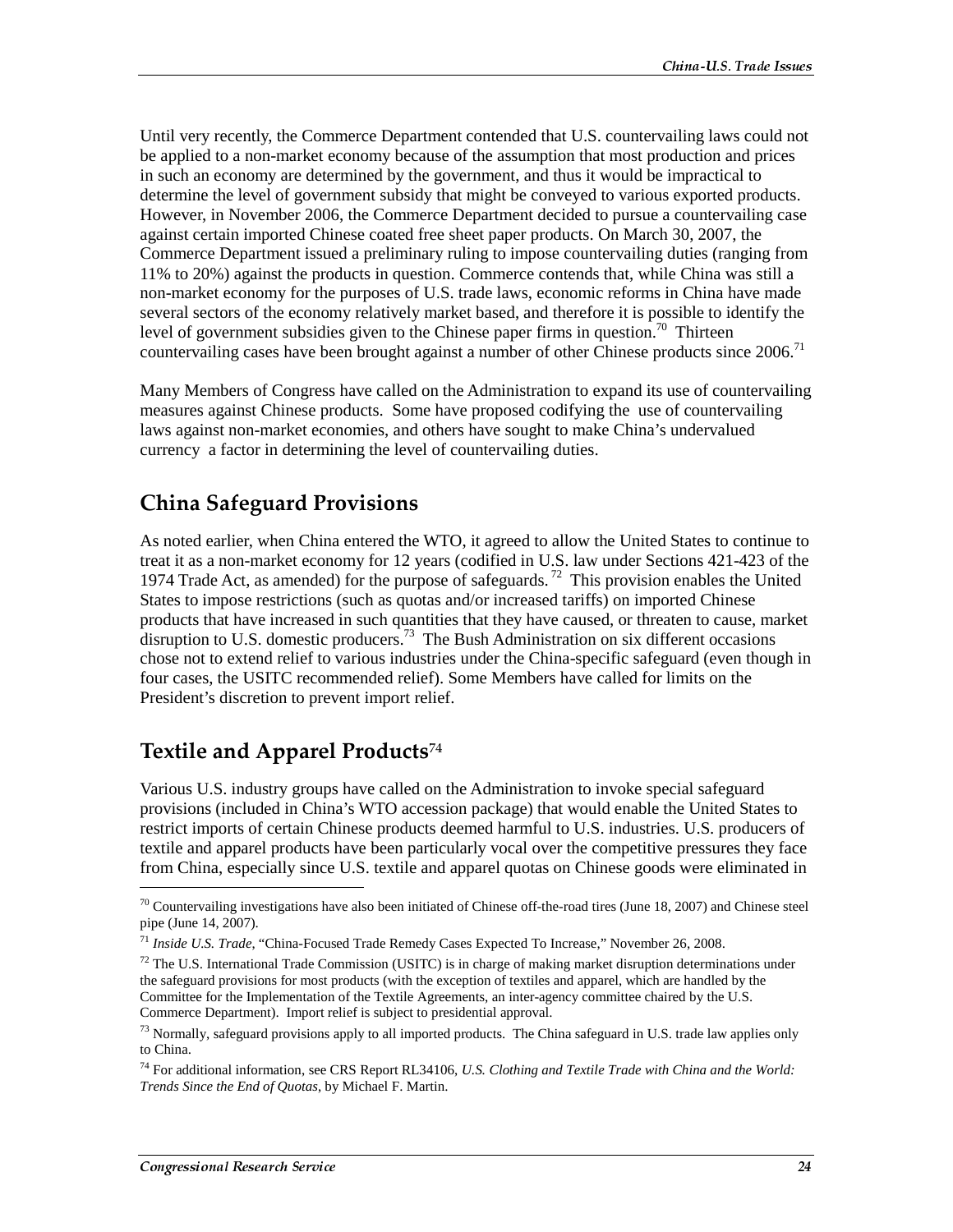January 2005.<sup>75</sup> According to the U.S. Commerce Department, China is the largest foreign supplier of textiles and apparel to the United States at \$32.7 billion, or 35.1% (2008); from 2002 to 2008, U.S. textile and apparel imports from China rose by 274%.<sup>76</sup>

The sharp rise in textile and apparel imports from China, and U.S. industry contention that these imports were disrupting U.S. markets, led the Bush Administration to seek an agreement with China to limit its exports to the United States. On November 8, 2005, China agreed to restrict various textile and apparel exports to the United States (according to specified quota levels) from January 2006 through the end of 2008.

## The U.S.-China Strategic Economic Dialogue (SED)

On September 29, 2006, President George Bush and Chinese President Hu Jintao agreed to establish a Strategic Economic Dialogue (SED) in order to have discussions on major economic issues at the "highest official level." According to a U.S. Treasury Department press release, the intent of the SED was to "discuss long-term strategic challenges, rather than seeking immediate solutions to the issues of the day," in order to provide a stronger foundation for pursuing concrete results through existing bilateral economic dialogues.<sup>77</sup> The first meeting (chaired by Secretary of Treasury Paulson and Chinese Vice Premier Wu Yi) was held in December 2006. Four subsequent rounds of talks were held (the last was in December 2008).

During the Bush Administration, the two sides largely focused on four main topics: macroeconomic policy (including China's currency policy), innovation and IPR protection, energy and the environment, and services trade and investment. The United States sought to induce China to: quicken the pace of its currency reforms, expand market access for financial and non-financial services (beyond its WTO accession commitments), take steps to boost domestic consumption (including developing a social safety net), improve the business climate in China for U.S. firms (such as through greater transparency of rules and regulations), and to address U.S. high priority trade issues (such as Chinese restrictions on U.S. beef, IPR protection, and health and safety issues regarding Chinese products).<sup>78</sup>

Many Members of Congress praised the SED as an effective process to deal with major long-term bilateral economic issues, while others criticized it for failing to yield many concrete results. The Obama Administration his indicated that it plans to continue the SED process on a two track basis: the first to cover political, security, and global issues, and the second to cover economic issues.

<sup>75</sup> For additional information on U.S.-China textile issues, see CRS Report RL32168, *Safeguards on Textile and Apparel Imports from China*, by Vivian C. Jones.

 $76$  For more detailed data on U.S. imports of textile and apparel products from China, see Department of Commerce, Office of Textiles and Apparel Office website at http://www.otexa.ita.doc.gov/.

<sup>77</sup> U.S. Treasury Department press release, December 15, 2006.

 $78$  For a listing of major agreements and achievements of the SED, see the U.S. Department of Treasury's website at http://www.ustreas.gov/initiatives/us-china.